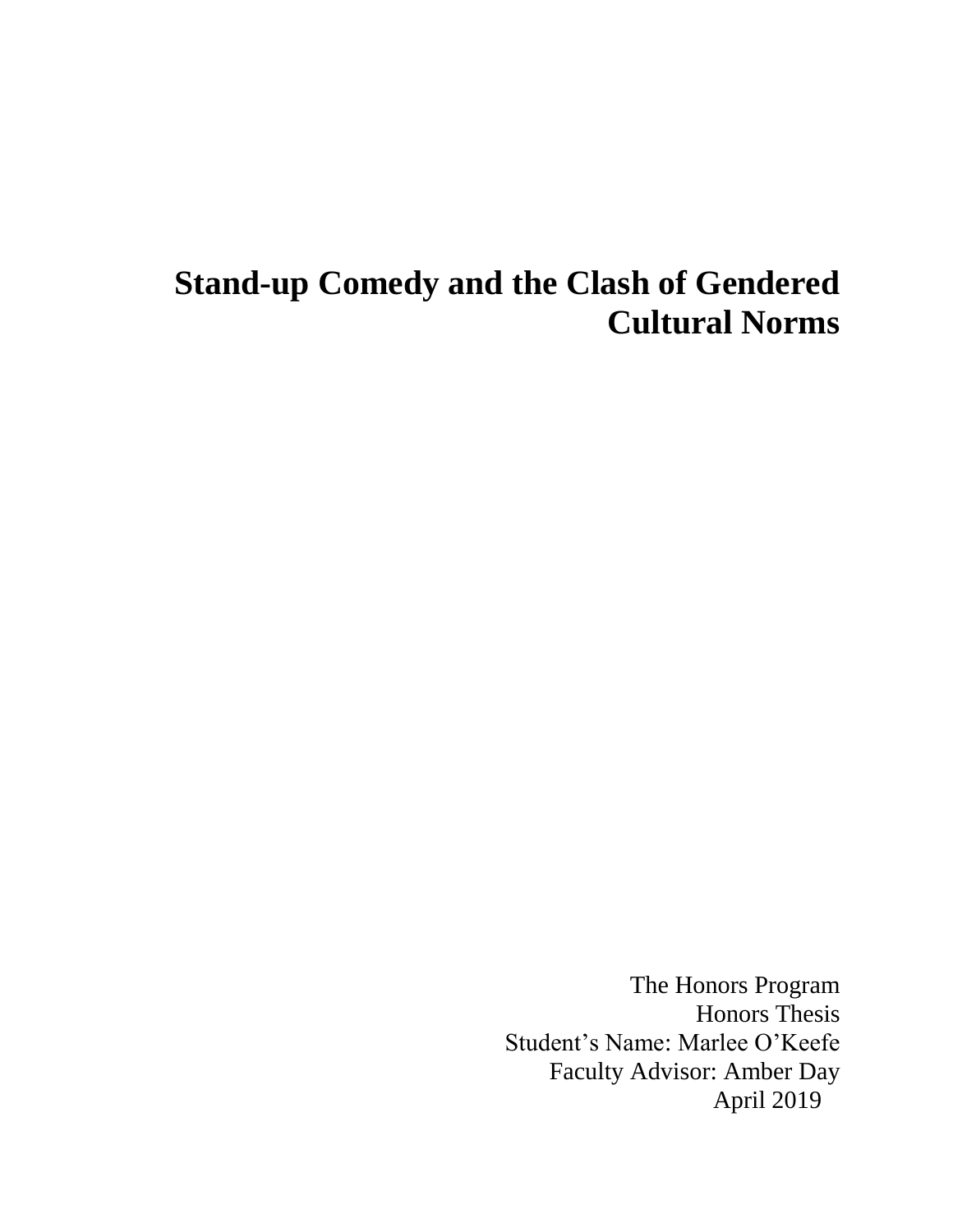# **Table of Contents**

|                                                       | 16         |
|-------------------------------------------------------|------------|
|                                                       |            |
|                                                       |            |
|                                                       | 25         |
| <b>SARCASAM</b>                                       |            |
|                                                       |            |
|                                                       |            |
|                                                       |            |
|                                                       |            |
| EXAGGERATION OF THE EXTREMELY TRUE OR EXTREMELY FALSE | $\Delta$ 0 |
|                                                       | 44         |
|                                                       | 46         |
|                                                       |            |
|                                                       | -50        |
| REFERENCES.                                           | 51         |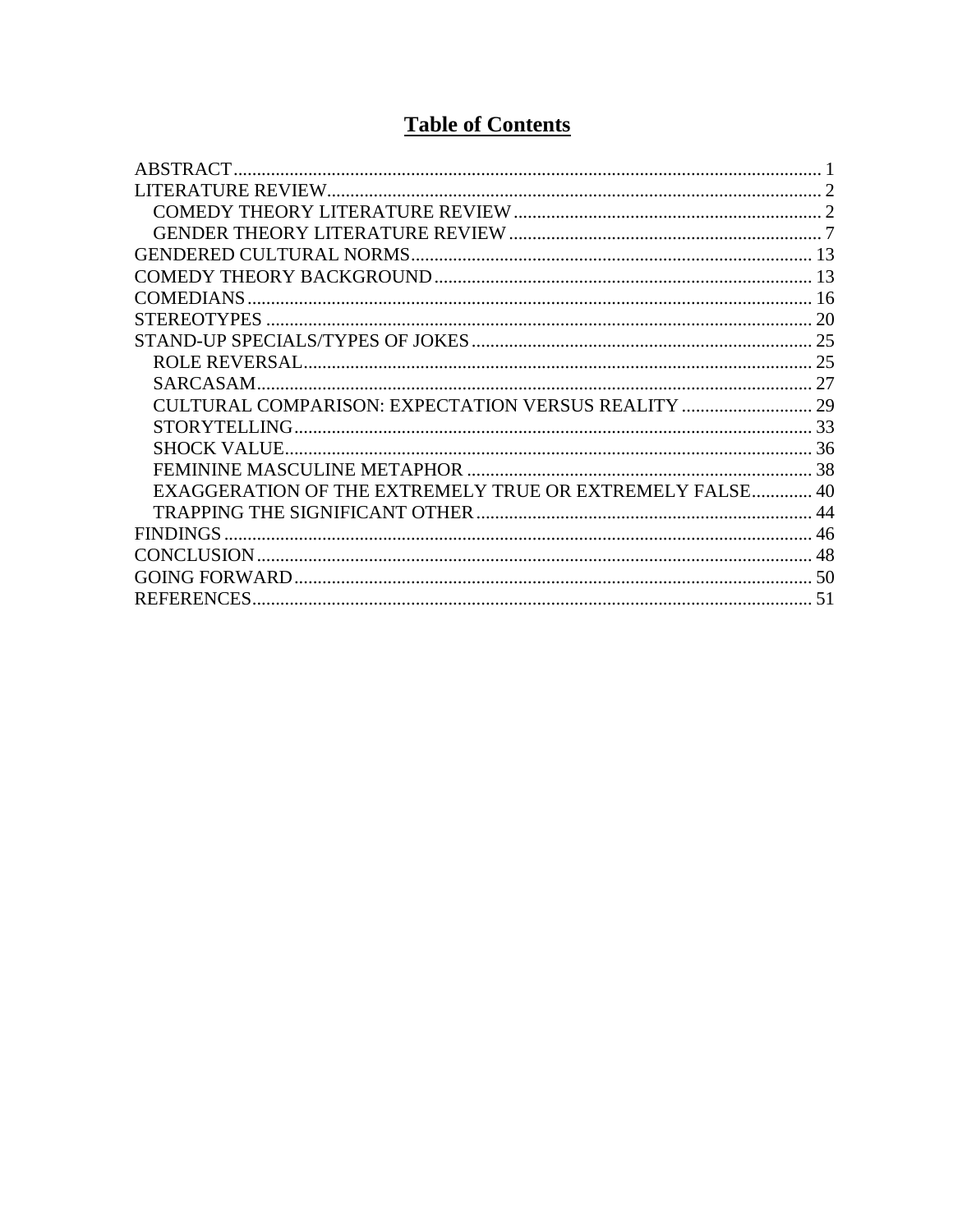#### <span id="page-2-0"></span>**ABSTRACT**

This paper examines the use of gender roles and norms in stand-up comedy, specifically in Western culture. Western culture has constructed social norms and ideas about gender through a binary way of thinking. Culturally constructed gender norms influence stereotypes and expectations for how people should act, think, or appear. Many within this culture become uncomfortable when those expectations are not met in either of the two binaries. Comedians have plenty of material to turn into humor when they focus on the ironies created when behavior, institutions, or ideas do not fit neatly into a binary. This will be exemplified through three comedians, Iliza Shlesinger, Ali Wong, and Chris D'Elia, who use material about gender in their stand-up performances. Iliza Shlesinger and Ali Wong use charged humor when delivering jokes that discuss gender roles. Chris D'Elia on the other hand uses self-labeled "silly humor" when discussing topics that relate to gender roles. The cultural context of the stand-up performances shows how the comedians either reinscribe or challenge stereotypes. In conclusion, this study shows that comedy is a platform where ideas about gender can be reaffirmed, contested, or rethought. Of the three comedians Ali Wong and Iliza Shlesinger use humor to consciously challenge gender norms and create an overall message that contests the social expectations about the gender binaries. Chris D'Elia reinforces gendered cultural norms in his style of comedy.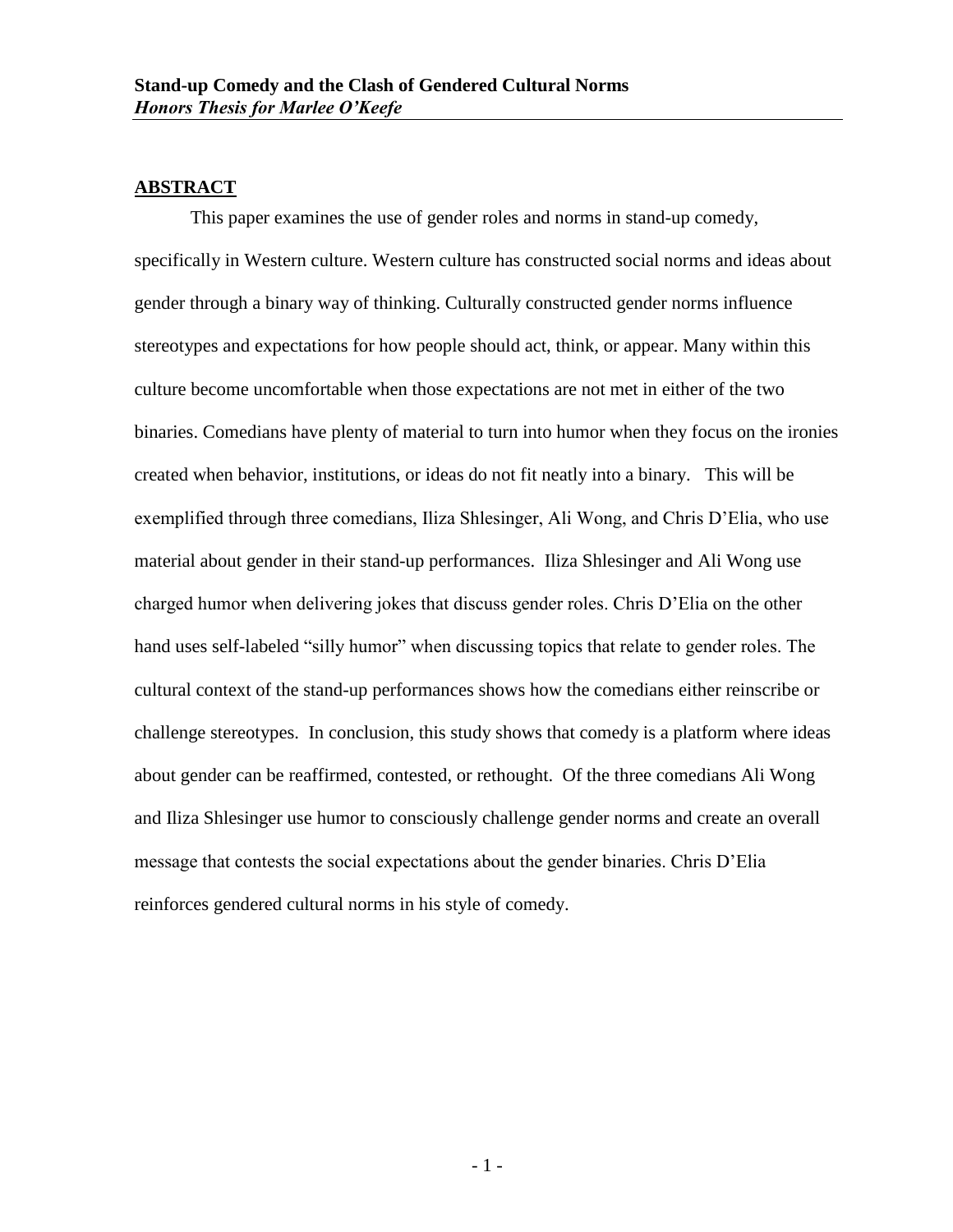#### <span id="page-3-1"></span><span id="page-3-0"></span>**LITERATURE REVIEW**

#### COMEDY THEORY LITERATURE REVIEW

Henri Bergson's "Laughter: an Essay on the Meaning of the Comic" was written in 1911. This piece explores the construction and perception of laughter. Although this piece is dated, it is still considered a foundational work in comedy theory. Bergson examines humor created by ridiculing marginalized groups. He notes laughter elicited by those types of jokes justify the idea that the marginalized groups are considered outsiders. This causes a desire within the marginalized group to adapt to the life of the popular group to better assimilate into the norm. This research was one of the primary studies to connect humor and psychology.

Comedy is a natural aspect of all societies. Bakhtin studies medieval carnival and its connection to laughter and satire in "Rabelais and His World." Bakhtin expands upon the works of Rabelais and his studies of the carnival. Carnival creates comedy by inverting hierarchal systems through a public spectacle with colorful insults and written parody. Carnival entertainment is inclusive because all subjects are the topic of jokes and it is laughter for all. Carnivals acted as a social critique and playful resistance to the political hierarchies of the Middle Ages. Bakhtin's theory of grotesque realism is the exaggerated focus on the body, as an important aspect of carnival humor. Grotesque realism seen in carnival humor also acts as a leveling device. It allowed all classes to be described in a bodily way. The carnival served a cultural function because it allowed for social restrictions and norms to be temporarily ignored. The medieval times had clear class structures, while the carnival allowed for a space where those social barriers were temporarily lifted.

Bingham and Hernandez create a parallel between the comedic eye and a sociological perspective in their work "Laughing Matters: The Comedian as Social Observer, Teacher, and

 $-2-$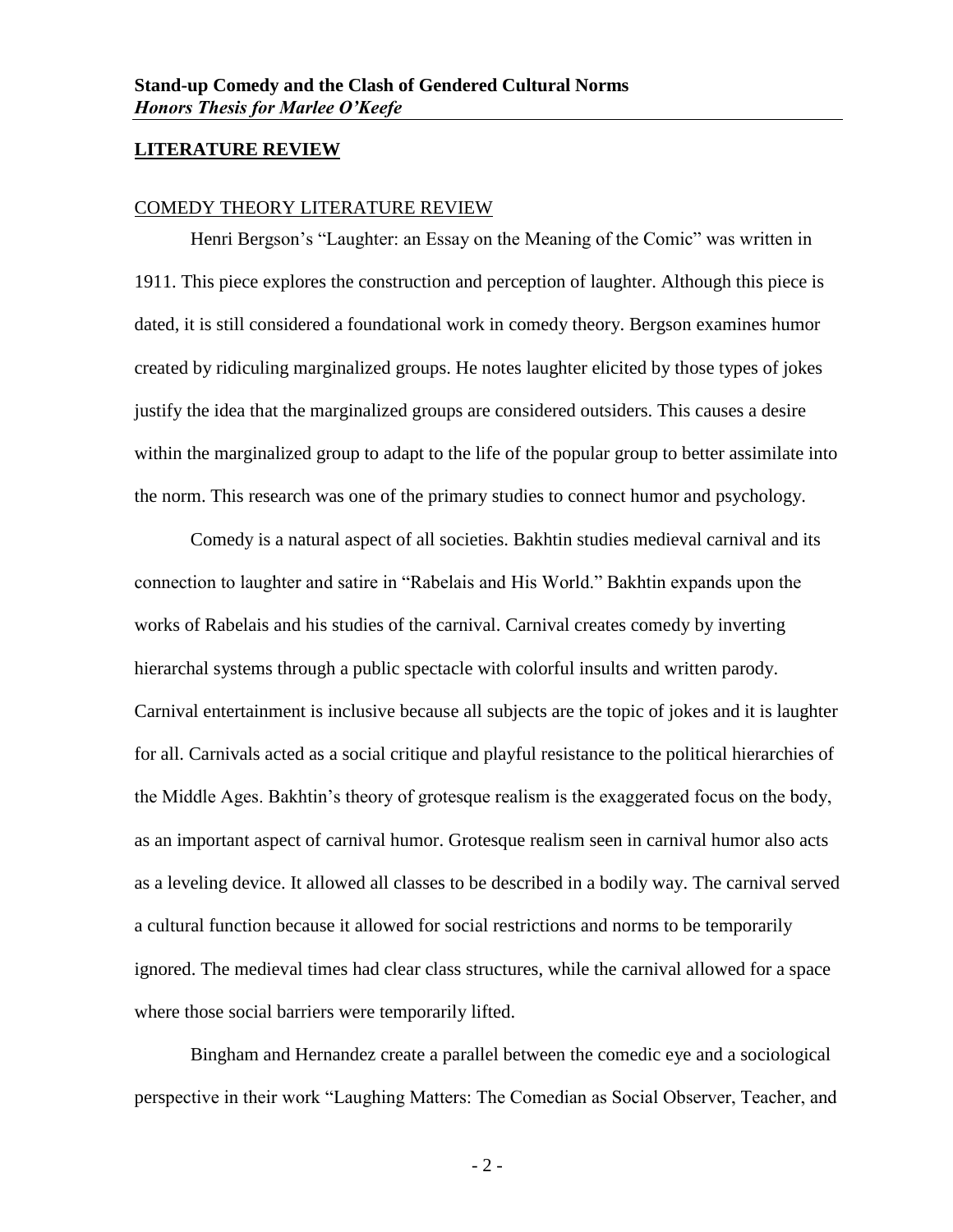Conduct of the Sociological Perspective." They state that the "comedic arena is a space of free inquiry where no subject is taboo and the rules of political correctness can be temporarily suspended" (Bingham and Hernandez 339). Comedy evolved from carnival spectacles in the middle ages to a form of pop culture that still embodies the space for social criticism.

Murray Davis in his book *What's So Funny? The Comic Conception of Culture and Society* makes a similar parallel between comedy and sociology. He describes nine similarities between a comic and a sociologist. Both "(1) take the contemporary and ever changing world as their subject matter (2) deconstruct, unmask, and debunk status quo social expectations, organizations, rules, and people (3) reorder and reserve the audience's perspective (4) compare social ideas to reality (5) play off typically expected patterns (6) compare and contrast groups (7) challenge hypocrisy (8) examine the presentation of self in the everyday life (9) point out the fluidity of social life" (Davis). Comedy as a discourse takes on all aspects of life. It continues to expand limitations in society.

Peter McGraw writes about the Benign-Violation theory in comedy that looks at the psychology of humor. McGraw explains how humans have subconscious requirements that illicit the natural reaction of laughter. He uses his findings to construct his theory of humor as "A situation must be appraised as a violation, a situation must be appraised as benign, and these two appraisals must occur simultaneously" (McGraw 2). McGraw goes on to define violations by saying "As humans evolved, the situations that elicited humor likely expanded from apparent physical threats to a wider range of violations, including violations of personal dignity (e.g., slapstick, physical deformities), linguistic norms (e.g., unusual accents, malapropisms), social norms (e.g., eating from a sterile bedpan, strange behaviors), and even moral norms (e.g., bestiality, disrespectful behaviors). The benign-violation hypothesis

- 3 -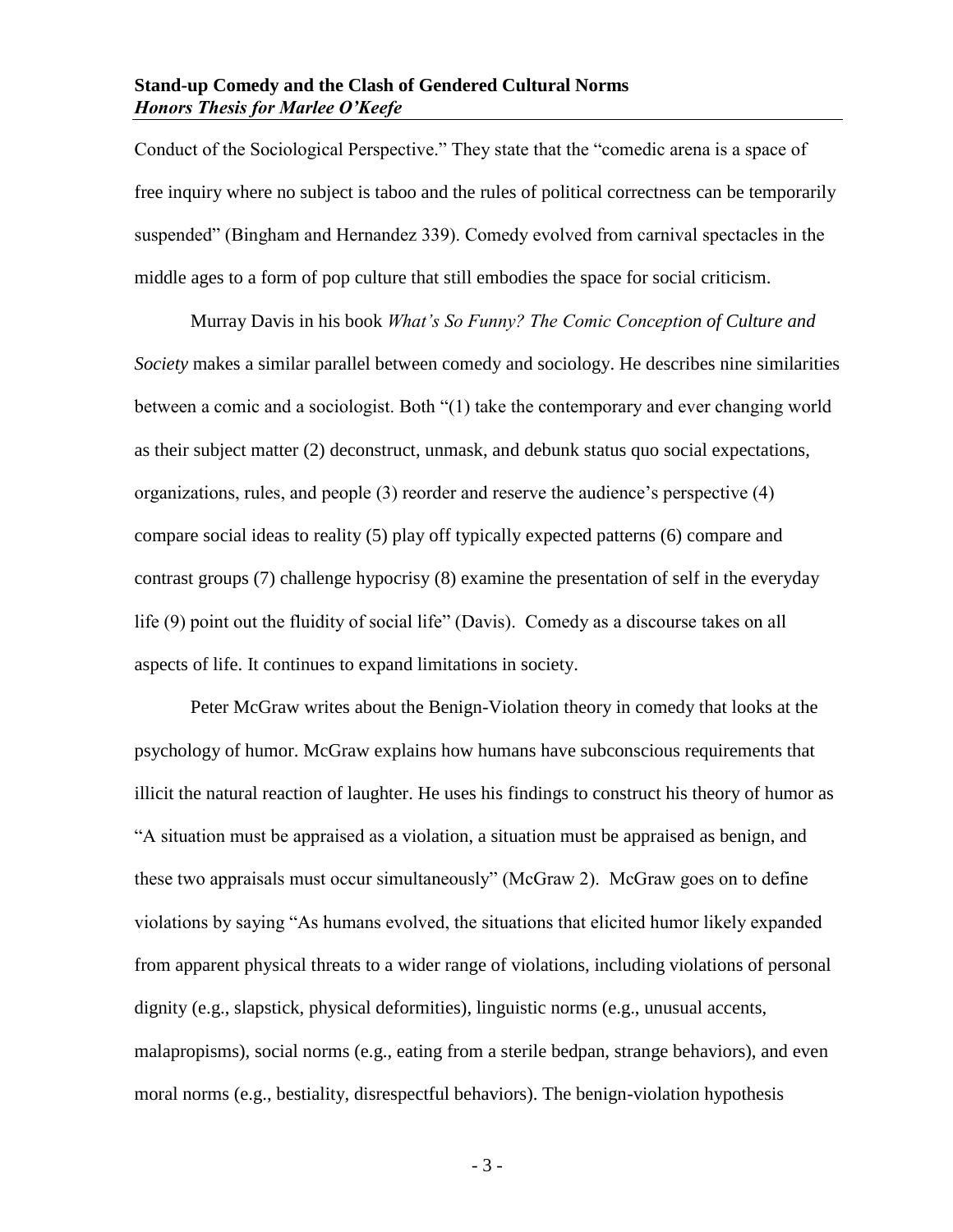suggests that anything that is threatening to one's sense of how the world "ought to be" will be humorous, as long as the threatening situation also seems benign" (McGraw 2). To summarize the last point, humans laugh at a discrepancy from what they expected to happen and what actually happens. Comedians can achieve this through an array of styles, delivery, and other comedic tools. According to McGraw there are three things that can make a violation benign: if "(a) a salient norm suggests that something is wrong but another salient norm suggests that it is acceptable, (b) one is only weakly committed to the violated norm, or (c) the violation is psychologically distant" (McGraw 2). When a violation is considered benign it essentially makes the violation socially acceptable. The three classifications are ways that certain violations are subconsciously written off as acceptable. Humor requires a violation alongside other characteristics that make it benign. Not all comedians are consciously crafting humor in order to create benign violations. Comedians use their experience of crowd reactions to alter their jokes. This hypothesis explains the psychology of the audience and not the strategy of comedians.

Comedy that critiques all aspects of life is not automatically progressing society's cultural views. Thompson argues that comedy which takes aim at everyone, or is an "equal opportunity offender" is stagnant in its cultural progressiveness in his article "Good Demo, Bad Taste." Thompson uses South Park to exemplify his point because South Park is a satire known to poke fun at both sides of the political sphere. South Park is an equal opportunity offender of modern day society, like Carnival was for the Middle Ages. No subject or group is off limits from satire, and this is evident in both South Park and the Carnival that is discussed by Bakhtin. Thompson states that comedy that takes a neutral stance loses its power to socially criticize in an influential way.

- 4 -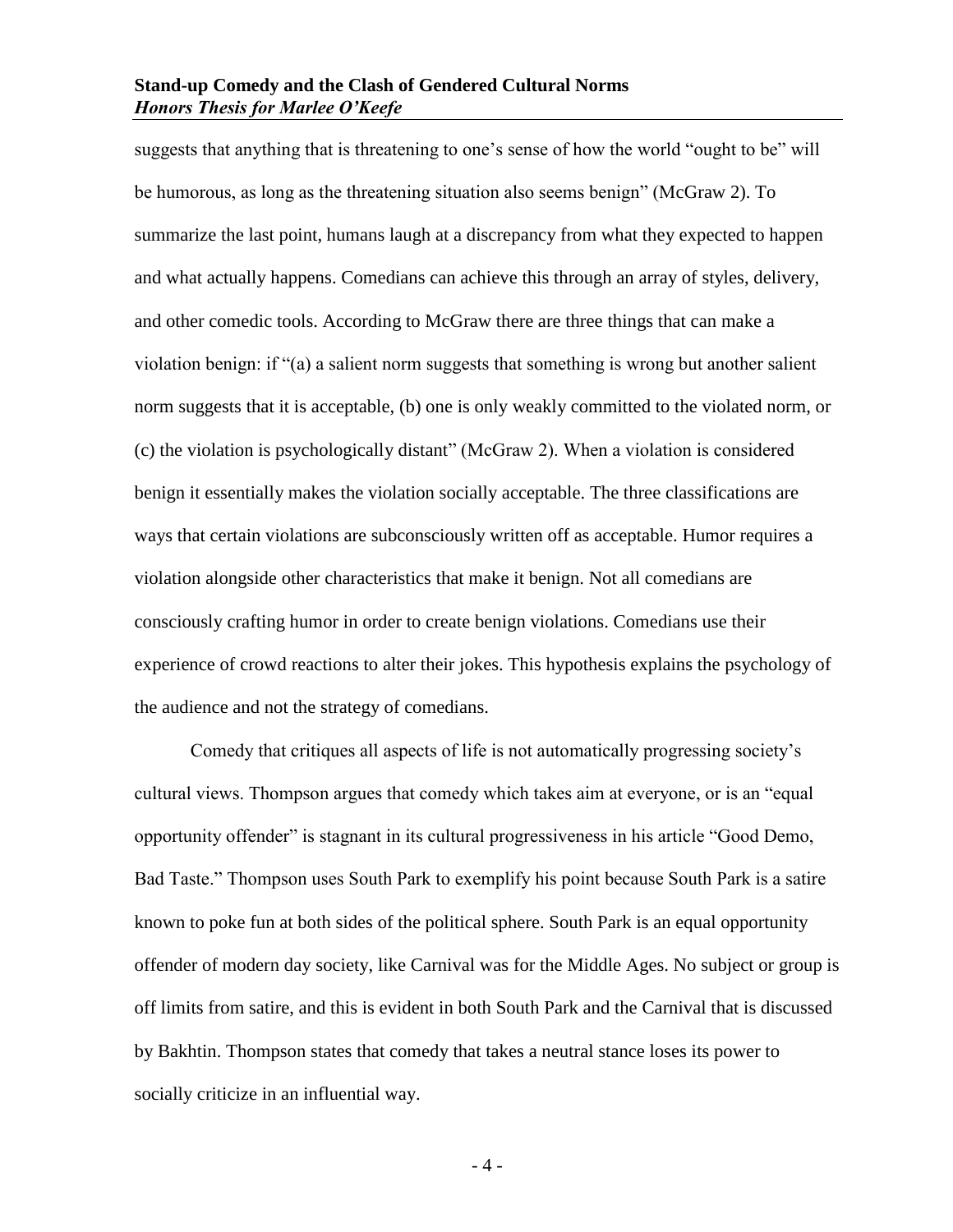Recent works about comedy theory elaborate on the connection between comedy and identity. In *All Joking Aside*, Rebecca Krefting coined the term charged humor. She looks at the history of charged humor and focuses on how comedians today are using it. Krefting defines charged humor as "challenging the myths we sustain about how fair and democratic our society is, and the behaviors and practices we enact every day to maintain that fiction" (Krefting 2).

Krefting critiques long-standing assumptions and popular writing that assumes a difference in humor between the sexes. Similarly, Linda Mizejewski and Victoria Sturtevant state in *Hysterical! Women in American Comedy* that "humor is also a key political weapon, so there are political implications to the myth that women are less funny: it discourages women from making use of wit and satire to point out injustices and often marginalizes them when they do" (Mizejewski and Sturtevant 4). *All Joking Aside* and *Hysterical! Women in American Comedy* exemplify how myths have kept women out of the comedy industry. These books showcase women comedians whose careers support the argument women can be as funny as men. *We Killed: The Rise of Women in American Comedy* sets out to disprove the popular cultural assumption that men are funnier than women. This book uses accounts from individual female comedians to create a narrative about how women have been and are currently treated in the comedy industry.

*Hysterical! Women in American Comedy* connects psychology and philosophy to comedy, combining modern day events with comedy theory. Linda Mizejewski and Victoria Sturtevant infer what Sigmund Freud, Mikhail Bakhtin, and Henri Bergson would think of the comedy acts performed by popular female comedians today if they were still around. The scholars "were post-Victorian white men who would have been stumped by Whoopi

- 5 -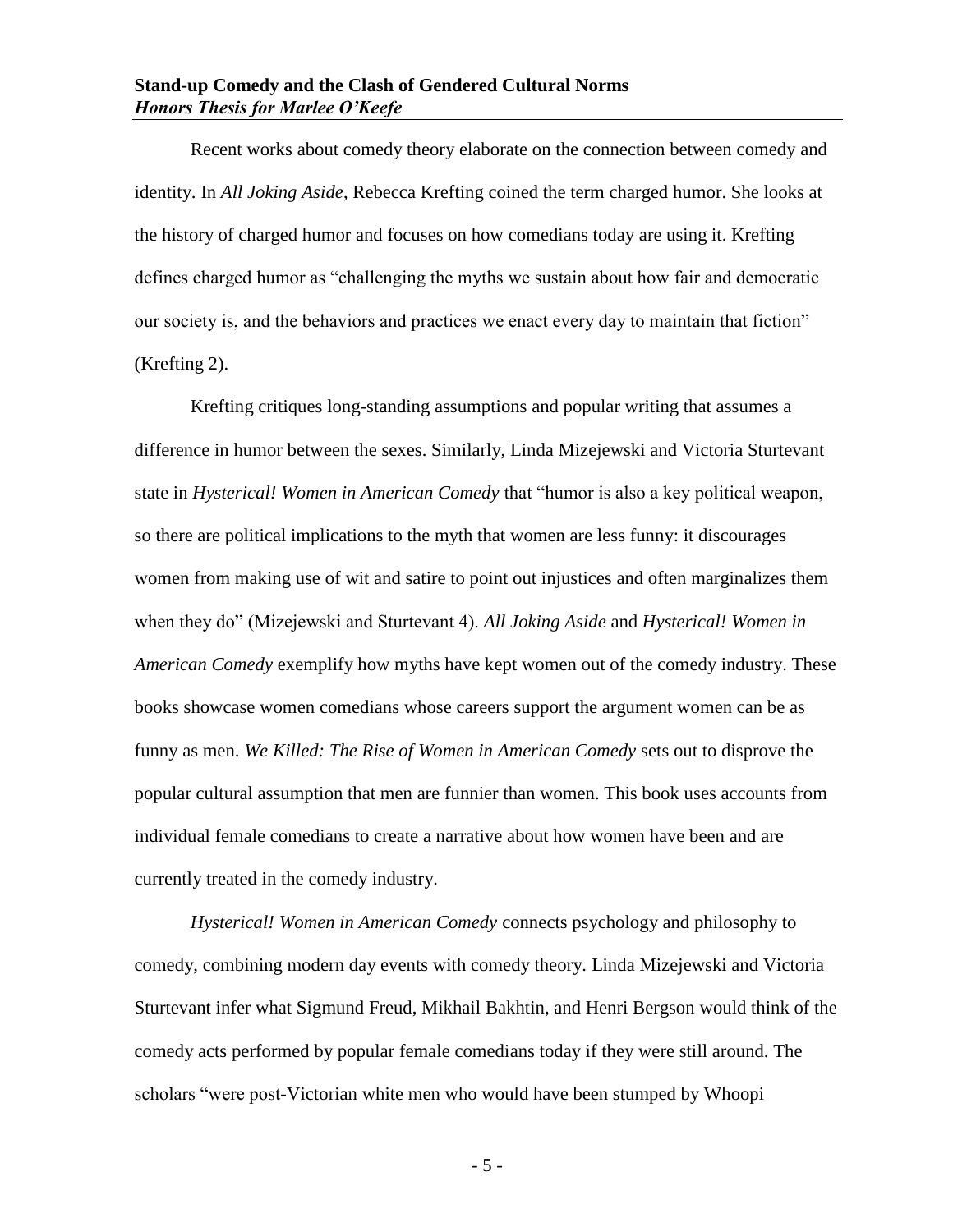Goldberg, shocked by Lena Dunham, and bewildered by Tina Fey – not just because they were offended by these women's language or topics, but because they didn't imagine women and minorities as powerful subjects of their own comedy" (Mizejewski and Sturtevant 10-13). However, they note that it is important to acknowledge that these scholars have influential work and their theories showcase the complexities within comedy.

Comedy has been used both to challenge social norms and reinforce norms. Perez and Greene outline this paradox in their work "Debating Rape Jokes vs. Rape Culture: Framing and Counter Framing Misogynistic Comedy." The authors analyze the effects of jokes. They argue that rape jokes desensitize people to the severity of rape. The rape jokes are reinforcing ideas of a patriarchal society and normalizes the behavior associated with it. They argue that people who are exposed to rape jokes are less likely to understand the trauma of rape.

Rape Culture and the comedy surrounding it are important topics for analysis. Amber Day and Viveca Greene explore comedy and rape culture and satire through the works of Samantha Bee, Amy Schumer, and Lena Weissbrot in their piece "Asking For It: Rape Myths, Satire, and Feminist Lacunae." The authors note the importance of satire as a societal force saying "satire is a strategy for shifting public conversation: changing the terms we use to conceptualize an issue or by publishing otherwise niche issues into the mainstream. In other words, feminist jokes about rape can work to critique rape culture, rather than reinforce it. However, the way that those issues are framed is important" (Greene and Day 27). The article mainly highlights white feminists and they note that white feminists are better received and less criticized than feminists of color when they speak out about rape and power struggles. Jane Ward also notes the hierarchy in oppressed groups in her piece "Not All Differences Are Created Equal." Through Jane's observations of AIDS clinics, she discovers that the support

- 6 -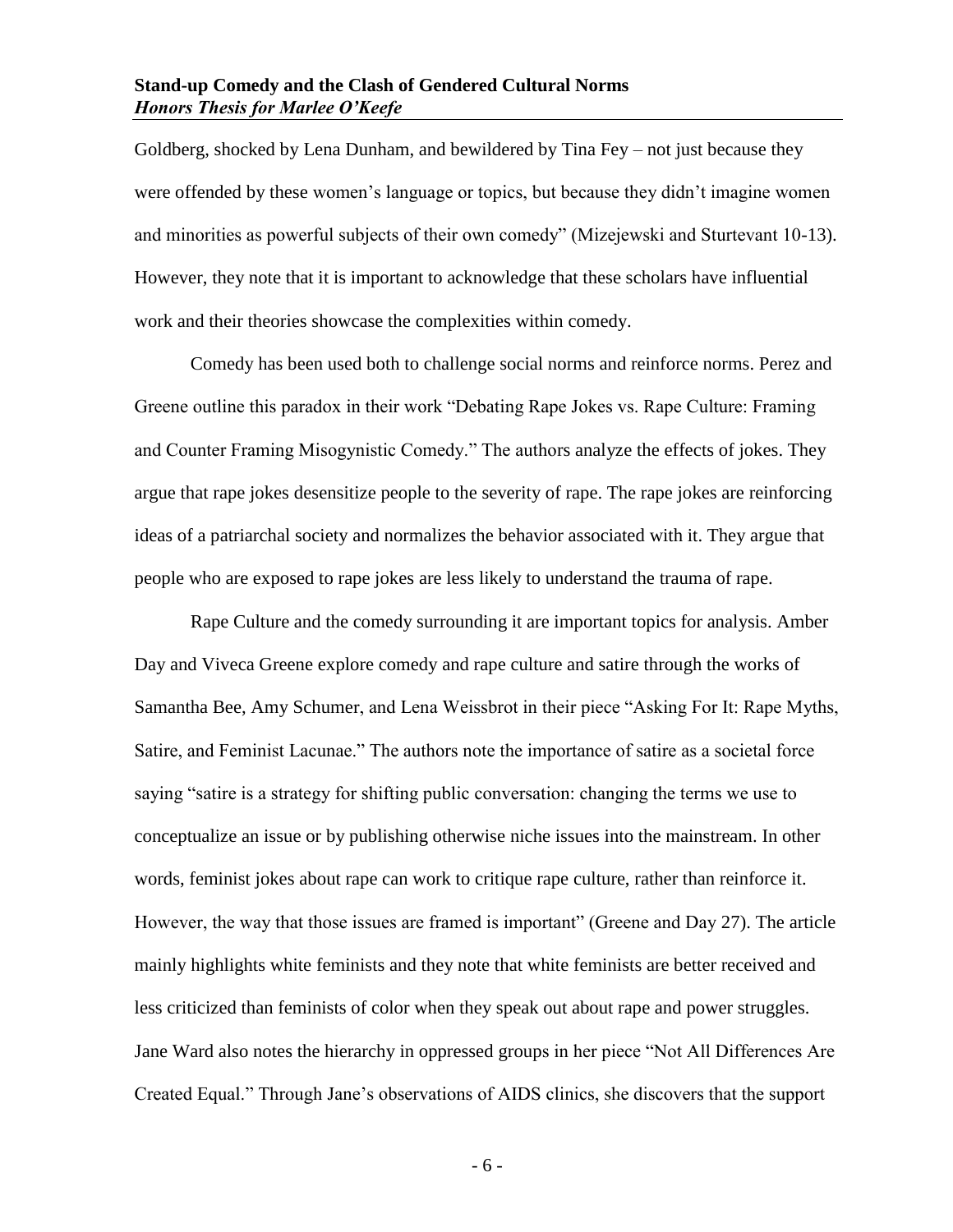these groups are designed to give are not distributed equally to everyone. The AIDS community is subject to sexism and racism. White males are the controlling power within the community. Jane Ward observed that a black woman did not receive equal care or attention, and felt excluded in the community.

Certain comedians who frequently challenge social norms become known for that style of comedy. Amy Schumer has been labeled as a feminist due to the subjects she explores in all her channels of comedy, such as stand-up, a comedy central show, and other appearances. Her reputation has attracted analysis from the field of gender studies. Taylor Nygaard examines Amy Schumer in chapter three of the book *Emergent Feminists*. Nygaard notices that although Schumer is intentionally challenging norms about women in today's society the purpose of the jokes might go unnoticed by the audience, or the audience can misinterpret their purpose and it can reinforce the gender norms. Amy Schumer has a successful show on the Comedy Central network. The target audience for the channel is largely young heterosexual white men. The political content of her comedy offers the possibility for the specific Comedy Central audience to become aware of the stereotypes presented. However, the audience may not be able to decipher if the content Amy is presenting is challenging or reinforcing gender ideals. Amy Schumer gets critiqued that her comedy "falls on deaf ears" (Nygaard 61).

#### <span id="page-8-0"></span>GENDER THEORY LITERATURE REVIEW

One aspect of Gender Studies is the analysis of the social construction of gender, and the hierarchy of power that is embedded in its ideology. *Masculinity/Femininity: Basic Perspectives* examines the fact that culture presents things as two basic packages. Western

- 7 -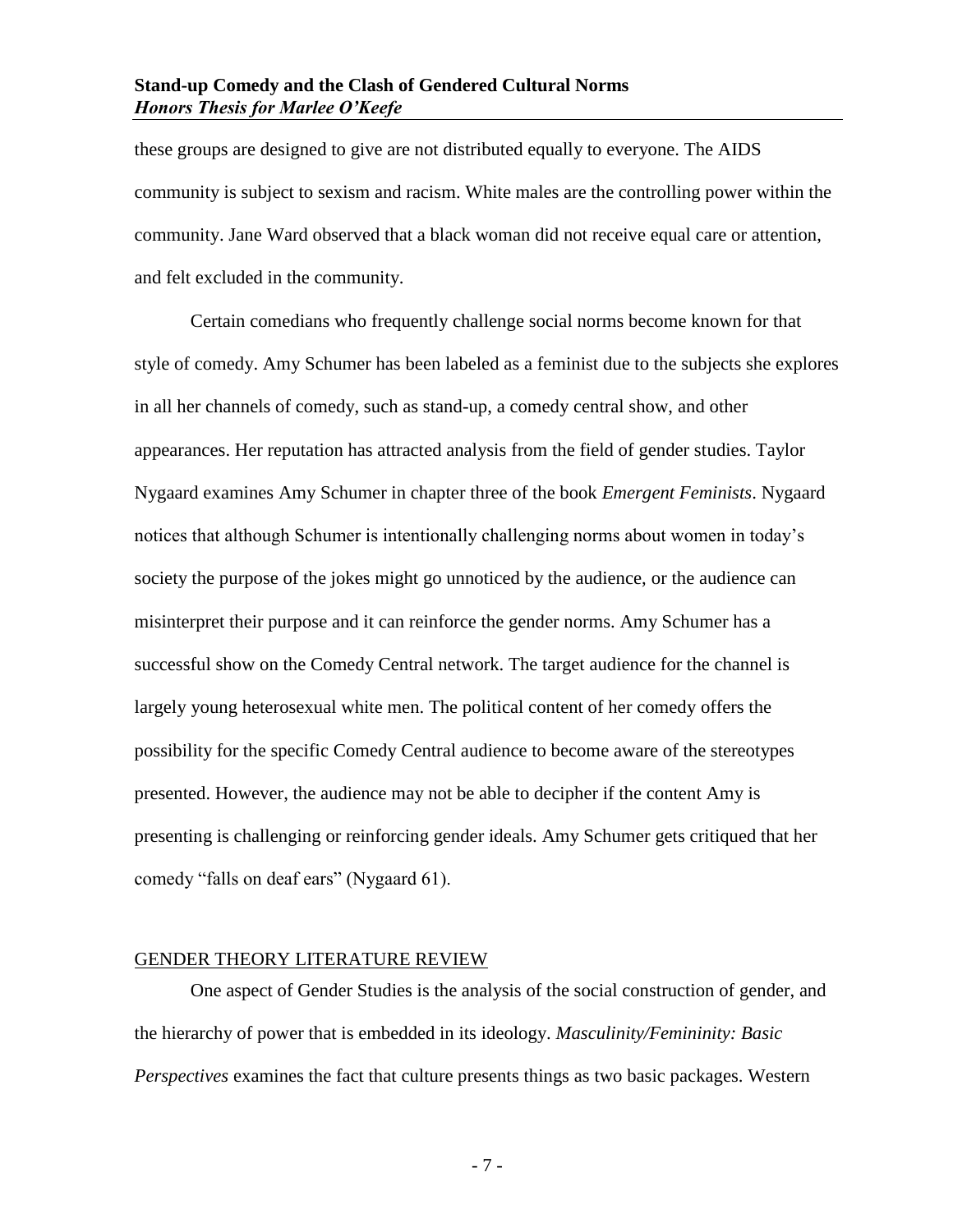culture assumes there are two forms of life: masculine and feminine. Humans within this society are trained to classify actions, people, and ideas into gender binaries: masculine or feminine. The book explores the extent biological influence and experience has on divergent behavior of masculinity and femininity. The author concludes that influences that have an effect on people's ideas of masculinity and femininity are circular. Allgeier concludes with "circular processes of influence and counterinfluence unfold over time; throughout childhood, individuals are engaged in active construction of their own version of the acceptably masculine and feminine behavior patterns" (Allgeier 566). "Barbie and G.I. Joe Making Bodies Masculine and Feminine" by Judith Lorber and Lisa Moore adds validity to the argument that cultural identity is developed as one lives and interacts within the society. The authors state "just as children are biologically reproduced as humans, they are socially reproduced as properly feminine girls and masculine boys" (Lorber & Moore 61). The authors focus on how the physical attributes of children are affected by the way cultural norms of masculinity and femininity are embodied. They define embodiment as "the physical manifestation and enactment of cultural and social norms, specifically those that make bodies and body practices of feminine and masculine, is a global phenomenon" (Lorber & Moore 62). The piece focuses on G.I. Joe and Barbie and how these produce culturally gendered children in Western society. The physical attributes of each toy is an example for how children view characteristics of the two gendered binaries, masculinity and femininity. These ideas become ingrained into society's unconscious. When individuals do not fit in the gendered binary, other members of society react towards those individuals. These reactions are social sanctions that punish individuals who do not fit into a gender binary. The example Lorber and Moore use is of a young girl who was made fun of because her physical physique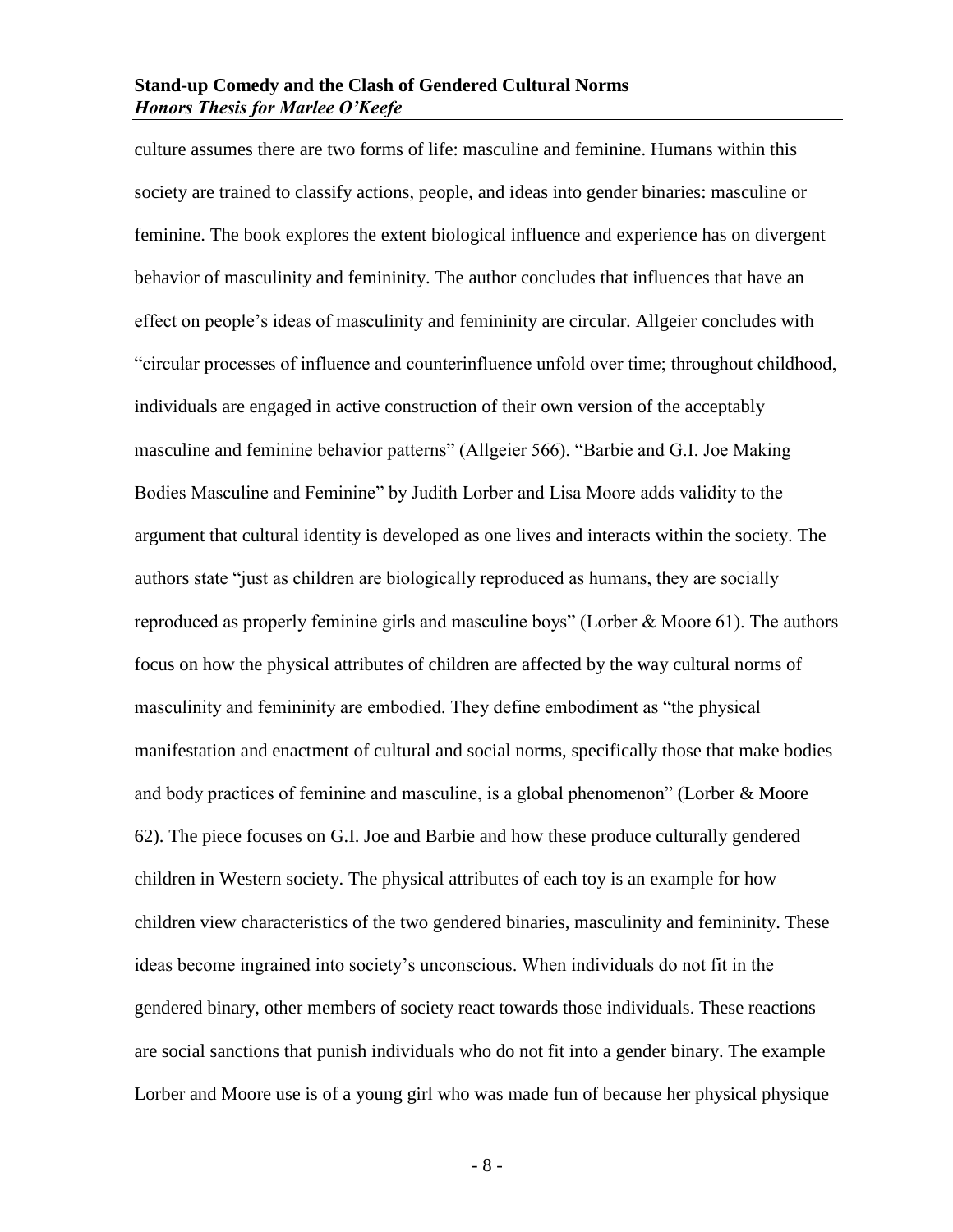appeared as masculine. The other children reacted negatively towards a young girl when her appearance was different than one of a girl who fits into the feminine gender binary.

Masculinity and femininity are the two opposing factors in a binary world view. Our society uses the dualist viewpoint on much more than two gender binaries. In Nancy Fischer's work "Purity and Pollution: Sex as a Moral Discourse" she states "dualistic cultures conceptualize the world through mutually exclusive, opposing values: right and wrong; black and white; male and female; good and bad; sacred and profane" (Fischer 53). Traditionally sex is understood through a moral framework of purity and pollution. Sexual actions speak to a person's character in a dualistic environment. An individual's sexual behavior becomes linked to their social identity and social worth. In this learned ideology sex and identity cannot be separated. Sex has been viewed as a pollution but "drawing lines between who is considered sexually pure and impure is not a simple matter of culture going through some 'natural' process of determining its own particular norms and sorting out who follows the rules and who break them, but is one more way that a dominant groups demonstrate their power against minorities (Fischer 56)". The social sanctions are created by the dominant group, white heterosexual males, to suppress a subordinate group by classifying them as polluted, and this maintains their power and social dominance. For example, white heterosexual males suppress black people by broadcasting ideas that they are hypersexual and animalistic, thus sexually polluted. White heterosexual males do this with women by classifying them as polluted if they have sex before marriage. The word "slut" is used as social punishment for women who are classified as sexually polluted. White, heterosexual males maintain their power by asserting their status as sexually pure.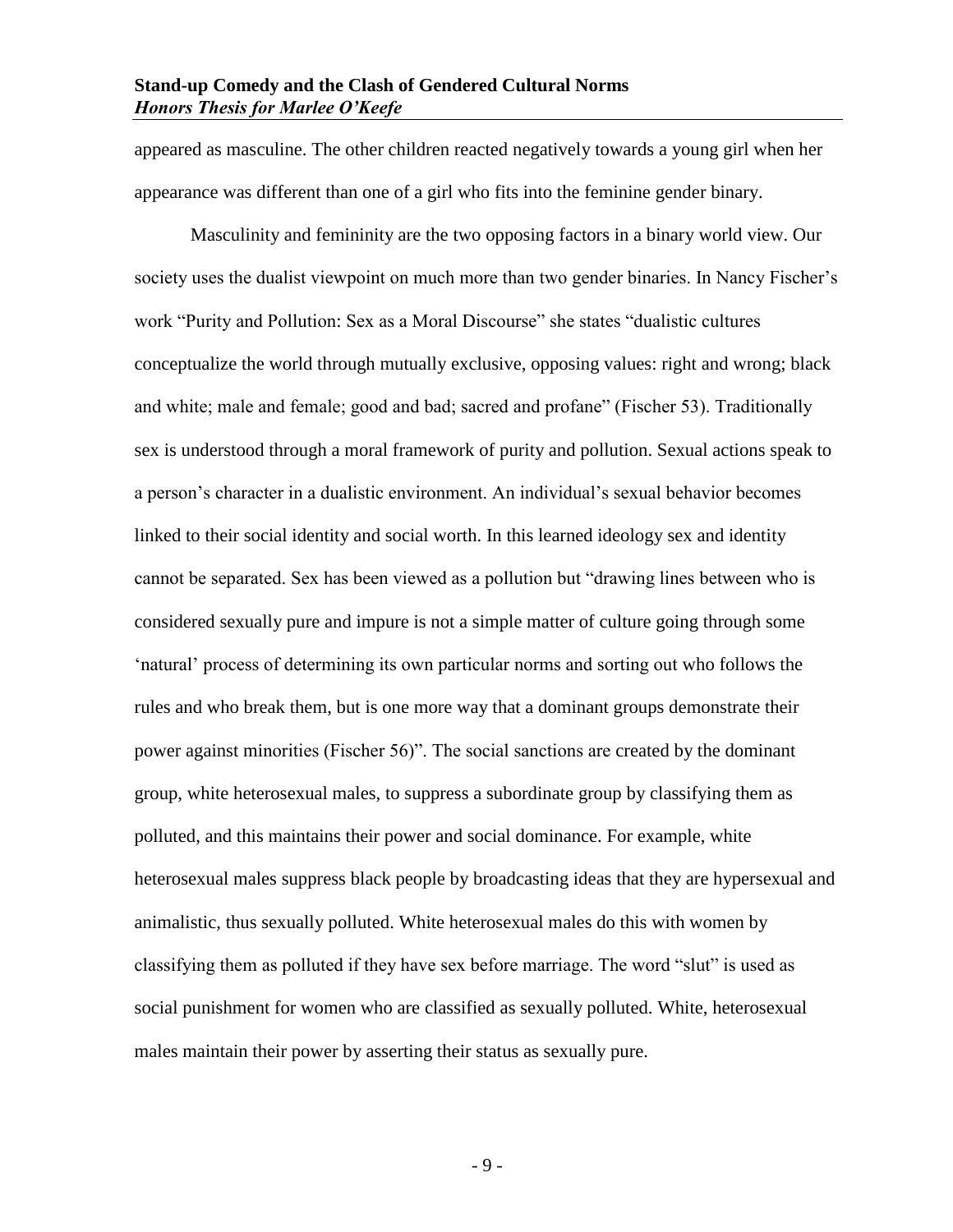Adrienne Rich also studies lesbian existence alongside compulsory heterosexuality in "Compulsory Heterosexuality and the Lesbian Experience". Compulsory heterosexuality is the idea that heterosexuality is the assumed default sexuality and is enforced by the dominant powers of a patriarchal society. Since heterosexuality is assumed to be the norm, lesbians are critiqued for "choosing an alternative lifestyle." This assumes that the only and correct lifestyle that is culturally acceptable is heterosexuality. Adrienne discusses eight forms of male power because theories about lesbianism create a challenge and resistance against the power held by men over women in the cultural context. The eight forms include "to deny women [female] sexuality", "to force it [male sexuality] upon them", "to command or exploit their labor to control their produce," "to control or rob them of their children," "to confine them physically and prevent their movement," "to use them as objects in male transactions,"" to cramp their creativeness," and finally "to withhold them from large areas of society knowledge and cultural attainments" (Rich 638-640). She ends the work by acknowledging that the definition of lesbian is limiting in a patriarchal environment. She believes that the definition should not be singular but a continuum that embodies physical, emotional, and psychic components.

Gayle Rubin discusses the definition of women in the context of a political economy in her chapter three "The Traffic of Women" in *The Second Wave: A Reader in Feminist Theory*. Rubin wants to look at social relations that further women's oppression. She argues that capitalism is not the sole factor that leads to women's oppression. Rubin analyzes how kinship and reproductive systems connect to women's oppression. She argues that kinship systems exchange more than just women, they exchange sexual access, genealogical statutes, dynasty, rights, men, and children.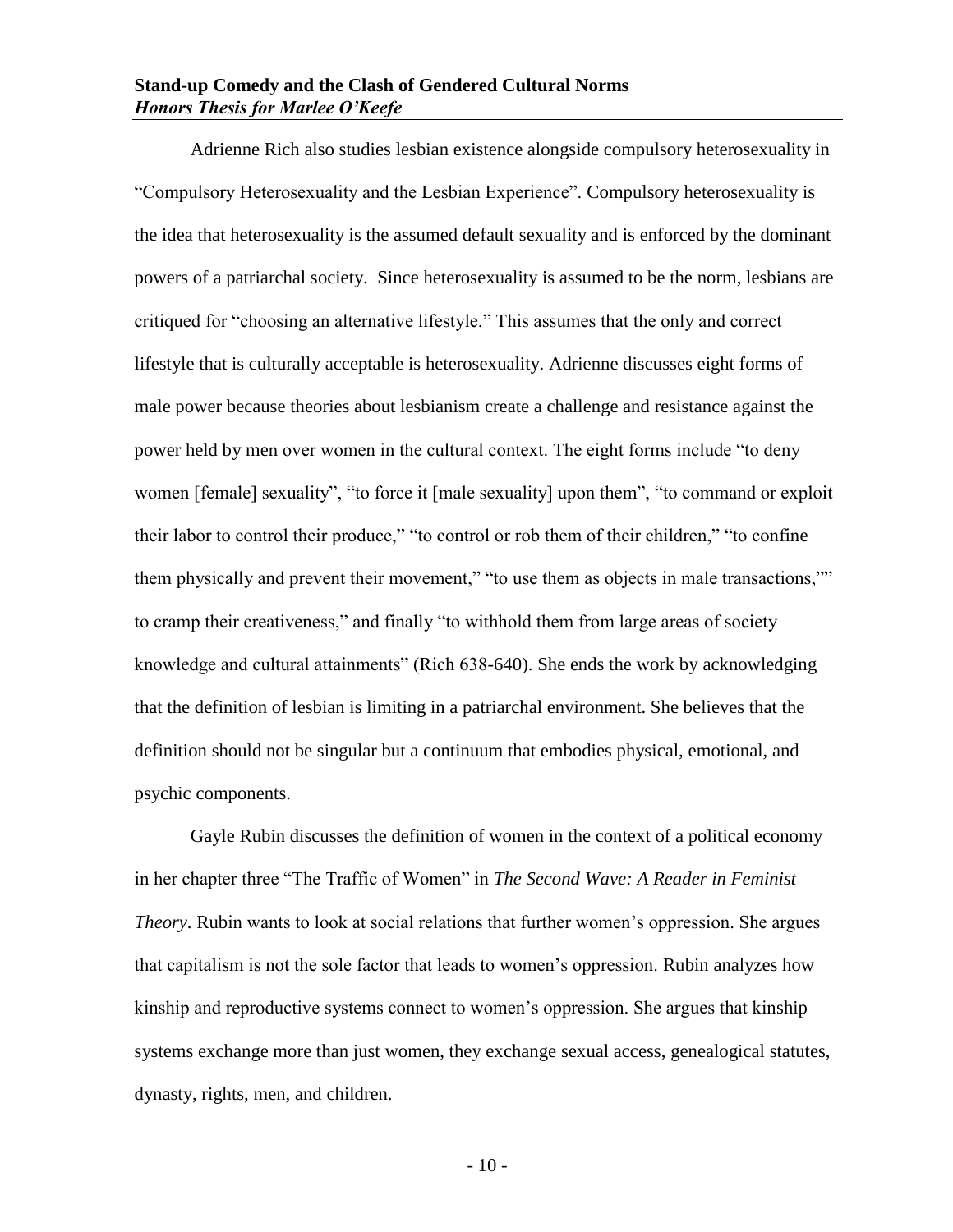Masculinity is assumed to be the opposite of femininity. This has fueled the existence of toxic masculinity which is defined as "a masculinity that is threatened by anything associated with femininity" (Banet-Weiser & Miltner 2) in Sarah Banet-Weiser and Kate M. Miltner's article titled "#MasculinitySoFragile: Culture, Structure, and Networked Misogyny." They explore how online harassment or violence is in response to a perceived threat towards masculinity. Anonymity on the internet has fueled the increase and severity of the harassment of outspoken or unapologetically feminist women online. This type of harassment is systematic discrimination against women. The behavior contributes to a culture "where rape culture is normative, violent threats against women are validated, and rights of the body for women are either under threat or being formally retracted" (Banet- Weiser & Miltner 3). A cultural ideal that has developed as a form of pushback against feminism is the assumption that if women gain more, they are stealing form men, and this fuels the reasoning behind toxic masculinity. Those displaying what Banet Weiser and Miltner would consider toxic masculinity view feminism as a threat to the social hierarchy which is currently controlled by white heterosexual males.

A byproduct of toxic masculinity is Gendertrolling, a term coined by Karla Mantilla in her book Gendertrolling: How Misogyny Went Viral. Gendertrolling typically includes but is not limited to "graphic sexualized and gender based insults to demean women as sexual objects and to insult them for being women" (Mantilla 4). Mantilla relates the modern misogynist behaviors of gendertrolling to the history of misogyny and women's oppression by saying "gendertrolling follows in a long-standing historical traditional of misogyny, in which women's voices and opinions have been barred from full participation in cultural, social, and political discourse, while women have simultaneously been shut out of professional

- 11 -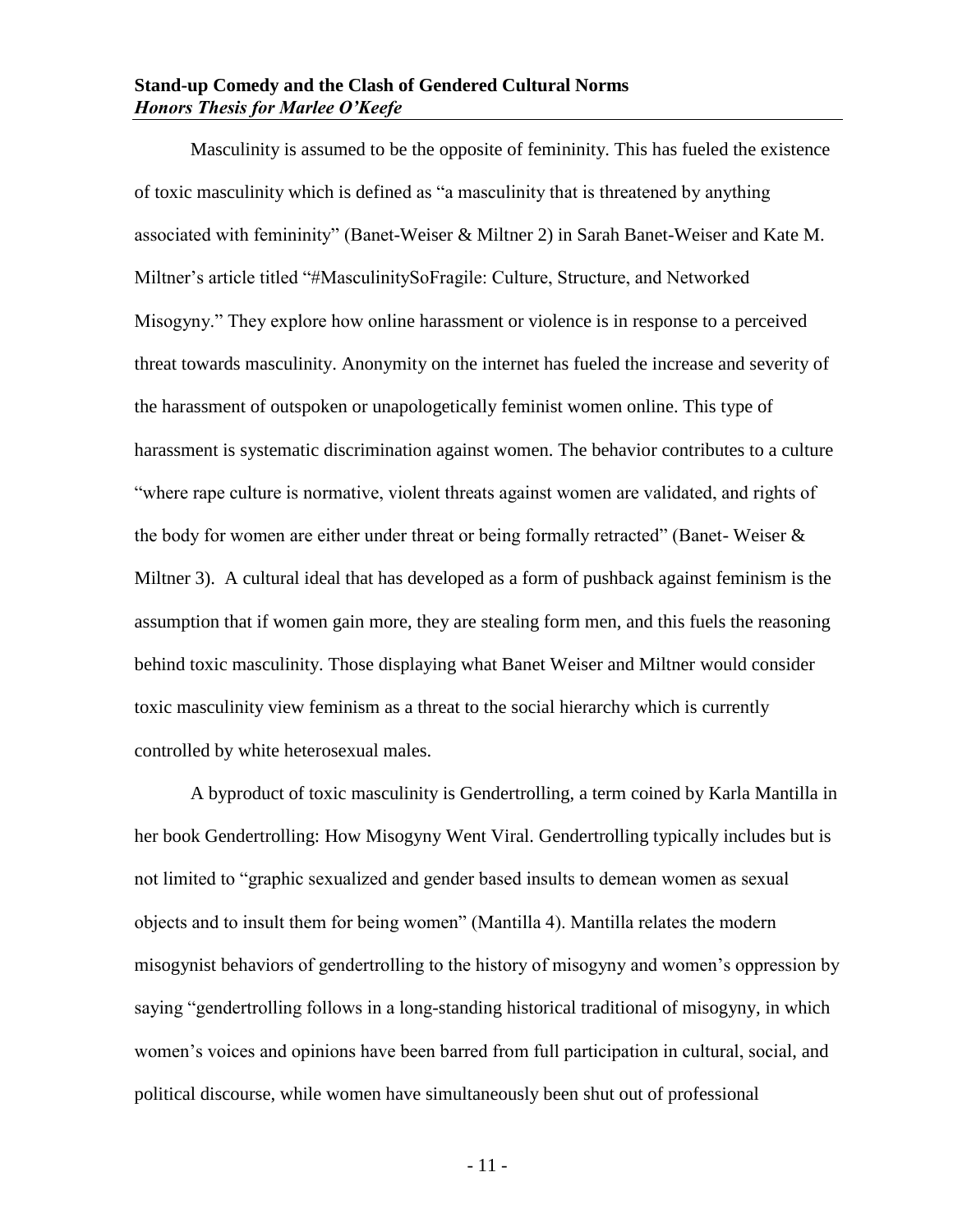opportunities. Gendertrolling is not only embedded in historical tradition of misogyny; it is a new face to widespread misogynistic cultural patterns, values, and behaviors that underline other more contemporary kinds of attacks on women" (Mantilla 149). She advocates for the naming and identifying of these acts as the first step towards cultural awareness and legislative actions. Systematic discrimination cannot be confronted until there is a way to identify the problem. Mantilla is naming and defining the problem to initiate the ability to confront these behaviors.

*Not Gay: Sex Between Straight White Men* written by Jane Ward examines men's role in a heterosexual environment. Ward explores how men leverage their masculinity and white privilege to reassure their heterosexuality and the social benefits that go along with it. Fraternities, biker gangs, internet ads and other societal circumstances are used as examples of how homosexual fluidity is disguised as masculinity. These examples exemplify where actions, ideas, and people are acting outside of the male gendered binary but using their masculine privilege to avoid the social consequences. The book examines evidence of white heterosexual males partaking in homosexual sex but using their social privilege to maintain their heterosexual status. For example, a chapter of the book explores Craigslist advertisements posted by males seeking homosexual acts. The males portray the advertisements with masculine identities which overshadows the divergence outside the binary. Sexual identities have less to do with sexual actions and a closer relation to social hierarchy and the dominance of power. Some of the material that Jane Ward discusses, Chris D'Elia also uses in his comedy. For example, Chris D'Elia has a segment on his podcast *Congratulations* titled "Missed Connections" in which he reads Craigslist ads and uses them to make jokes.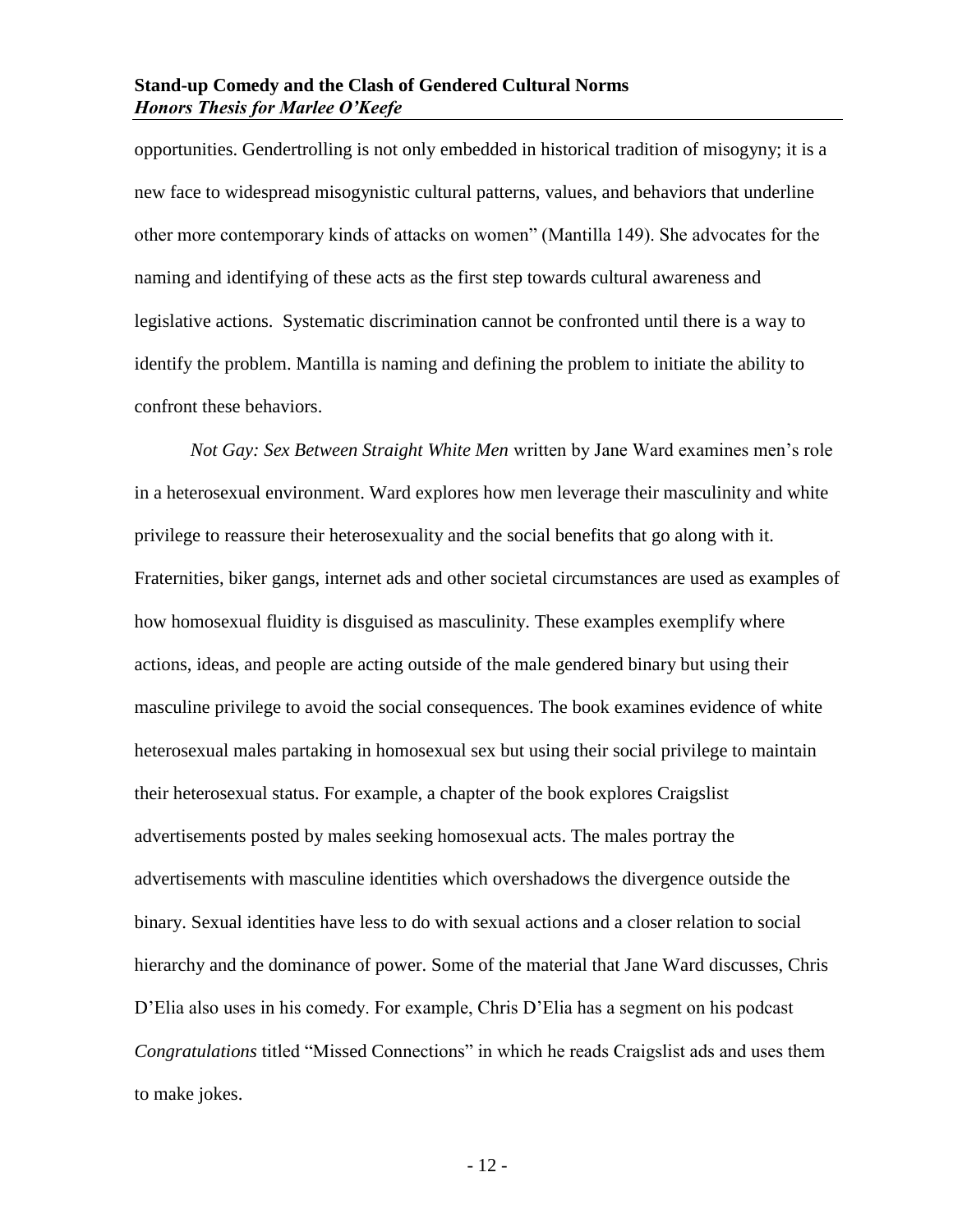#### <span id="page-14-0"></span>**GENDERED CULTURAL NORMS**

Western culture puts ideas, actions, and people into two binaries: male and female. Each binary has cultural expectations and characteristics. These cultural norms evolve gradually overtime. As Fischer states "Dualistic cultures conceptualize the world through mutually exclusive, opposing values: right and wrong; black and white; male and female; good and bad; sacred and profane" (Fischer 53). Conceptually segregating ideas, people, and actions into two binaries is simple, but the way it plays out in reality is extremely complicated. For the purposes of this paper, when an idea, action, or person does not perfectly fit into a gendered binary it will be defined as antinormative behavior. Antinormative behavior differs from cultural expectations. Antinormative behavior comes with consequences that, often reinforce a hierarchy of power in Western culture. Historically and currently Western culture has been governed by white, heterosexual males. Socially dominant groups set the cultural norms and standards and socially enforce them. This study will see examples of antinormative behavior from both males and females. Comedians often seek to highlight irony – when the reality of a situation does not match up to expectations or intent. This antinormative behavior creates irony because cultural assumptions differ from experienced reality.

#### <span id="page-14-1"></span>**COMEDY THEORY BACKGROUND**

Stand-up comedy has been an entertainment form since the early 19th century in America. In its early stages it was a short monologue delivered with the intention to make the audience laugh. It has slowly developed overtime alongside the rest of American culture. Stand-up comedy has always been known as a "boys club." The popular performers were white heterosexual males. As other institutions in American culture evolved and adapted to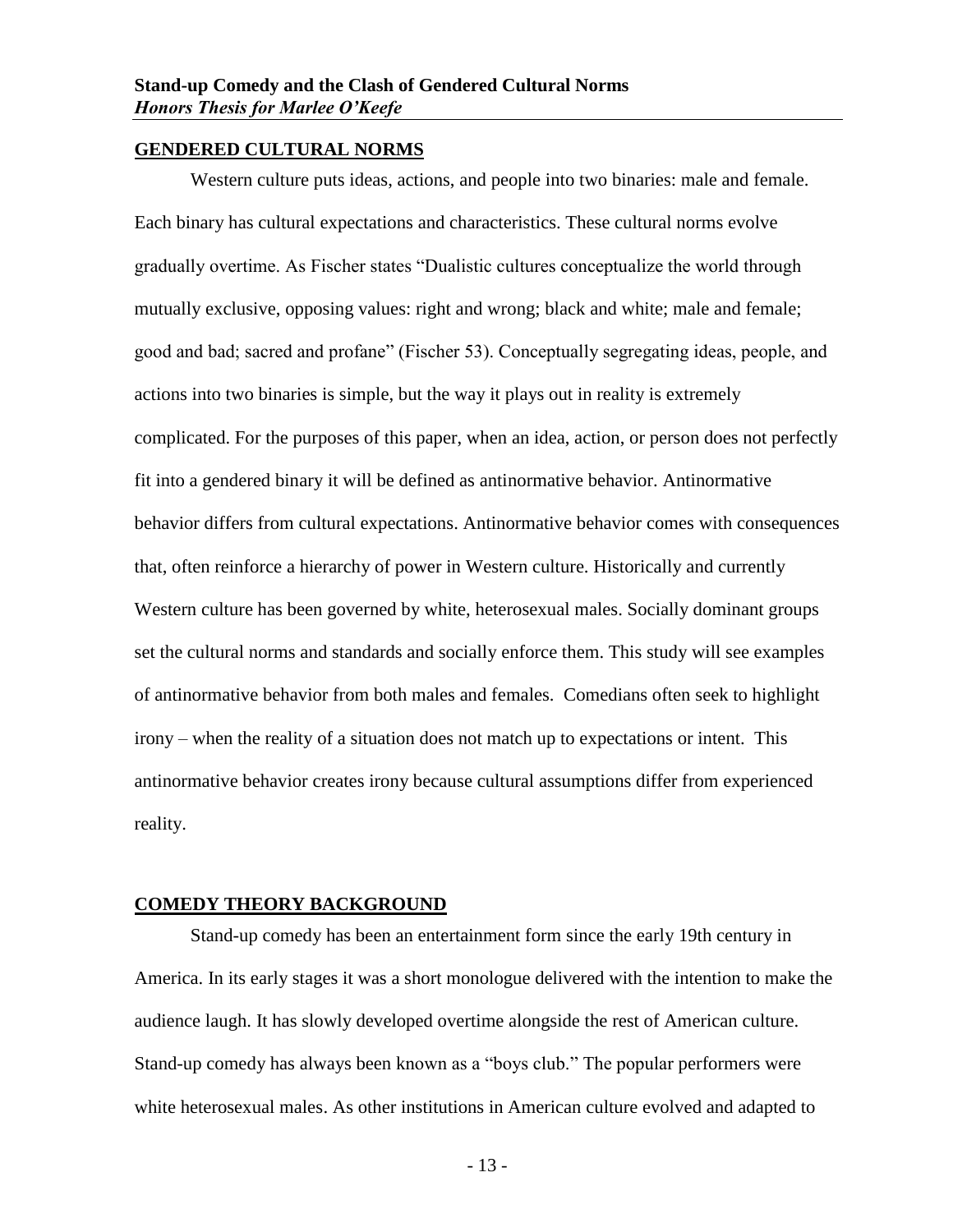changing times, comedy did as well. Comedy today has more opportunities for comedians of all races, sexualities, and gender. For the purpose of this paper gender and sexuality is the focus. It is important to note that all types of institutions progress conservatively overtime. Stand-up comedy as an institution has seen small incremental changes overtime that has developed itself into what it is known for today. Stand-up comedy allows for more progressive behavior within the industry. For example, in stand-up ideas about gender roles, specifically women can be challenged, yet it took around a century for women comedians to be a somewhat common occurrence. This is similar to the integration of women employees of other institutions. CNN looks at the history of comedy from the 1920s to now in their miniseries called *The History of Comedy*. The program uses comedic milestones to show how the industry has changed overtime. One of the comedic milestones the show featured was during the 70s and 80s in American history the laws governing broadcasting media were very strict. The heavy censorship frustrated artists including comedian George Carlin. He created the "seven words" bit for his stand-up performances. Carlin would start every stand-up special with the seven words you cannot say on television. Carlin was one of many artists and activists taking part in a movement to remove censorship in the media.

The benign-violation theory uses psychology to analyze why humans laugh at certain things. Antinormative behavior is embedded into comedy because the human brain always laughs at things that defy it's expectations. Benign-violation states that humor naturally is found in the overlap of a violation that is classified as benign. It is important to note that comedians subconsciously have discovered this way of creating humor. Comedians learn like children; they act and they receive either praise or disapproval. If they gets praise, the comedian repeats and if they receive disapproval they retry in a different manner. The

- 14 -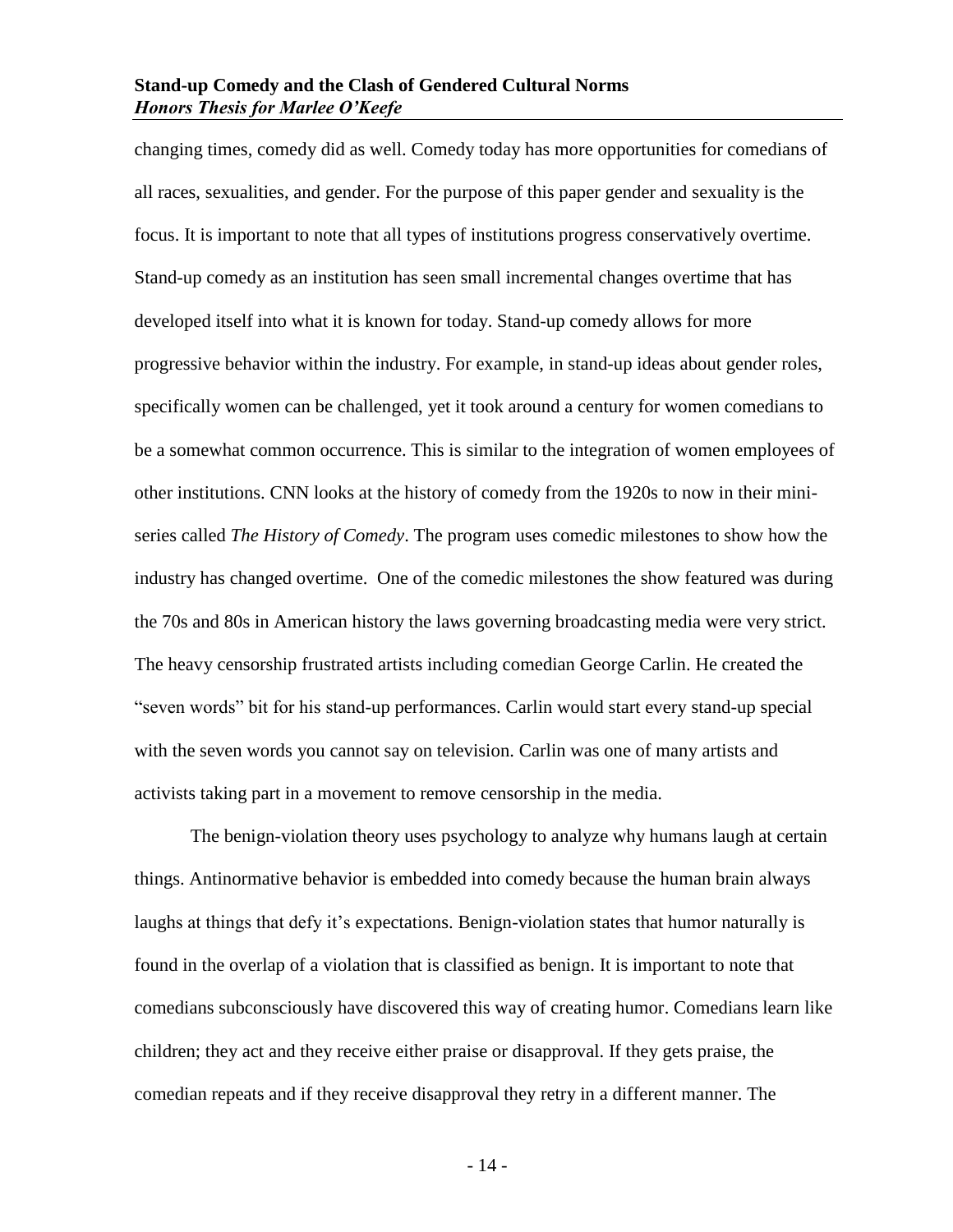comedians use the audience's reactions to gauge if their comedy is considered funny and receives laughter. The benign-violation theory helps comedians instinctively construct their humor by using the audience's reactions. The audience is naturally responding to the humor based on the discoveries found by Peter McGraw.

Within comedy there is opportunities for comedians to challenge or reinforce cultural norms. Krefting states "[jokes] challenge the myths we sustain about how fair and democratic our society is and its behaviors and practices we enact every day to maintain that function" (Krefting 2). Krefting focuses on jokes that challenge cultural norms by saying "Jokesters unmask inequality by identifying the legal arrangements and cultural attitudes and beliefs contributing to their subordinated status-joking about it, challenging that which has become normalized and compulsory, and offering new solutions and strategies" (Krefting 2). Krefting also notes "All humor locates itself in social and political contexts, but not all humor does so self-consciously or with specific intentions to promote unity and equality or to create a safe and accepting space for people from all walks of life" (Krefting 2). On the contrary, there is comedic material that reinforces gender norms. Perez and Greene discussed the reinforcement of rape culture in their piece "Debating Rape Joke vs. Rape Culture: Framing and Counter-Framing Misogynistic Comedy." They argue that "the rhetorical function of patriarchal rape jokes is ostensibly convincing the audience of the idea that rape, a brutal and violent act, can be funny, entertaining, and unserious" (Perez and Greene 266). They go further and explain "rape jokes reinforce patriarchal and free market ideologies and denies the real world implications of misogynic humor" (Perez and Greene 266). For the purpose of this study I chose comedians who use charged humor as well as comedians who do not use charged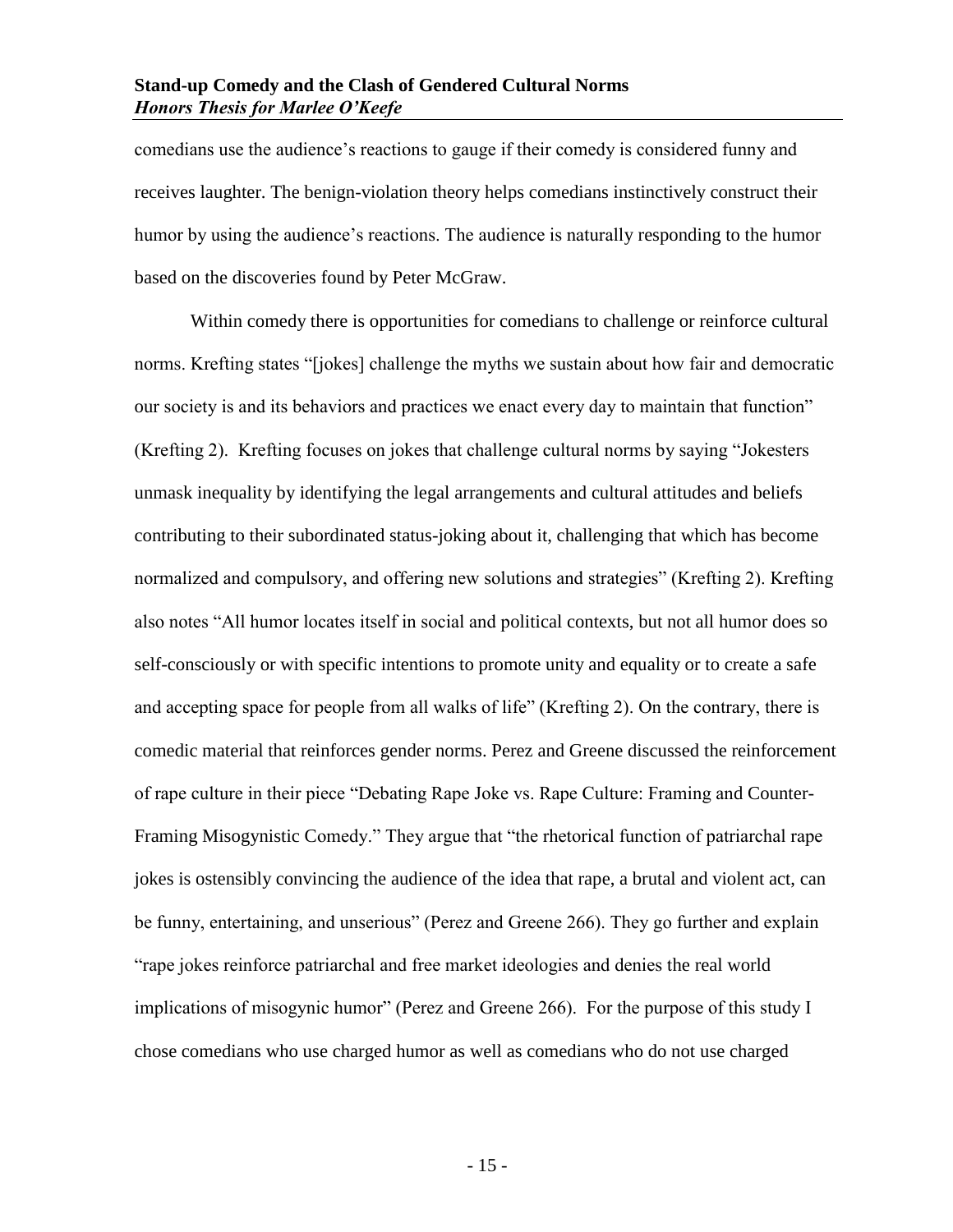humor. This allows for a connection to be made about intent and its effect on the integration of gendered cultural norms.

#### <span id="page-17-0"></span>**COMEDIANS**

Ali Wong, Iliza Shlesinger and Chris D'Elia are the three comedians explored in this study. I contextually and culturally analyzed the jokes seen in the stand-up specials available on Netflix. Each comedian has a different style and different goals. The amount of material between specials and comedians allowed me to draw connections between style and context across all the specials.

Ali Wong is known for discussing gender roles and norms in her performances, specifically her take on marriage and motherhood. *Baby Cobra* (2016) and *Hard Knock Wife* (2018) are the stand-up performances I examined in this study. Before getting her own Netflix special she was employed as a writer for *Fresh of the Boat*, and had a variety of acting roles. Wong appeared on shows starring more popular comedians such as Chelsea Lately and Amy Schumer. Her first special was intentionally released on mother's day in 2016. Due to the minimal name recognition Wong had before her first special, she filled the stadium by selling tickets on Groupon. In *Baby Cobra* she was seven months pregnant and coined her aggressive, bodily style of stand-up. This special discussed Wong's sexuality, life before marriage, and the beginning years of marriage with her husband. *Baby Cobra* established Wong's name in the comedy industry and earned her popularity. Wong strategically released her next special, *Hard Knock Wife*, on mother's day two years later. Once again, she performed her special seven months pregnant. *Hard Knock Wife* focused on the birth of her first child and the time after childbirth as well as her continued commentary on her marriage.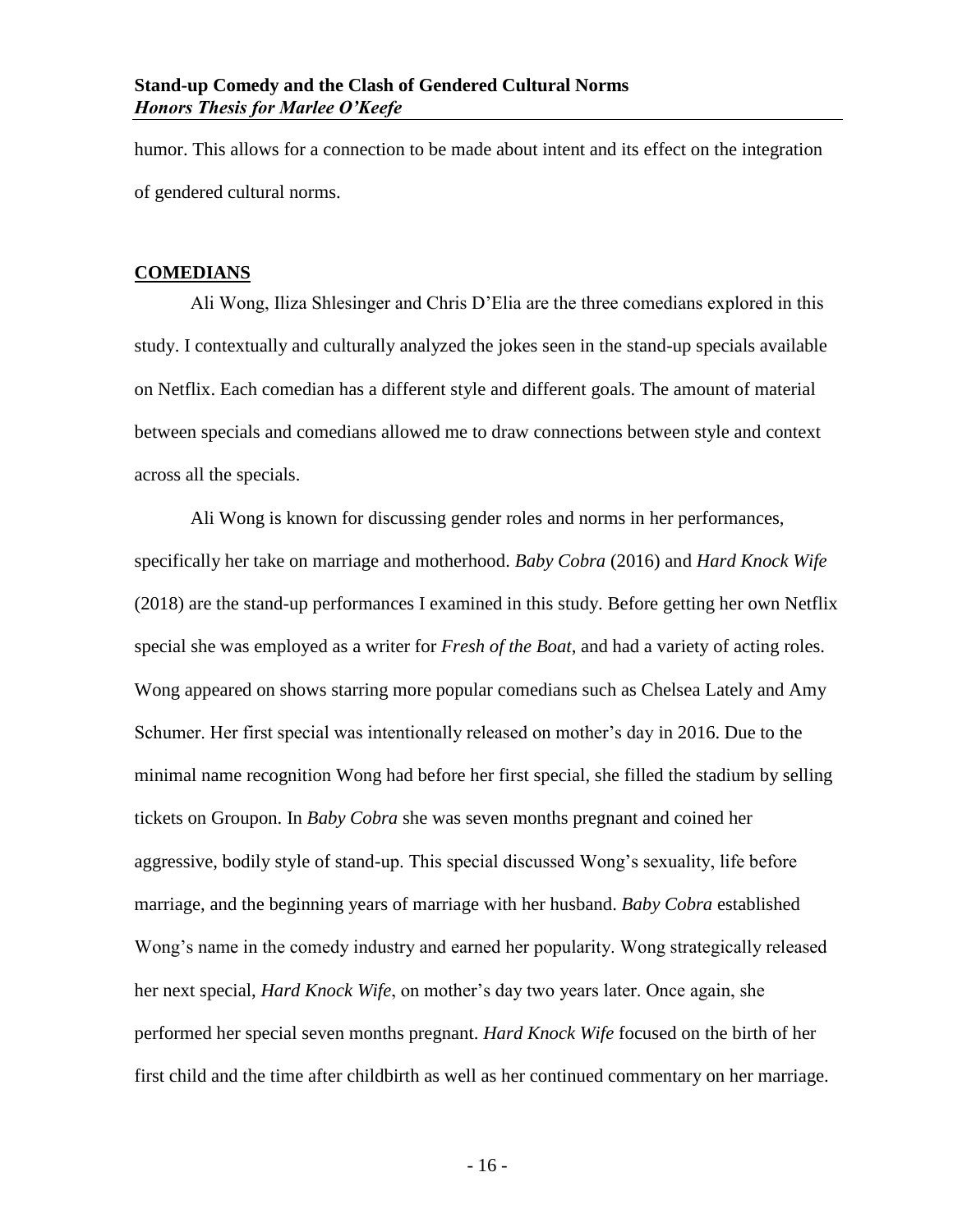Wong has become famous for performing visibly very pregnant. Wong's style of comedy is very graphic and explicit about her experiences with sex and motherhood. In a *New Yorker* article titled "Ali Wong's Radical Raunch," Ariel Levy states that Wong made a conscious choice to unconventionally talk about her body as a woman. Wong purposefully takes risks to challenge comedic standards. A *New York Times* article written by Jason Zinoman titled "The Strategic Mind of Ali Wong" describes how Wong is determined to continue to be funny, and nothing, not even pregnancy or motherhood, will stop her. Ali Wong uses charged humor. Wong is intentional about the jokes she crafts. As a comedian her primary goal is to make the audience laugh. She uses her comedic platform to accomplish her secondary goal which challenges ideas about gender, especially around motherhood and marriage.

The next comedian in this study is Iliza Shlesinger. Shlesinger made a name for herself by winning season six of *Last Comic Standing* in 2008. Shlesinger is the only woman to win *Last Comic Standing* over its nine season run. Shlesinger's style has evolved over her stand-up career. *War Paint* (2013) and *Freezing Hot* (2015) have a similar style. In her book *Girl Logic* she discusses the epiphany she had after the release of those specials and how she shifted her style of comedy. Shlesinger was constantly brought down and ostracized within the comedy community by her male peers. Before winning the show, her male opponents acted as her close friends. Once the finale came and Shlesinger came out victorious, they all turned on her and made her career difficult. *The Last Comic Standing* involved a tour with the top six contestants. Shlesinger was living on a tour bus with five other males who used to be her friends, but after losing to her they made her life hell. After being ashamed of her identity as a woman in comedy for a couple of years, she found her self-worth. She then wanted to use her performances to contest the social limitation of being a woman, after experiencing them in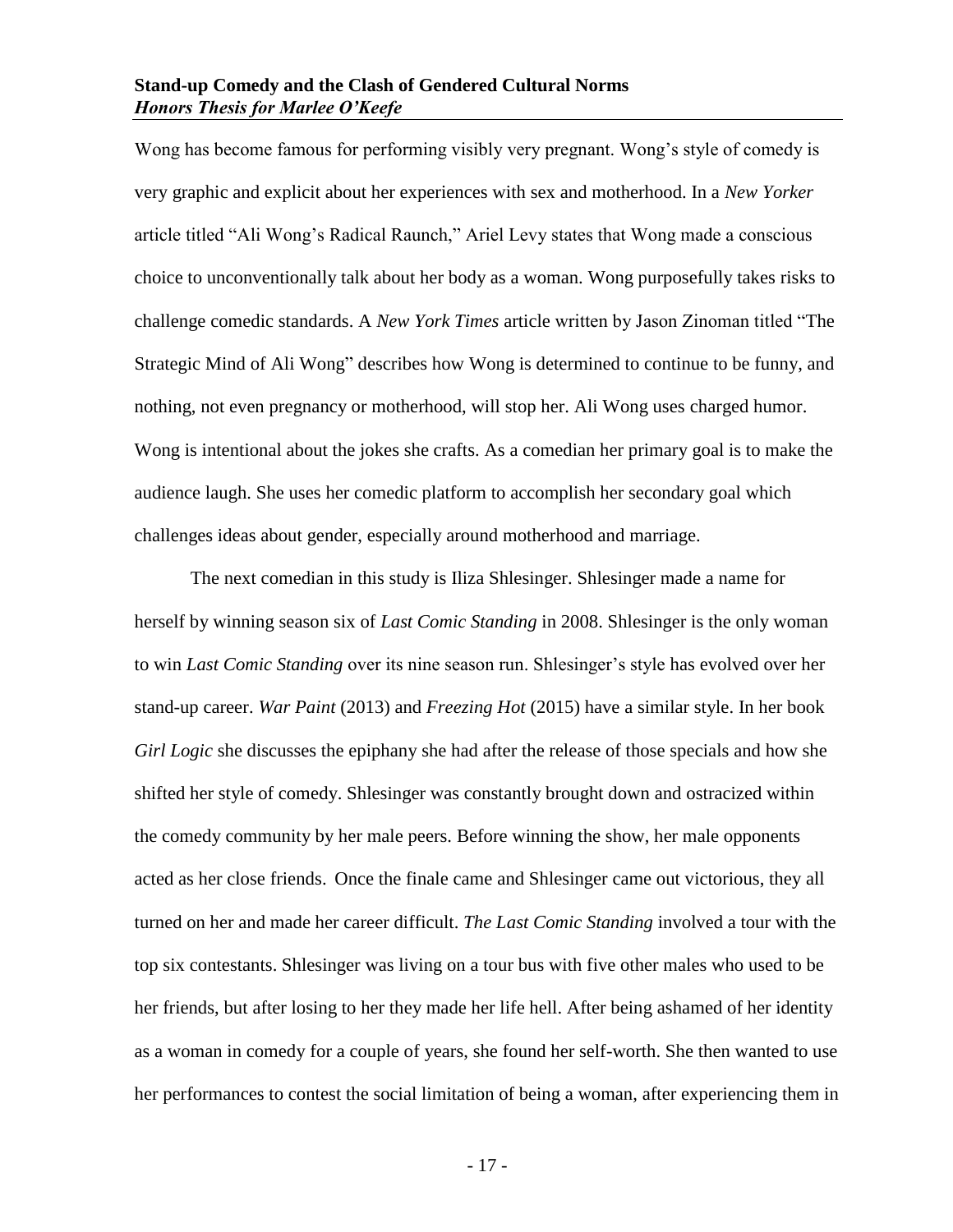her industry. In Shlesinger's early specials she creates a basic dumb blond persona. Shlesinger's physical appearance is that of a stereotypically attractive young female; she is tall, skinny, and has blue eyes and blond hair. She used this to create her original stage persona of a ditz. After being in a male dominated industry for just under a decade she realized she "was good enough to run with the guys," (Shlesinger 78) and significantly shifted her focus to tackle gender inequity. Shlesinger, embracing her identity as a woman in the content of her jokes, explains "Part of why my comedy is so girl-centric is because I get what it is like to feel left out: my shows are my way of inviting everyone to sit with me" (Shlesinger 79). After her epiphany Shlesinger released *Confirmed Kills* in 2016, and continued a similar style in her newest special *Elder Millennial* in 2018. While setting up jokes Shlesinger focuses on addressing the psychology of men and women. She does this so that the whole audience can identify with her stories and get the most out of the joke. Shlesinger spends time before the punch line to create inclusive comedy at which everyone can laugh. For example, she prefaces a joke with "men are not equal to women." Then she goes on with the rest of the set up. This way the audience can get ready for material that will have to do with the issue of men and women's equality. In addition, this style of being blunt in the beginning of the joke makes the message of her material very clear to the audience. She is explicit about her logic in order to create an ideological progression of her jokes so her humor will land well with the audience. While she is explaining jokes about women, or her insecurities, for example, she takes the audience through the progression of thoughts in her mind. This way the audience can see the way she thinks and will understand the jokes better because they clearly saw her thought process. Shlesinger incorporates characters and is very animated on stage. Her most frequent character is the "she dragon." Charged humor is used in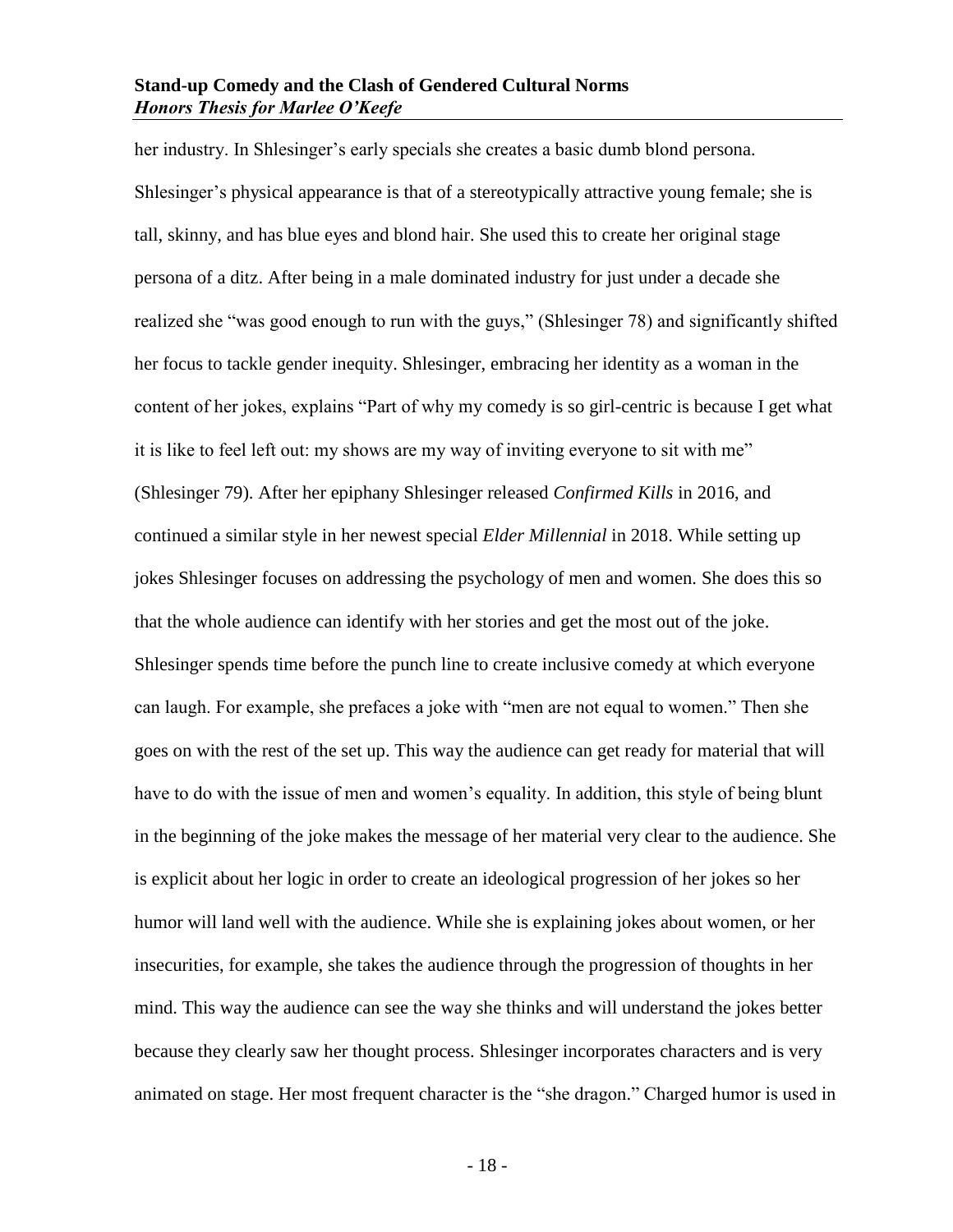*Confirmed Kills* and *Elder Millennial*, her two most recent specials. *Freezing Hot* (2015) is used in this study as a bench mark for her changes of comedic style over her career. Shlesinger in her book Girl Logic explains that she wants to challenge stereotypes about men and women. This study will examine how she does this through her three specials, but especially *Confirmed Kills* and *Elder Millennial* because they were performed after her career shift.

Chris D'Elia is the final comedian in this study. D'Elia has been performing stand-up since 2006. D'Elia's first Netflix special was released in 2015 titled *Incorrigible*. This was his first large stand-up tour. Two years later he released his second special on Netflix titled *Man on Fire* in 2017. In 2017 D'Elia started a comedy podcast titled *Congratulations* that has developed a cult like following. D'Elia calls his podcast fan base "The Babies." The success of the two specials and the growing "babies" population has led to his increased stardom as a comic. He was featured as one of the comedians in the *Comedians of the World* series on Netflix. D'Elia is featured on Episode Two and the content was filmed during his "Follow the Leader" Tour that took place during 2018. D'Elia has also done some television acting, including in shows such as Glory Daze, Whitney, and Undateable. D'Elia defines his style of comedy as "silly humor." He has stated this several times in his podcast when he talks about his stand-up comedy. In his specials he advertises that there is not a main theme or message to his work. D'Elia ended his special *Incorrigible* with a joke about how his message is no message. On his podcast, Congratulations, he mentions that he crafts his comedy by taking events or aspects of his life and turning them into comedy. For the purpose of this study, D'Elia does not describe himself as the stereotypical tough guy. His jokes and podcast content present a different identity than the stereotypical male. In his stand-up he explains that he is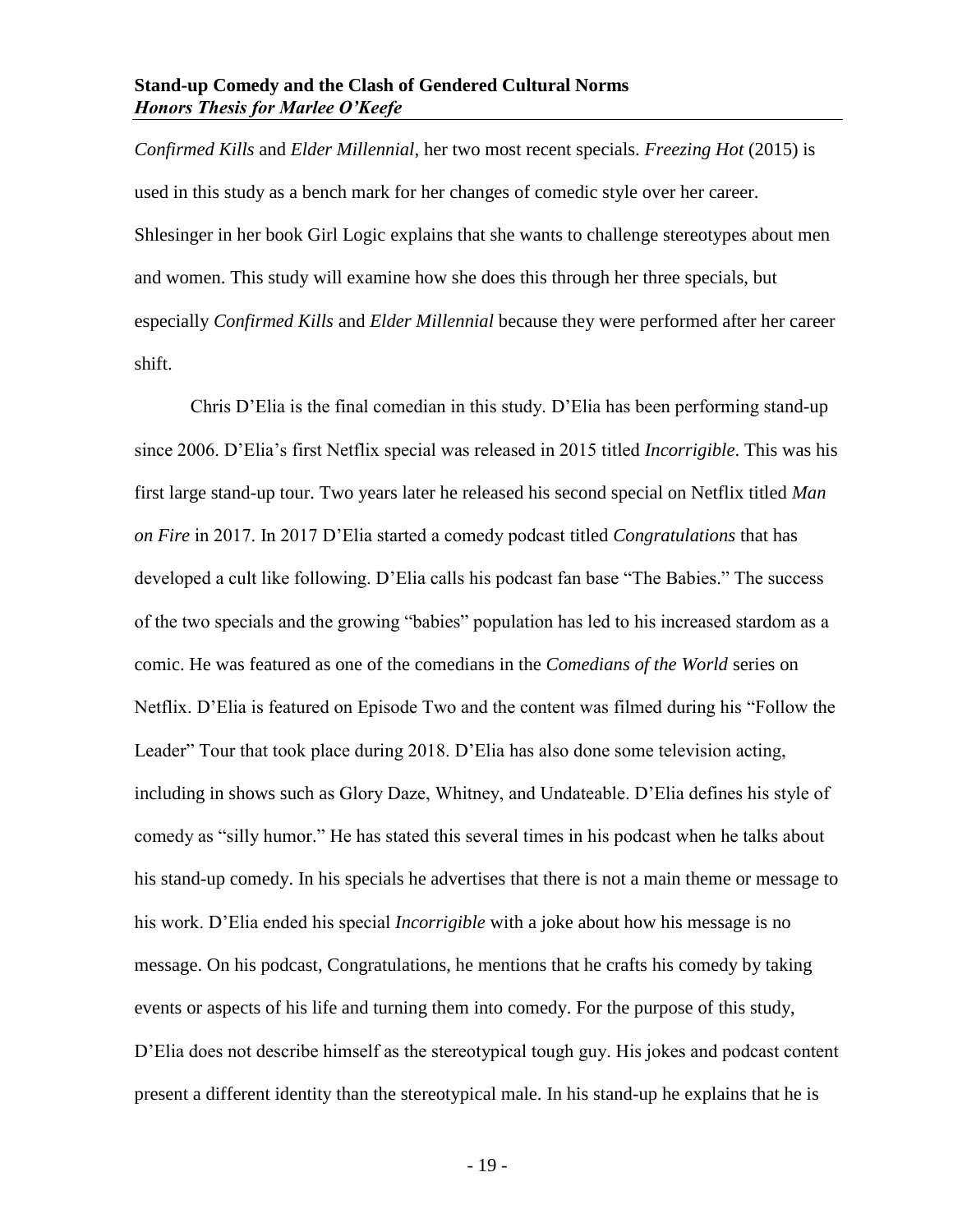not "masculine." For example, in one he states that he cannot be a father because he is not masculine enough. He would not be the ideal tough father figure for his child. D'Elia says whatever is on his mind and makes a joke out of it. He was chosen for this study because he does not necessarily intend to challenge stereotypes. Looking at his comedy, the findings will show that even comedians who lack the intent to challenge stereotypes and cultural norms are still partaking in the discussion.

#### <span id="page-21-0"></span>**STEREOTYPES**

Within the different stand-up specials many gendered stereotypes came up. This section will identify and describe the various stereotypes that came up in the performances. The first one featured most prominently in Wong's specials is motherhood. The stereotypical mother is reserved, put together, stay at home, and selfless. This mother protects her children at all costs and does what she can in the best interest for the development of the child. The stereotypical mother is conceptualized as keeping her children happy and healthy. If the child is not, the mother is at fault. Stereotypical mothers have a do-it-all attitude and never complain about their role. This leads into the housewife/spouse stereotypes that comes up in all three comedians' specials. The stereotypical housewife has overlapping qualities of the mother. The housewife always presents herself flawlessly, provides for her husband, stays at home, and is selfless. The housewife acts similarly to the mother but instead of putting a child first she puts her husband as the main priority. Fischer states in "Purity and Pollution: Sex as a Moral Discourse" "sex between married partners was to be viewed by wives as a necessary evil, or a part of one's 'wifey duties,' and was not necessarily something to be enjoyed. This lack of sexual desire helped define mothers as innocent and made them the pinnacles of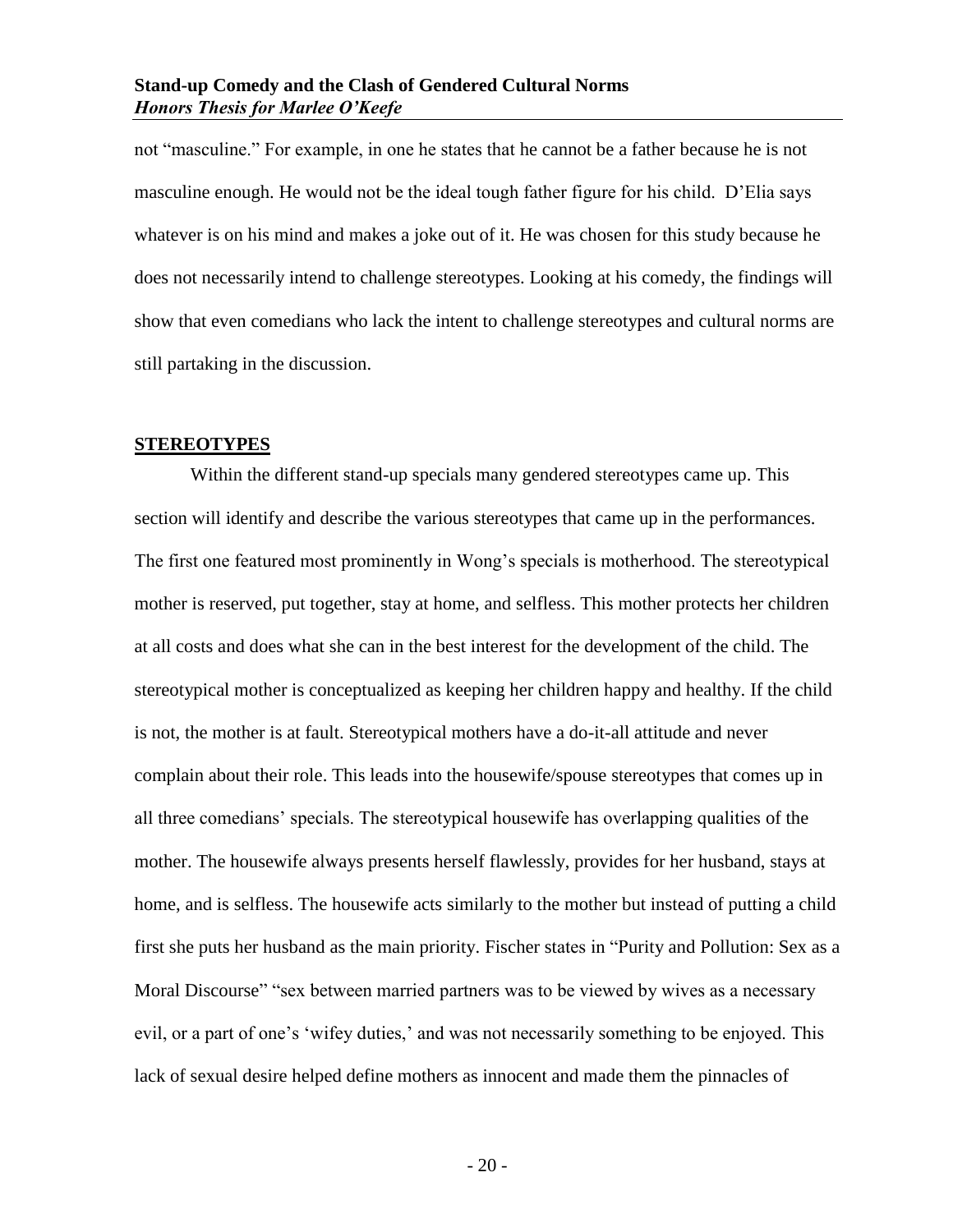morality in Victorian society" (Fischer 56). The mother and housewife are socially excepted to be submissive of their husband and do things that please them. The housewife is required to have dinner ready for her husband when he returns from work. She cannot have a job because she needs the time to take care of the household duties and her husband.

The next stereotype is the successful working woman within a relationship. This is seen in Wong and Shlesinger's specials. When a woman is successful in a career or monetarily it is frequently seen as threatening to males. The independent woman who does not require a male's financial support will hinder men's masculinity. If the woman is in a relationship the male partner will feel like less of a man because his social need to provide for his partner is taken away from him. If the successful woman is single she potentially scares away men because they are afraid of having their masculinity hindered. Fischer states in "Purity and Pollution: Sex as a Moral Discourse" "The working class women who had to work for her living- either in the factory or on the street- was at the bottom of the moral hierarchy and was often characterized as a 'fallen women'" (Fischer 56). Men who create the social control have incentives to socially punish women that do not rely on men.

The idea of trapping a significant other is seen in all three specials. This relates back to the creation of marriage as an institution. Marriage was created in order to distribute power through a society. Men had all the power and women historically could not fully integrate into society without the authority of a husband or father. Adrienne Rich in "Compulsory Heterosexuality and Lesbian Existence" states "Women have married because it was necessary, in order to survive economically, in order to have children who would not suffer economic deprivation or social ostracism, in order to remain respectable, in order to do what was expected of women because coming out of 'abnormal' childhoods they have wanted to

- 21 -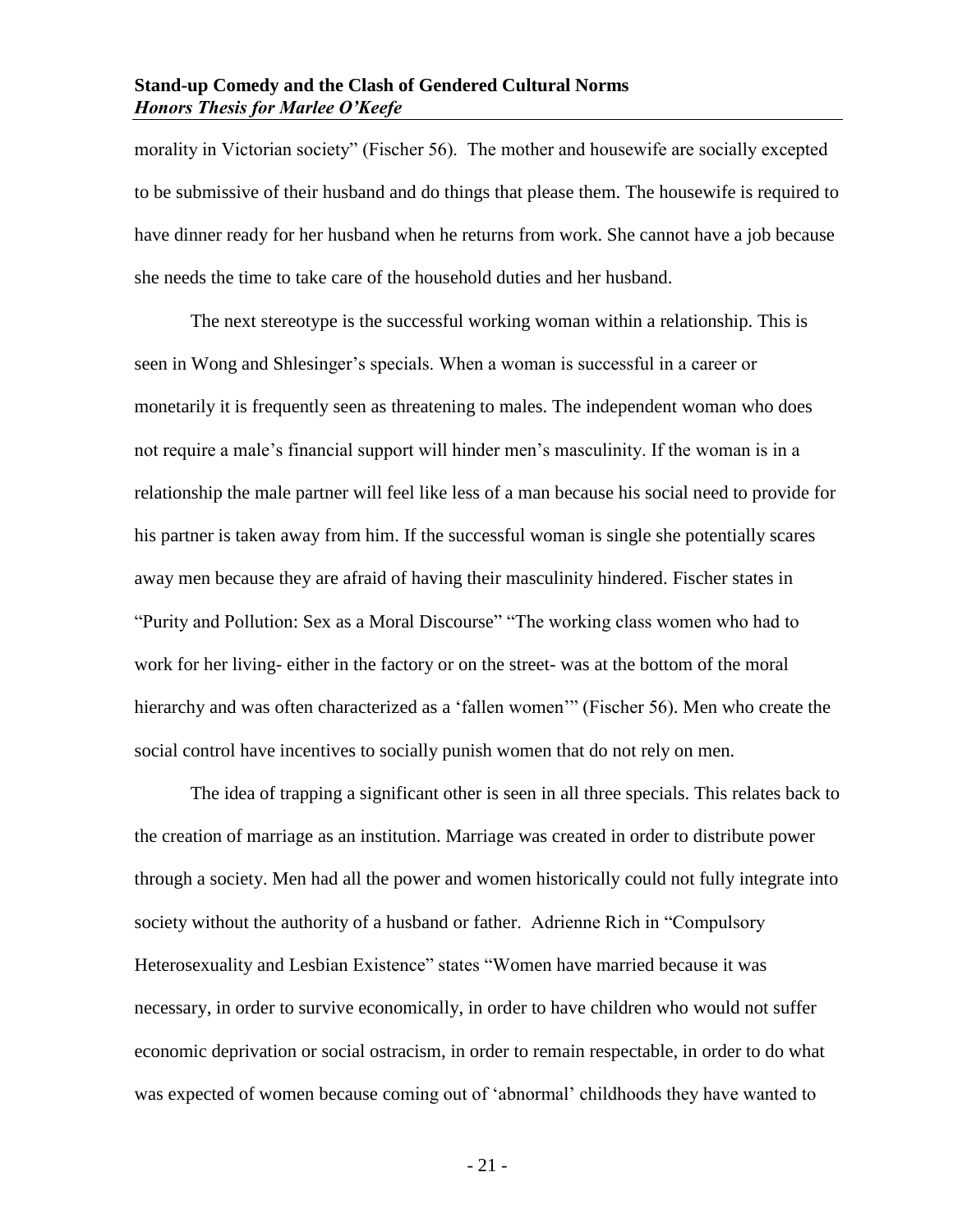feel 'normal,' and because heterosexual romance has been represented as the great female adventure, duty, and fulfillment" (Rich 654). Women now have more cultural privileges so they are told they need to trap/trick a man into the idea of marriage. This benefits the dominant power of white heterosexual males because it keeps their power. This relates to the next stereotype of the single woman. Since married women have more perks and value in society, the single woman is looked down upon. It is assumed that something is wrong with her that she is unable to get a spouse or boyfriend.

Women are referred to and depicted as crazy in pop culture. This cultural definition of crazy involves acting irrationally, being overly emotional, and hysterical. This was a longstanding cultural understanding of how women acted and it justified why society believed they were not as capable as men. Linda Mizejewski and Victoria Sturtevant explores the notion that women are "hysterical" in their book *Hysterical! Women in American Comedy*. They look back at the medical diagnosis of hysteria that was given to women for centuries. It blamed women's behavior on the uterus, creating a false association with women's behavior in society and biology. They state "Hysteria gave medical sanction to the idea that women's bodies predisposed them to emotional or irrational behavior. No need to ask why she might be angry, frustrated, listless, tearful, interested in sex, or not interested in sex. The womb provided a ready answer" (Mizejewski and Sturtevant 1). This belief fuels the cultural ideology that women need men. If they are incapable they have to become reliant on a male to handle things and provide for them. The cultural fantasy that a prince is going to save a princess has plagued society. Women are brought up with this ideology and internalize the idea that they are incapable.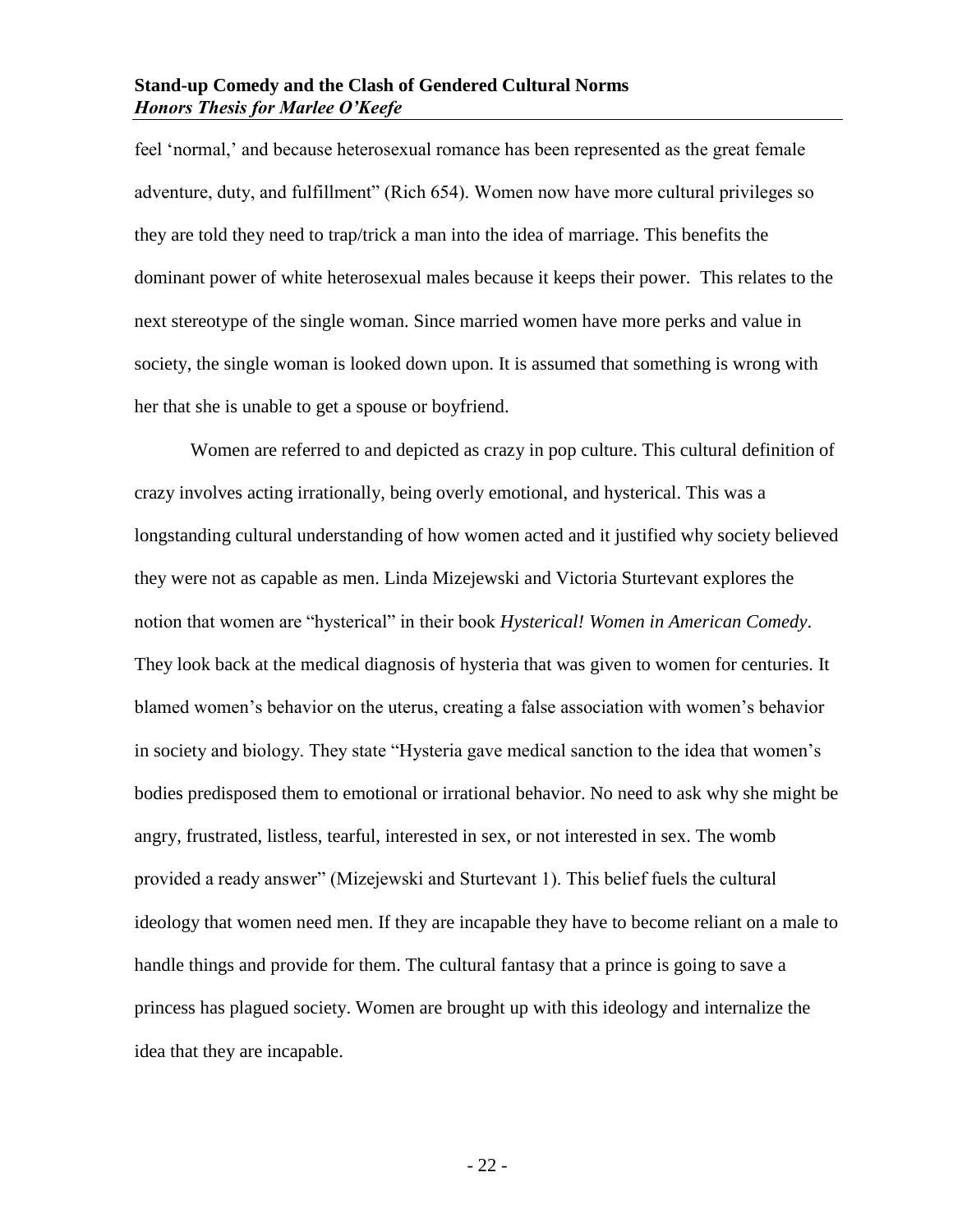Women are involved in a cultural double standard of sexual purity. Fischer explains in "Purity and Pollution: Sex as a Moral Discourse" that slut is used on girls to create power structure out of sexual criteria on the purity and pollution scale. Women with multiple partners are sluts but men who do the same things do not receive multiple labels. These criteria within groups is used to separate groups based on power (Fischer). This ideology fuels the idea that women are not driven by their sexual urges, while men presumably are. Since women are believed to not have this natural sexual drive, they are expected to act sexually pure and subordinate to men. If women sleep around more than is socially acceptable they are referred to as sluts or other derogatory labels.

Males are subjected to a plethora of stereotypes as well. First, men are culturally expected to be providers for their wife and children. Because men are expected to work away from the home to be able to support the family. It is socially acceptable for the father to have limited time with his family. Men are not expected to balance family life because of their obligation to be the breadwinner. The stereotypical breadwinner is the decision maker in the family. Men are culturally dominant in all aspects of life including the home.

Men also fall into the stereotype that they have to trick a significant other into marriage. Stereotypical power dynamics in a marriage force the men into the financially providing role and women into a service providing role. Men stereotypically have to trick a woman into wanting to take care of him. Culturally, women should have all the housework done, and a meal ready for the husband and children every night. A man believes he has to trick a woman into voluntarily filling that role for him.

Stereotypical men are opposite in the double standard described earlier. Men are culturally assumed to be motivated by sex. This assumption justifies the bachelor status men

- 23 -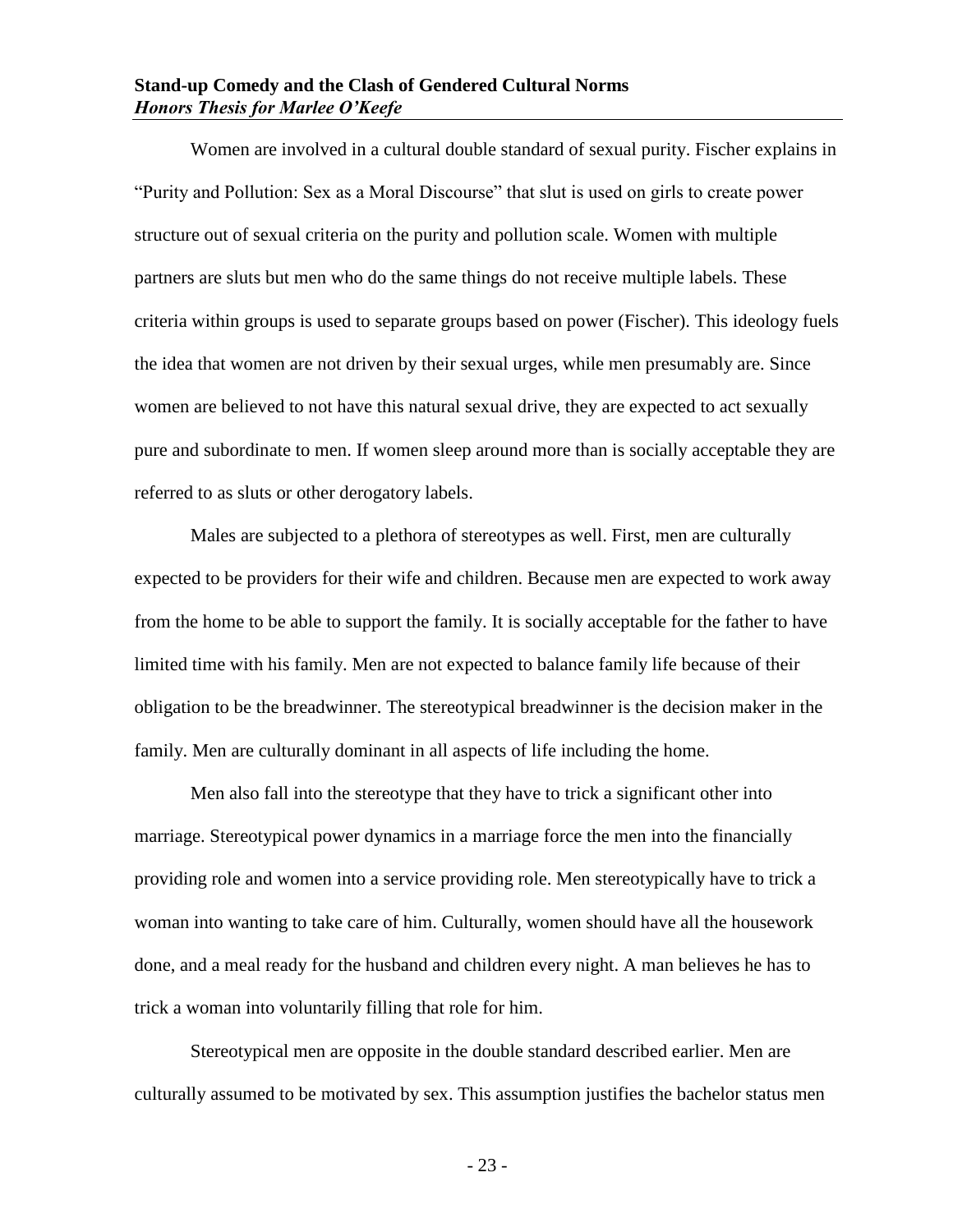receive in society. If men sleep around they are praised in society because they are assumed to be fueled by sex. Men are stereotypically praised for being bachelors. Because men are typically the financial providers they do not need a partner, so society accepts their choice to remain single. Men are also the dominating power so they set the standard. In "Purity and Pollution: Sex as a Moral Discourse" Fischer states "sexual morality is about trying to control other's sex lives" (Fischer 52). Men benefit from the double standard because they get to mess around and it keeps the women pure. They have reasons for continuing to control sexual morality as the dominant power.

Lastly men stereotypically are not vulnerable. They are socially not allowed to show emotion or weakness. This stereotype is the macho man that is tough. The G.I. Joe action figure embodies this stereotype and culturally reproduces it. In "Barbie and G.I. Joe Making Bodies Masculine and Feminine" Lorber and Moore state "G.I. Joe actions figures have also had a long run as a favorite toy for boys, but the figures have undergone changes to keep up with the newer ideal of a more muscled male body" (Lorber and Moore 63). Young boys conceptualize what the male ideal is and expect all men to look and act like the figures they grew up with.

These stereotypes show up in the comedic material of the eight stand-up specials in this study. The comedians construct their humor in ways that debate the validity of the stereotypes, as well as sometimes reinforce them. Iliza Shlesinger and Ali Wong use charged humor to debate the stereotypes and challenge how society thinks of them. Chris D'Elia reinforces stereotypes in his comedy by anticipating the audience's perception of the stereotypes he uses in his comedy. Gender is a complex and messy topic. For example, in attempt to challenge a stereotype a comedian might implicitly reinforce another. Many jokes

- 24 -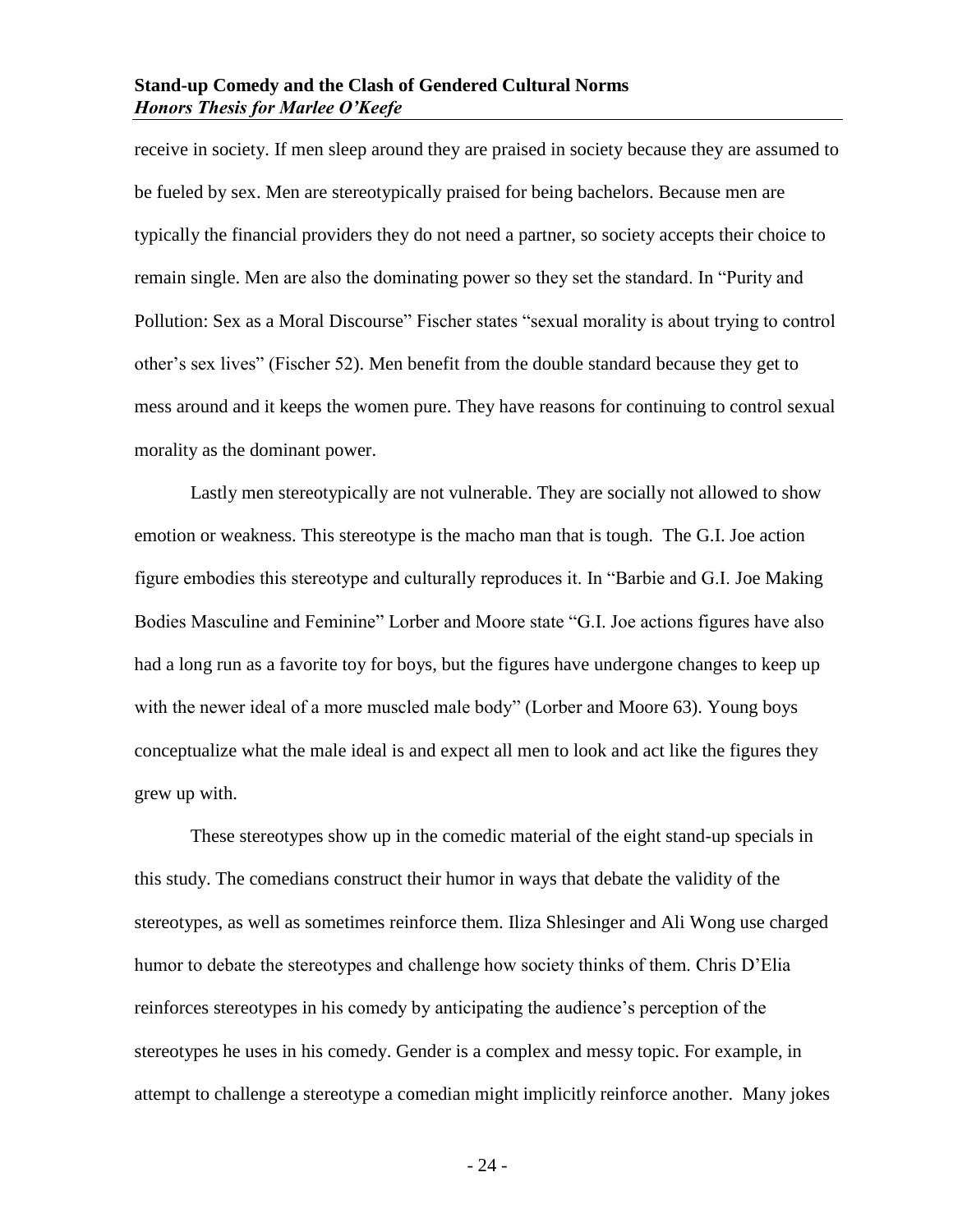are elaborate and involve multiple punch lines. Comedian's start with one topic and string as much humor as they can into the logical progression of the joke. The jokes examined in this study are sections of longer jokes that involve multiple stereotypes. For the purpose of isolating moments within the comedy, the longer jokes are looked at in sections based on the stereotypes and gender norms discussed.

#### <span id="page-26-1"></span><span id="page-26-0"></span>**STAND-UP SPECIALS/TYPES OF JOKES**

#### ROLE REVERSAL

The role reversal joke happens when a male or female comedian puts themselves in the shoes of the opposite sex within a certain scenario. The role reversal jokes seen in the acts of these selected comedians describes how they would act under the same circumstances as the stereotypical behavior of the opposite sex. The comedians depict scenes in which they would do the same action when in the opposite sex's position. This reinforces the stereotypical behavior of the opposite gender because it justifies the behavior. At the same time, it also equalizes the behavior because both genders are acting on the intuition. This shows that no sex is naturally better than the other in certain circumstances. This adds to the argument of equality for men and women.

Wong talks about having a nanny to watch her child because she and her husband both work. The joke starts off by Wong saying she will never hire a nanny under the age of 62. The joke creates the stereotypical image of the hot female nanny that tempts the husband to cheat. She then describes a hypothetical scene if her household were to hire a young sexy male nanny. She furthers the joke by saying she would equally be tempted to cheat with the male nanny on her husband. When she describes the role reversal she admits that she is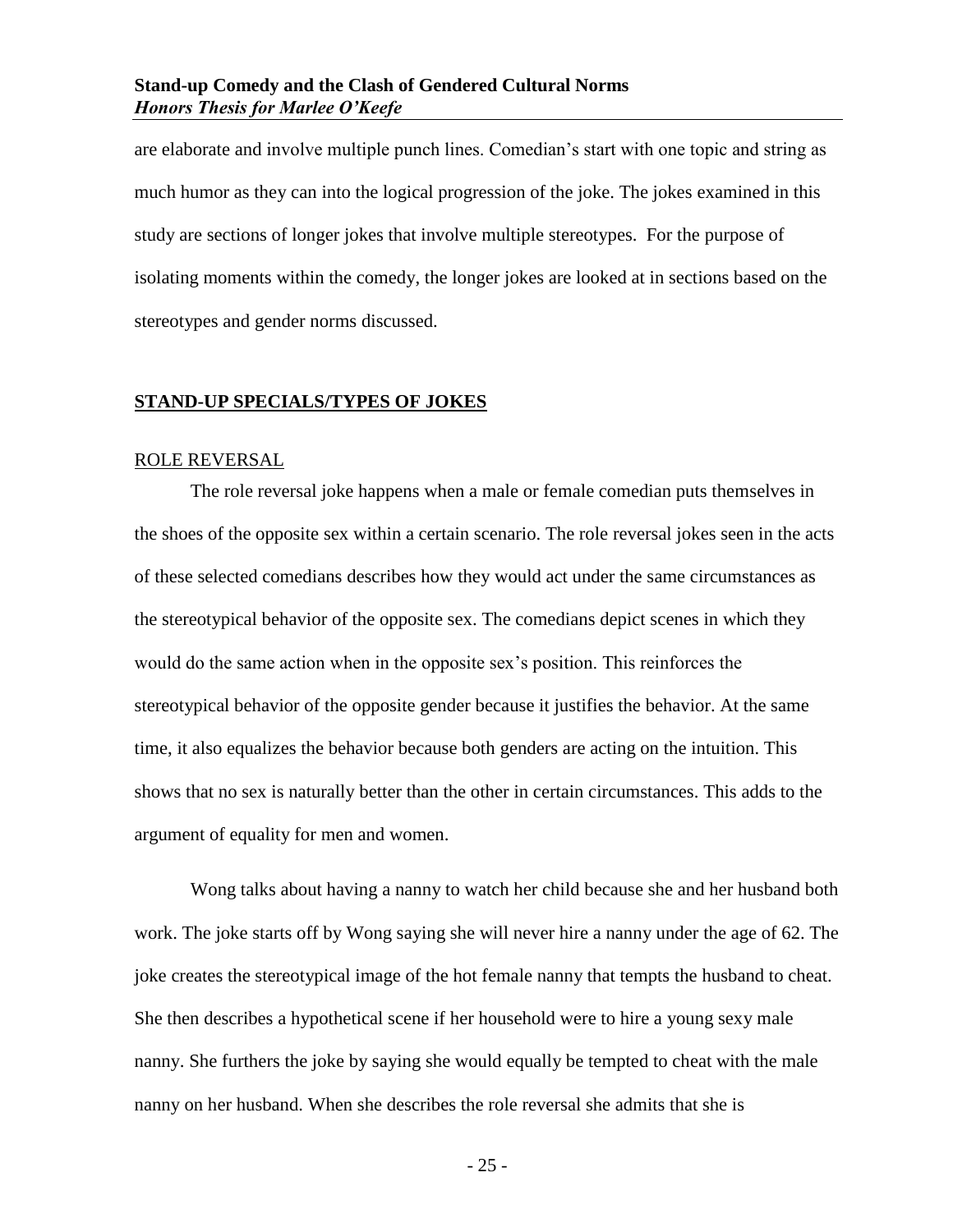theoretically at fault for the same behaviors as the stereotypical male in the stereotypical hot nanny scenario. This joke reinforces men's socially expected sexual behavior and motives. The role reversal gives the lie to the notion that women don't have sex drives; it shows that women, like men, might be interested in sex for reasons other than reproducing or pleasing men. This joke equalizes the behavior of both sexes because it highlights that sexual motives and instincts are natural for both sexes. Men and women are at fault to the sexual pressures and would act in the same way.

D'Elia talks about an epiphany he had as he got older. He understands why women are crazy. D'Elia uses crazy to depict the stereotype described earlier that women are hysterical and do not have control over their emotions. This is reinforcing the stereotype of women being irrational. He justifies the stereotypical behavior because males "go inside" females, meanwhile straight males stereotypically do not let anyone "go inside." He states that if he were a female he would act just as crazily. He explains that we would guard his sexuality and not want to sleep with any men. This reinforces the stereotypes that women are sexually pure and that they act in an irrational manner. When he is performing the joke he is dancing around stage keeping his legs squeezed tightly together and using his hands to guard his sexual parts. This also justifies the behavior that females are crazy because he admits if he were a female living with the same cultural pressures, he would act the same way. This creates confirmation of the cultural assumptions about how females are expected to act in Western society. This joke also reinforces men's sexualized behavior. Although he claims he would act in the same manner as a "crazy woman" these claims reinforce rape culture and naturalize men's out of control sex drive. This joke ultimately benefits him because it justifies men's behaviors in society.

- 26 -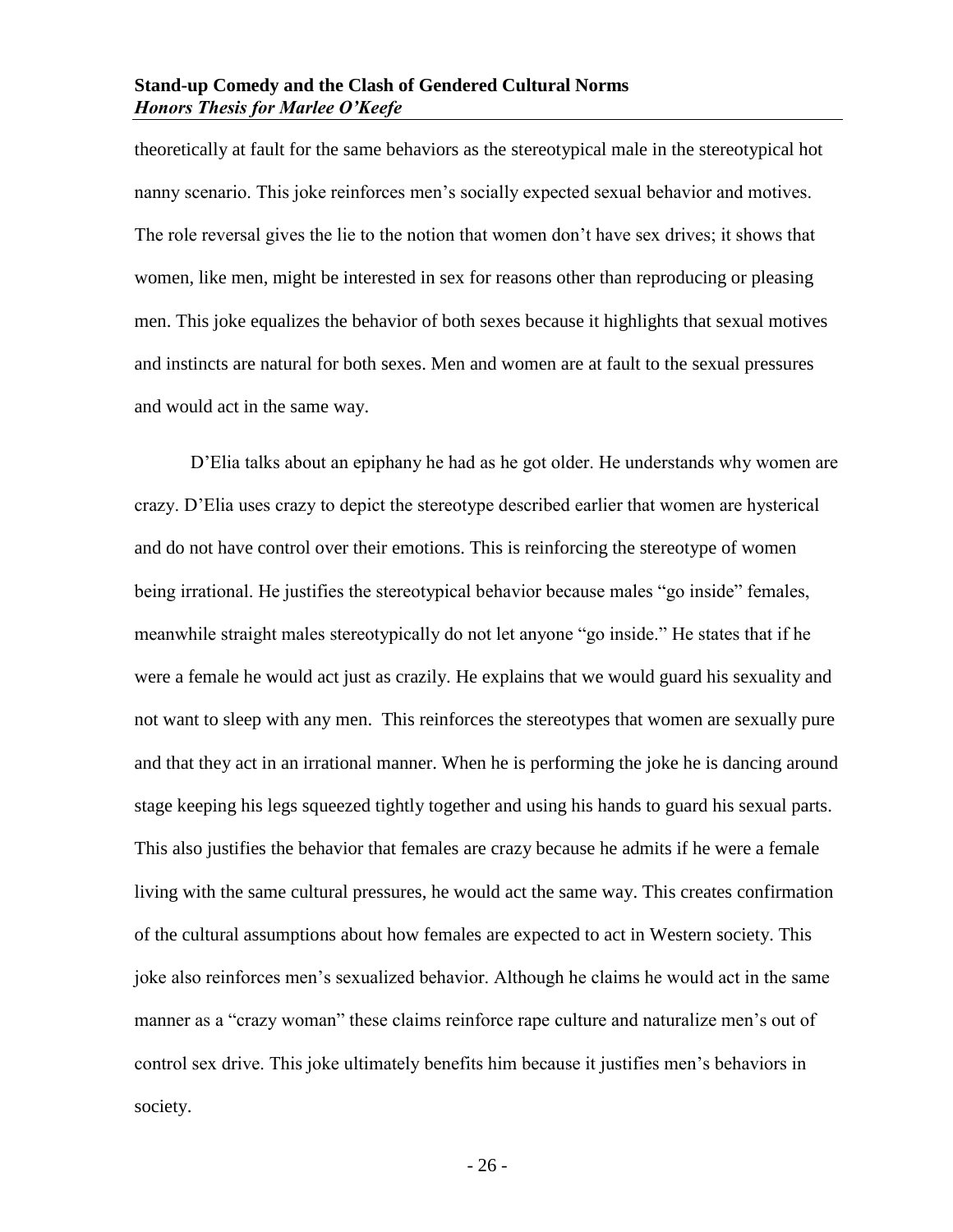#### <span id="page-28-0"></span>SARCASAM

Sarcasm is one of the most common forms of comedy used in everyday life. The comedians say something and use a sarcastic tone of voice to indicate that they do not agree with the textual meaning of the words that were said. Sarcasm uses irony for a comparison of the textual meaning and the intended meaning. This type of comedy used specifically to discuss gender roles challenges the gender norms in the stand-up routines examined for this study. The comedians say what is culturally expected but the sarcastic tone alludes to the audience that they do not agree with the literal meaning of what was said.

Wong uses sarcasm to talk about feminism. She starts her joke with a book she read called *Lean In* by the COO of Facebook. The book is a call to action to women to demand a seat at the table and equal opportunities. She then sarcastically states "our job used to be no job, we had it so good,"…"we could have done the smart thing which would have been playing dumb for the next century." She is using sarcasm to push back at the cultural assumptions that being a housewife is easy. Females are stereotyped as being dumb and incapable. She makes fun of the idea that women have it easy while they are suppressed, while they have some of the largest responsibilities of being a mother and caretaker. Wong says "we're dumb women we don't know how to do anything, so we better stay at home and eat snacks all day and watch Ellen." She continues the argument with addressing what the audience must be thinking. Wong engages in a dialog with herself by commenting "but Ali, women have more options now" with "oh really you don't think you had options when your day was unscheduled, unsupervised, and most importantly sponsored?" She is being sarcastic because she wants to question the assumptions that women had it easy. When she makes the sarcastic comments out loud it makes the cultural assumptions sound ridiculous. Rubin in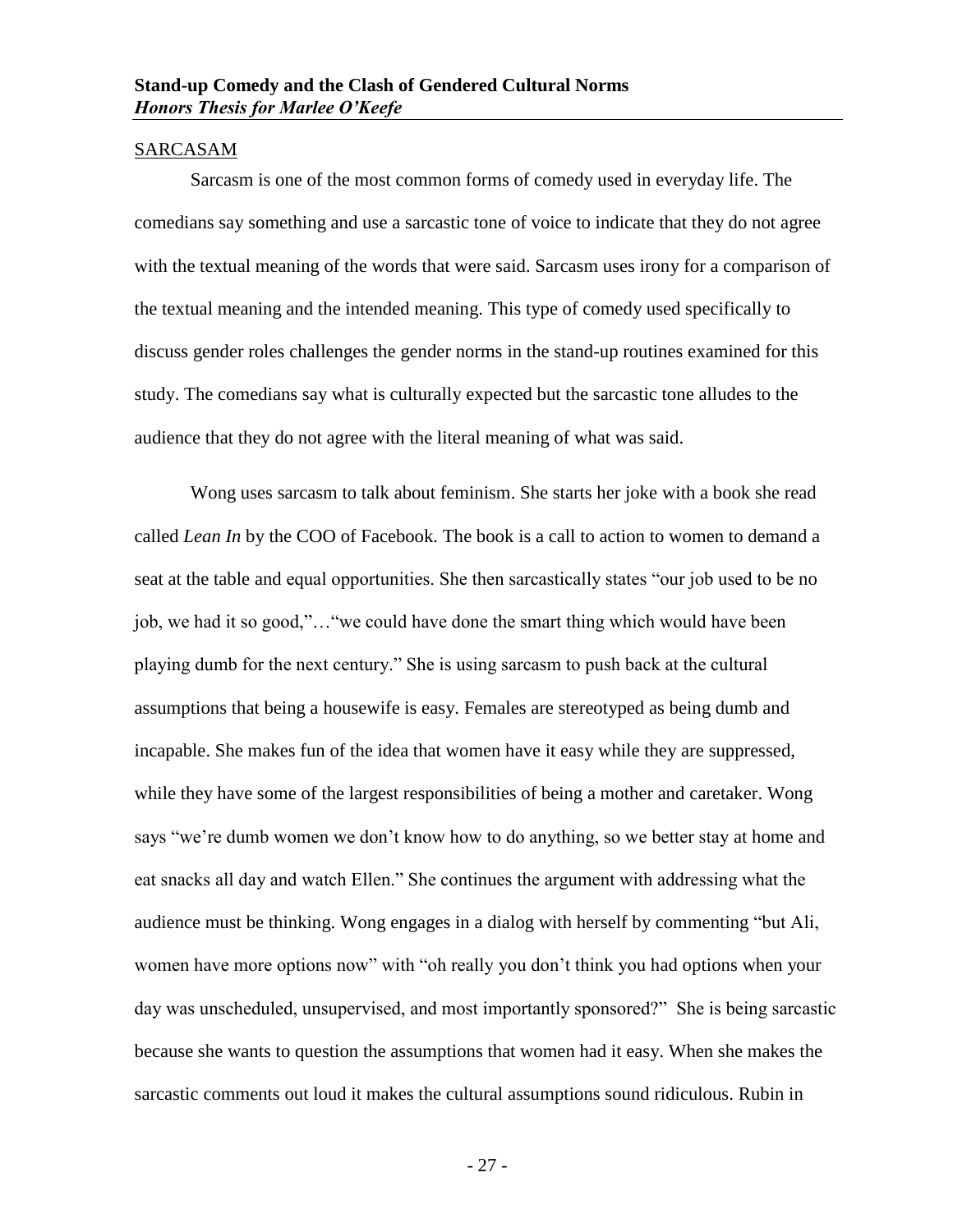"The Traffic of Women" states "A thorough going feminist revolution would liberate more than women. It would liberate forms of sexual oppression, and it would liberate human personality form the straightjacket of gender" (Rubin 52). It is clear in Ali Wong is being sarcastic that feminism is the worst thing to happen to women. It will help eliminate the social oppression of women in all aspects of life.

Wong describes how people are shocked that she decided to come back to stand-up after having a child. She mentions that she is swamped with the question "how do you balance family and career" but comments that fathers never get that question. She responds to her own comment by saying "because they neglect the child for 90% of the day and its socially acceptable." She is being sarcastic because she wants to emphasize that it is unfair to mothers that they are judged harshly when they decide to work while fathers are socially excused from the same expectation.

Shlesinger talks about the cultural norm that males are expected to hit on females. She pokes fun at a common backlash against the feminist movements to create the joke. It has been argued that females should be expected to hit on males because they are fighting for equality. If women want to be equal to men, people argue that they should be responsible for hitting on men and not expect men to hit on them. The goal of this backlash is to highlight a social "luxury" that women will have to give up if they are fighting for equality. She explains her thought process of a fight for equality in regards to males and females. She prefaces the joke by saying because women are not equal to men, it is uncomfortable to hit on men. She starts the joke by introducing the idea of a utopia where both genders are equal. Next she responds with a sarcastic statement saying that women have fought for equality for centuries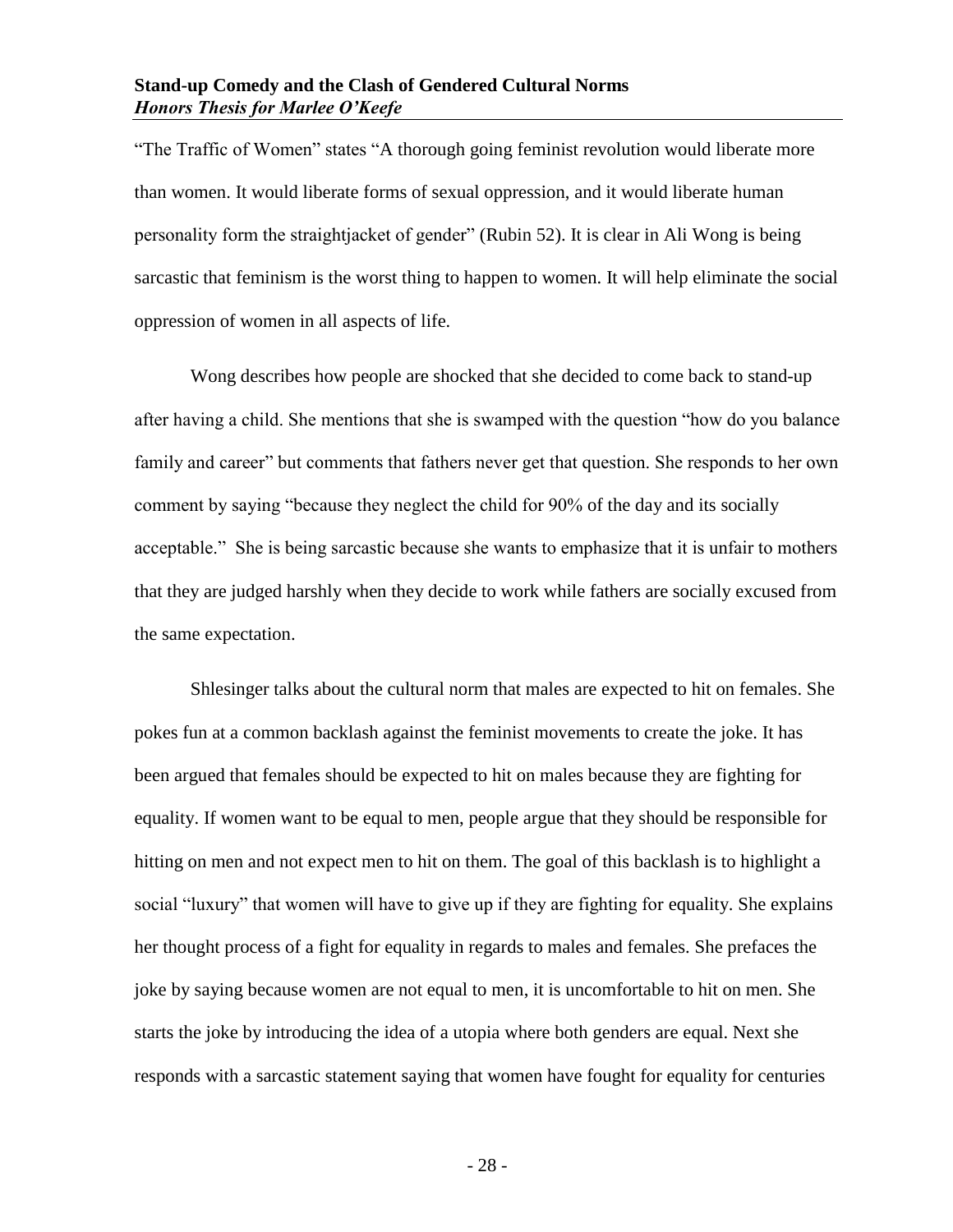so that "our great grand girls can hit on men, yes our great granddaughter will know the thrill of hitting on a half in the bag Guido outside a taco truck at 2am. Tis but a dream." She is using sarcasm to dismiss the backlash that the feminist movement gets. It is obvious in her joke that centuries of fighting were not motivated so women can hit on men. The idea that women can hit on men is not the equality the feminist movement is aiming to address. When she says it sarcastically it allows the audience to question the validity of the backlash. The irony allows for the sarcastic comment to carry humor. She challenges the feminist stereotypes which often gets a bad rep in stand-up performances. Backlash of the feminist movement is rooted in toxic masculinity. There is a cultural misconception that the feminist movement is demanding more power than men. The feminist movement is not trying to overtake men as a dominant social group, it is fighting for equal privileges to the dominant social group. She sets up the joke with giving her views on feminism to allow the audience to understand the views she is trying to challenge. This is done so the joke can land for all audience members who have a clear understanding of her position. There are many cultural conceptions of what feminism is and what a feminist might look like. Shlesinger had to paint the picture of her idea as a feminist so the audience could see the irony. This joke is tackling a power battle that roots back centuries in a light humored way.

#### <span id="page-30-0"></span>CULTURAL COMPARISON: EXPECTATION VERSUS REALITY

Cultural norms and ideas shape people's expectations. These expectations are not always rooted in reality. Comedians can use the audience's cultural expectations against an experience that they share. This is to show case the discrepancies from the cultural expectations to reality when cultural assumptions are applied to everyday life. The larger the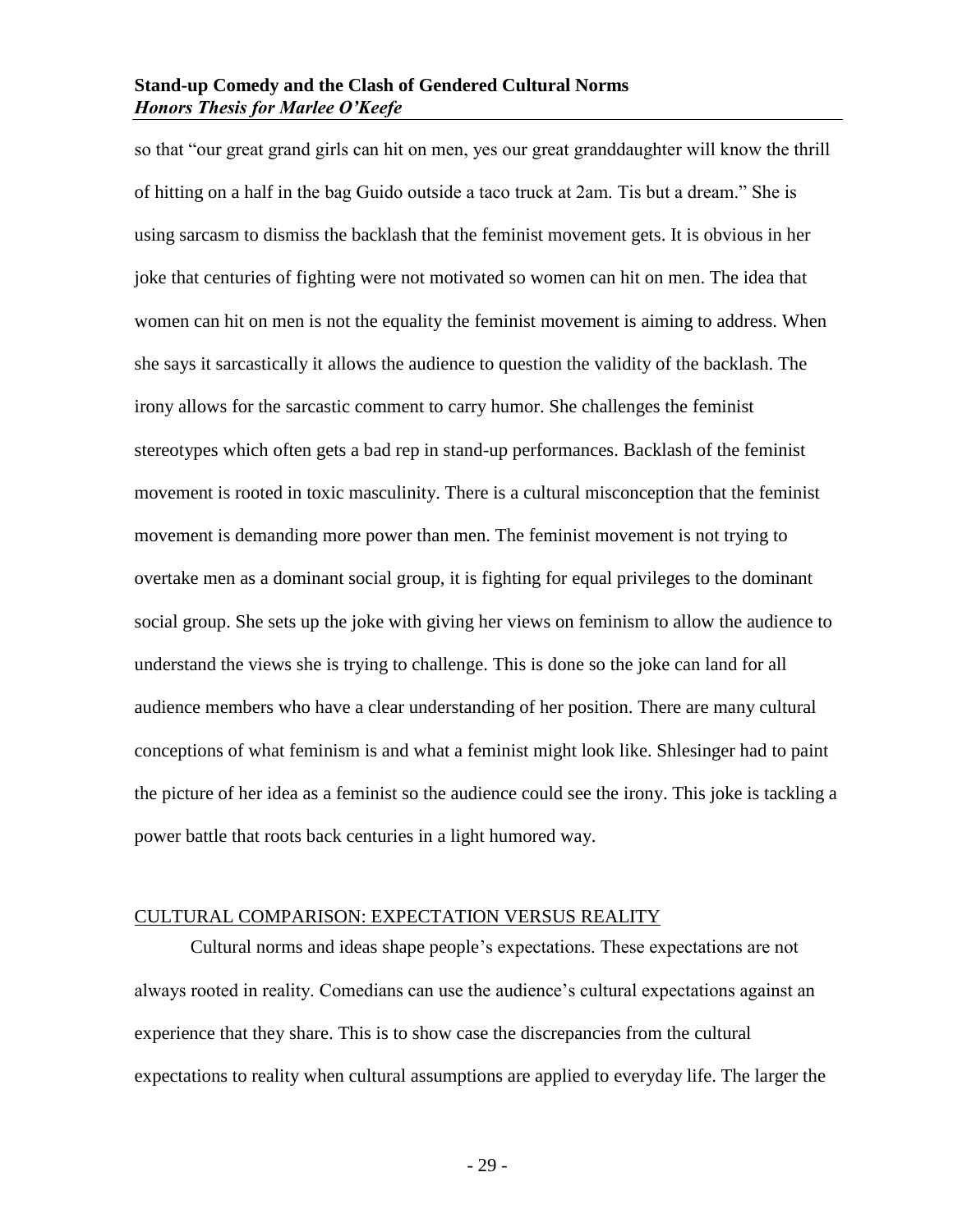discrepancy the funnier the joke can become. The comedian alludes to a cultural expectation but challenges the idea with an everyday life example of behavior that deviates from the norm and challenges the validity of the stereotype. The comedian discussing these discrepancies gives the audience a chance to question their cultural hegemonic assumptions. The gender binaries are important for this joke because the comedian needs to pinpoint how the audience construct an assumption based on their hegemonic assumptions about gender. When the comedians experience antinormative behavior in their life they can construct humor from the discrepancies between cultural assumptions and everyday experience.

Wong in her second special is returning to stand-up after the birth of her first child. The experiences she had during her time raising her newborn provided material for her standup. Wong jokes that breast feeding is supposed to be the "beautiful bonding harmony" between a mother and her child. She then goes on to explain it had been "chronic physical torture" and a "savage ritual that reminds [her] that [her] body is a cafeteria." She describes the unspoken toll that breast feeding takes on her body and her wallet. As the joke continues she gets more descriptive, by explaining how her ducts clog frequently and the elaborate and expensive steps she takes take to get them unclogged. She ends the joke with a cry for paid maternity leave. This challenges the idea that motherhood is natural and instinctual. She describes the difficulties of motherhood during the child's earliest years. Western culture looks down on mothers when they are having a difficult time, but there are minimal outlets for these struggles to be discussed. The lack of information mothers have is a handicap when a female is to go through those crucial milestones. This joke brings to the surface the struggle of mothers in America, in particular, the only developed nation that lacks universal and paid maternity leave. Women are valued in society to fulfill roles that are not monetarily valued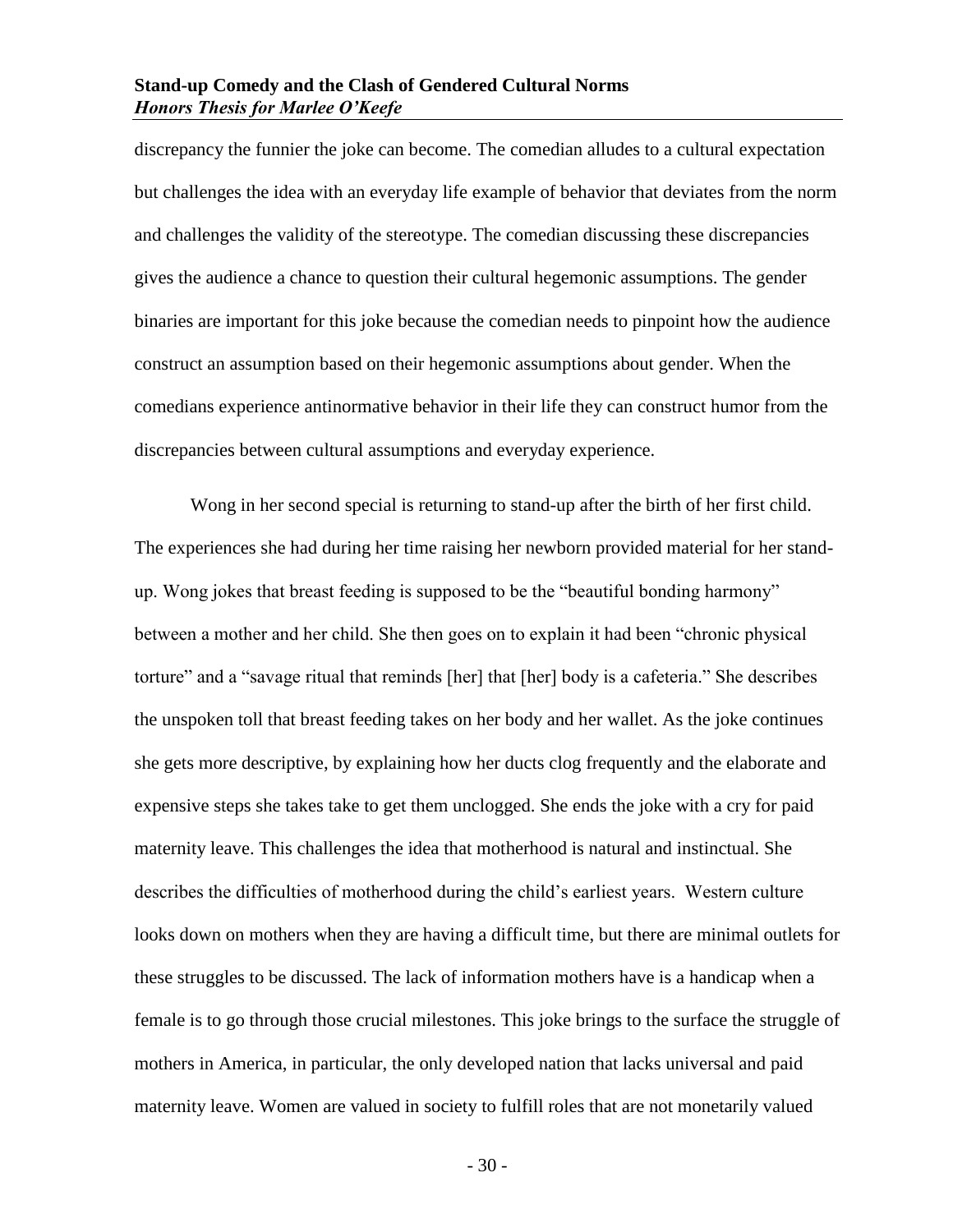but necessary for a capitalist society. Adrienne Rich discusses the need for patriarchy in a capitalist society in "Compulsory Heterosexuality and Lesbian Existence." She uses the healthcare industry as an example of how society reflects the needs of capitalism. "The advice given to American women by male health professionals, patriarchy in the areas of marital sex, maternity, and child care, has echoed the dictates of the economic marketplace and the role of capitalism has needed women to play in production and/ or reproduction" (Rich 633). White straight males are the dominant powers of society and they force women to fill reproductive roles that are needed for the survival of the capitalist system. Under this system, women are valued for roles that are not compensated monetarily. Wong in her joke touches upon the assumptions that women do not have to work hard because they are not out in the workforce making money. Jokes like these bring up the raw experiences of people that our society turns a blind eye to. Wong discussing these aspects in a comedic way allows the information to be digested more easily. Western society has shown resistance to the acceptance of breastfeeding. Mothers in America are shamed while breastfeeding in public. The humor in this joke allows the audience to laugh about bodily aspects of breastfeeding, despite western society's conflicted views on breastfeeding. Shining light on aspects of motherhood that are not included in the stereotypical image of a perfect mother challenges the cultural assumptions about motherhood.

Shlesinger describes how males and females answer the question of how a couple met. She provides different stories of the same event so the different perspectives exemplify how males and females act. When females answer the question they give an entire fairy-tale like narrative. Males' answers are short and similar to one another. Shlesinger jokes that no matter who you ask, a guy's answer will sound similar to the one she describes on stage. Every male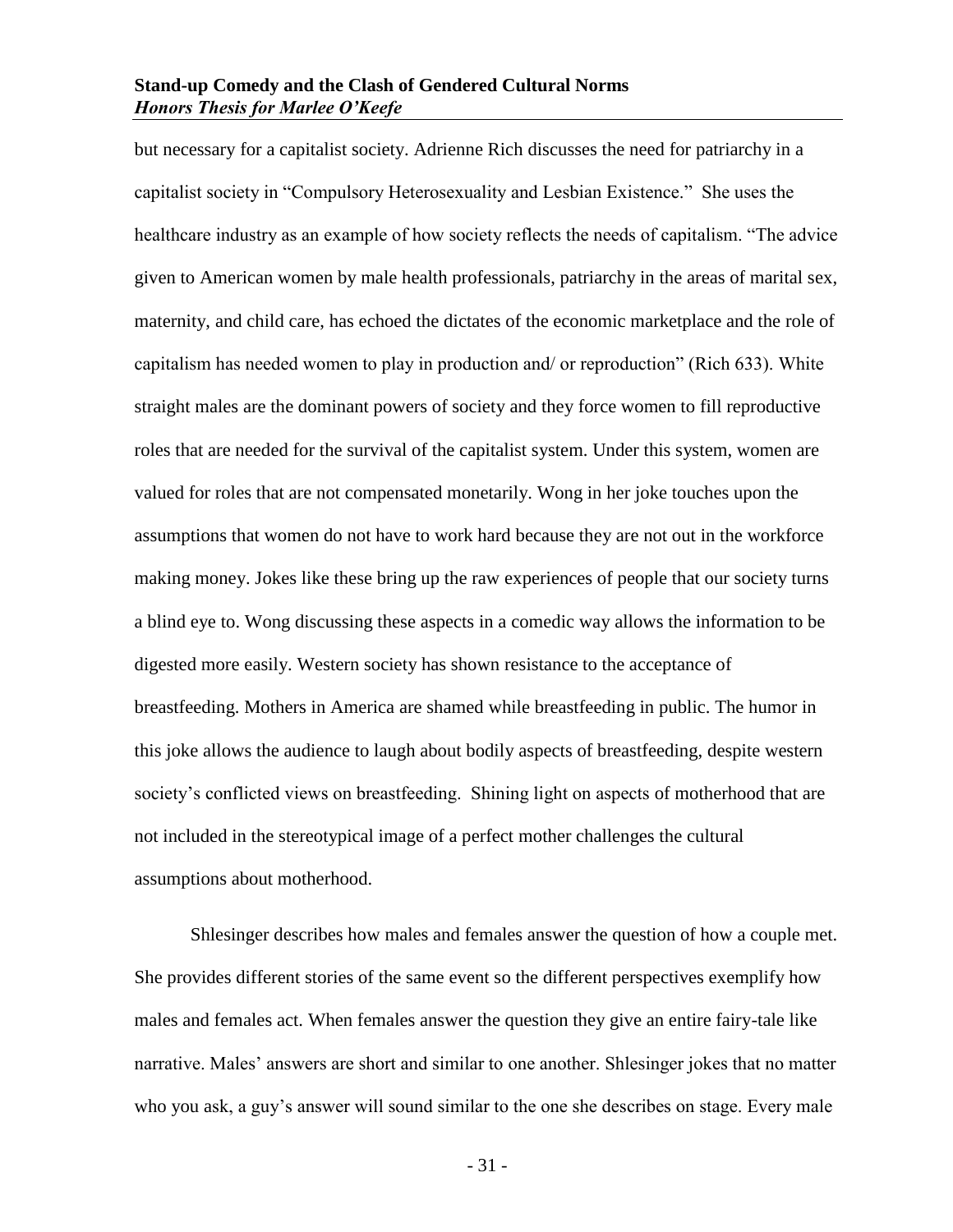describes that he saw her across the room somewhere but says it in a tone which implies that he can still "fuck" if he wanted too. The way she describes the female's response expresses a tone of fate or destiny, playing from the cultural aspiration of fairytale stories. Adrienne Rich addresses the desire for marriage by saying "heterosexual romance has been represented as the great female adventure, duty, and fulfillment" (Rich 654). This allusion reinforces the stereotype that women need men to save them, and that women forfeit their agency to be with a man. On the contrary, the way she describes the males' answer expresses the independence and lack of social need to be in a relationship. This ultimately symbolizes that females socially need men, but men socially do not need women. Although the explanation of how a couple met is simple, Shlesinger continues the joke to elaborate on what actually goes into the scenario. Women have to doll themselves up to be picked by a man in the crowd. Females lie and say they are not even trying but secretly they want to be noticed. Females also analyze all the males in the room way before the male will even notice her. This joke challenges the cultural desire to live in a fairytale, but this joke also reinforces the stereotypes about social power dynamics of men and women in relationships.

D'Elia often jokes that he is not masculine or does not fall into the masculine stereotype. He states he cannot become a father because he is not masculine enough to set an example for his son. He exemplifies this by discussing how he cries at the end of the movie Kazaam. He then paints a picture of what it is supposed to look like when men cry. He states that men are only allowed to cry while on their knees in slow motion, holding their dying friend while choppers fly overhead in a heroic military scene. In D'Elia's reality he ended up tearing up and making a "bitch" sound while the little boy in the movie tells Shaquille O'Neal that he considers him a friend. He is reinforcing the stereotype of the tough guy who is not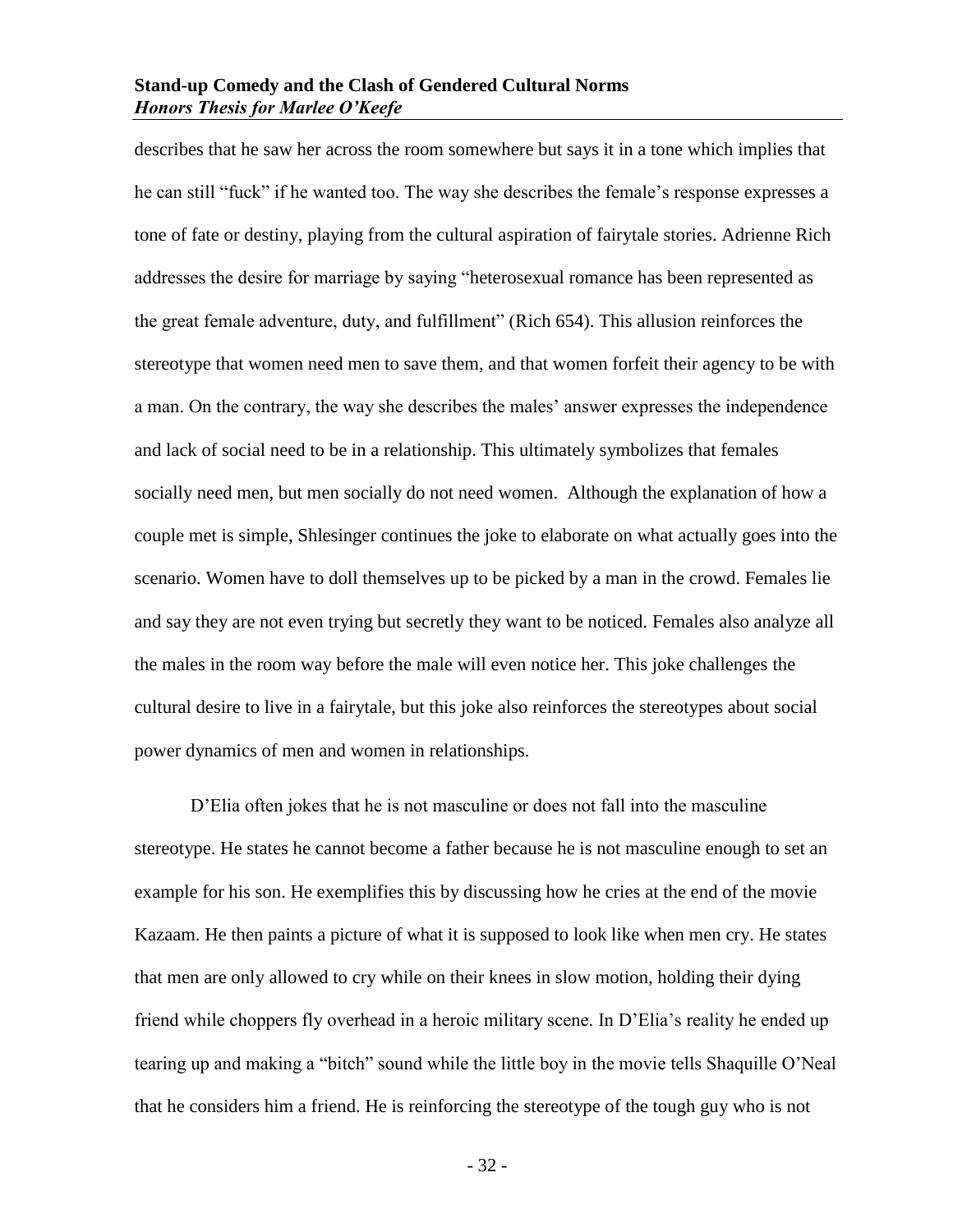allowed to show feeling or vulnerability. However, he is also questioning the stereotype because D'Elia uses his own example to challenge the idea because he does not live up to the masculine ideal. The joke uses the stereotypical tough guy to point out that not every male can act like that, suggesting that there is room for males like him who do not embody those characteristics.

#### <span id="page-34-0"></span>STORYTELLING

Story telling is a broad classification of a joke that involves an array of smaller components, but for the purpose of this type of joke, it will showcase how comedians portray the opposite sex. Often times in stories the comedian describes events that involve themselves as well as other characters. In order to portray the story, comedians have to act out all of the characters, which can be of any gender. When comedians act out characters of the opposite sex they take on an acting side to their stand-up performance by enhancing body language and impressions. This type of acting leads to reinforcing stereotypes. The clearer the comedian can portray the picture the funnier the joke will be and the better it will land with the audience. In order to create the clearest picture for the audience, comedians act the genders in stereotypical fashion because that is how the audience members expect a male or female to be portrayed. The comedians embody the characteristics that shape the stereotype. When a woman comedian has to act like a male in a story, she will typically broaden her shoulders, deepen her voice and or walk wide-legged like she has a penis between her legs. When men act out a woman they typically make their voice higher, fake twirl their hair, or walk on their tippy toes like they are wearing high heels. All these actions feed into the stereotypical image of the male and female binary. Storytelling could also encompass others of the joke styles, but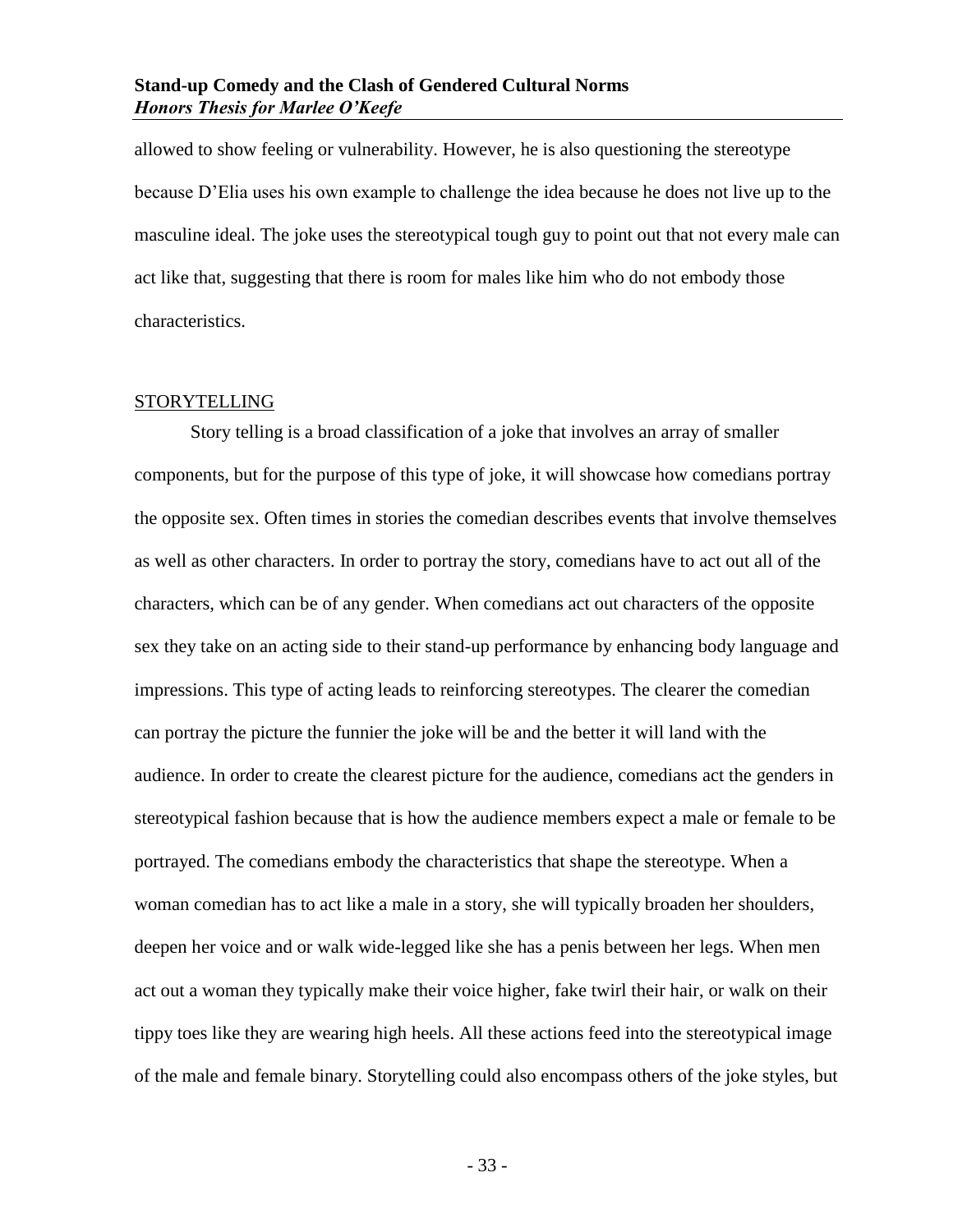for this joke style segmentation I am using it to analyze how the comedians act out the other sex.

In her special *Freezing Hot* Shlesinger talks about how females hate deciding what to eat and when. She mentions how her friends repeatedly have problems deciding where to eat because it becomes a standoff. No one from the group wants to be the first person to say they are hungry because no one wants to admit that they are hungry. The females are trying to make suggestions of something that a group of women can agree on. They debate over a flat bread or tapas. While Shlesinger is acting out the story she is portraying herself as even more stereotypical to portray her and her friends. Shlesinger's identity resembles the stereotypical attractive white female. She embodies that identify and heightens it to act out the social interaction. Her voice gets higher, she gets indecisive, and makes annoying superficial comments. She is reinforcing the stereotypical valley girl characteristics. Even acting out her own gender and other females in it she uses the stereotypes to portray the story in an explicit manner. She is joking that all the females are not eating or eating air because of the physical expectations that women should be skinny and the extremes that females will go to in order to achieve that expectation. The story also highlights the stereotypical female as indecisive but hard to please. The girls in the story act like they do not care about the decision but make passive aggressive comments about the ideas in a negative manner. This special was performed before Shlesinger started to shift the content of her comedy. Shlesinger portrays women in this heightened stereotypical manner for almost the entirety of the special. These jokes are a benchmark example to understand how Iliza Shlesinger changed her comedic style over her career because this study focuses on the most recent specials, *Elder Millennial* and *Confirmed Kills*.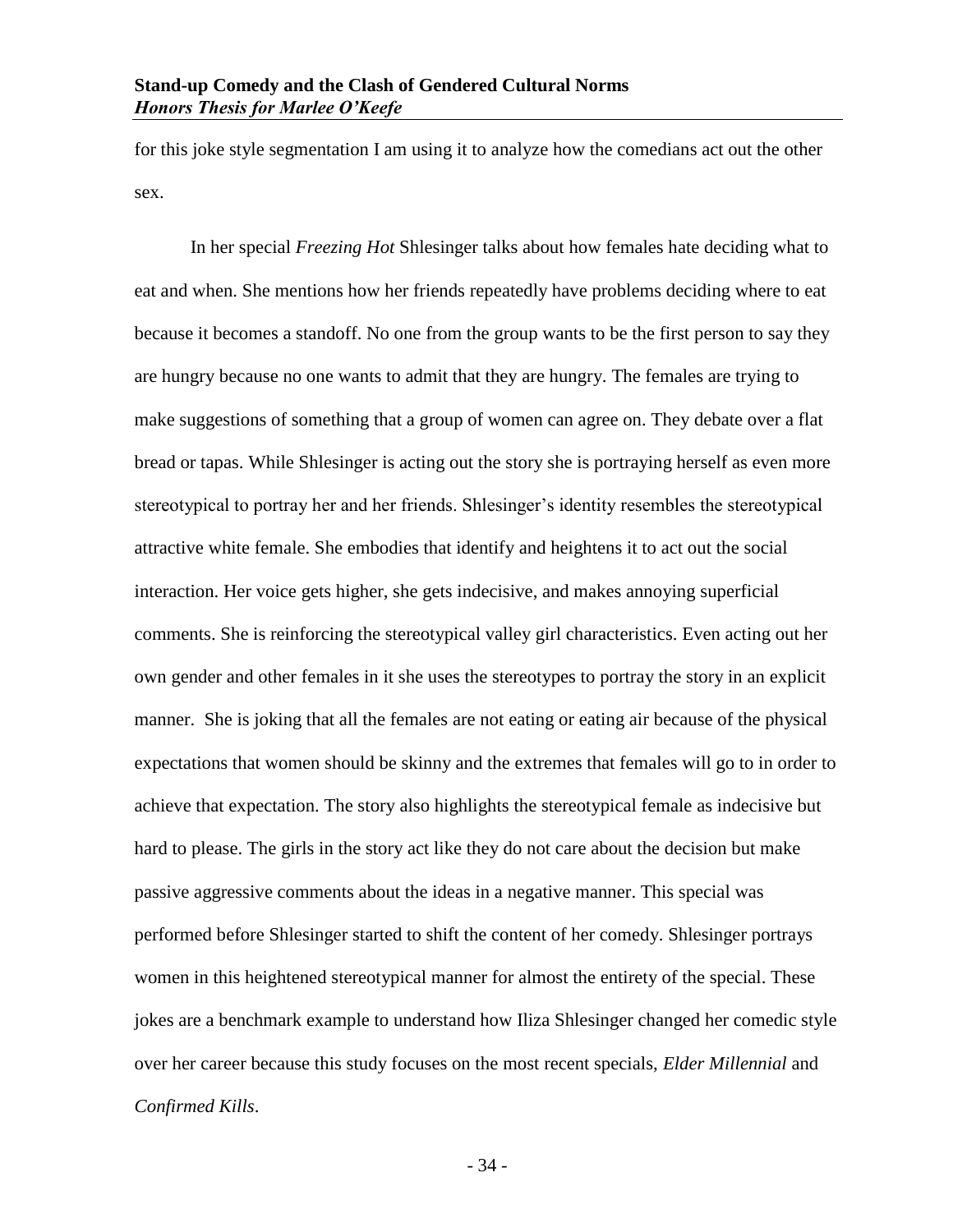D'Elia recalls a time that he ran into his ex-girlfriend and her mom. He first mentions how he distinctly remembers wearing his favorite orange shirt and he explicitly reassured the audience that it was in fact orange. He explains that his ex-girlfriend's first reaction was questioning why he was wearing a pink shirt because he never wore pink while they were dating. He expresses his reactions to the audience but held them in during the actual interaction. The ex-girlfriend was accompanied by her mother who D'Elia had never met before, so the ex-girlfriend then said "Chris, this is my mom." D'Elia responded with "hello mom" due to his lack of information about her mother. The girlfriend got annoyed and snarled back "not your mom, MY mom." D'Elia embodies the stereotypical female in his impressions of her dialog during his performance of the stand-up. He goes on a rant about how ridiculous it would be if he actually thought that was his mom and he was meeting her for the first time. Throughout the whole joke he is impersonating his ex-girlfriend, implying that she is stupid, annoying, and irrational. He bit his tongue throughout the whole interaction because he wanted to get out of it as quickly as possible, but he lets out all the thoughts he was holding in on stage. This reinforced the negative stereotypes of woman being naggy, and argumentative. Later on in the set he alludes to the fact that every girl he has dated loves to argue and it is most likely his fault because he is the common factor in all of the examples. He brushes that thought away quickly with "we are not going to talk about this now." He is reasonable to acknowledge that is not the female's fault, but the way the joke is structured, it implied the opposite. He spends the majority of the bit emphasizing the ex-girlfriend's behavior and devotes one sentence to his behavior. The joke is able to solicit a laugh because of his accurate impression of a stereotypical female. After witnessing his version of the story and his

- 35 -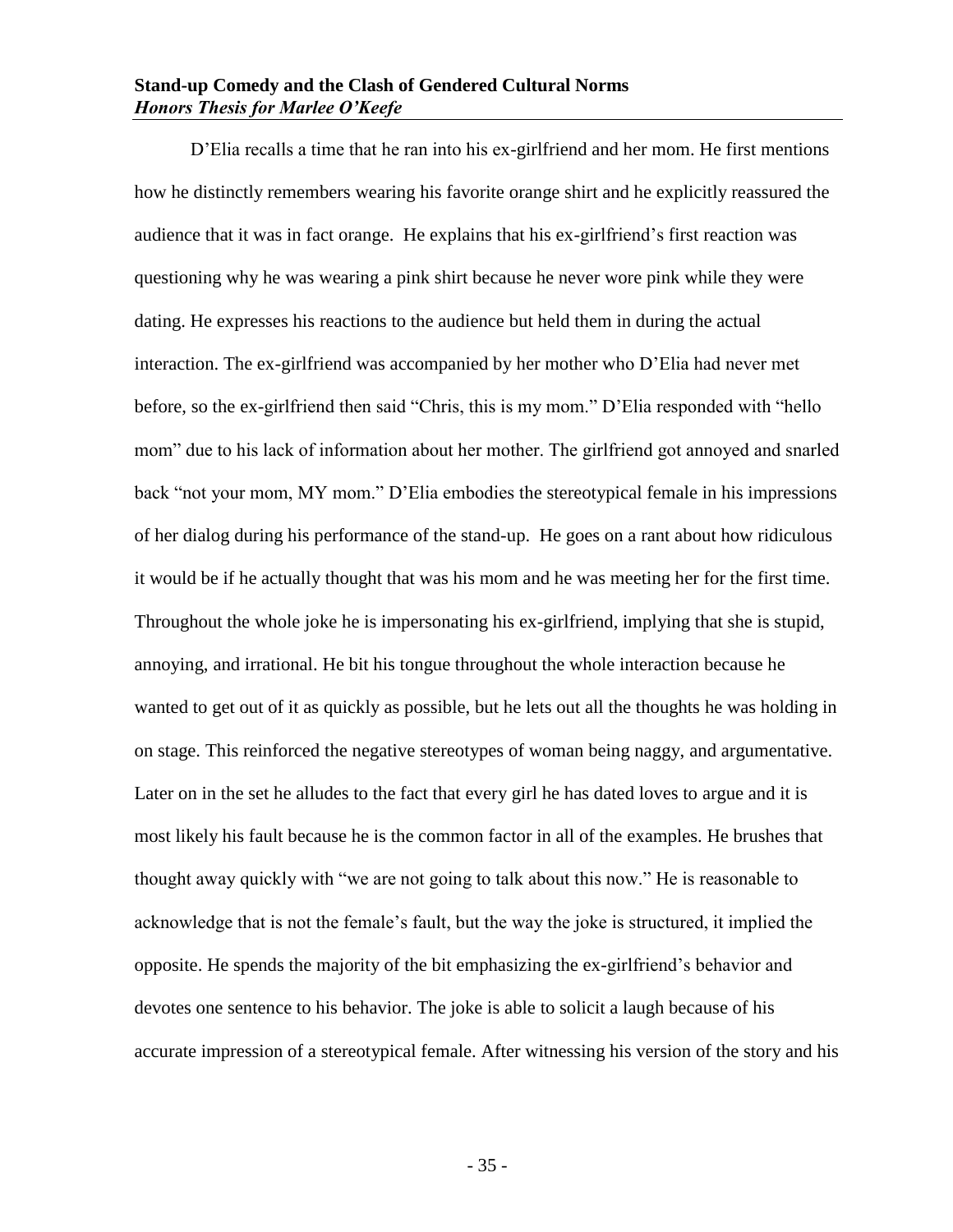acting, the audience can interpret it as reality and those stereotypes are solidified in their perception.

#### <span id="page-37-0"></span>SHOCK VALUE

Shock value humor pushes the audience to have a reaction of surprise. The goal is to do or say something unexpected. Shock value uses discomfort to create humor. This discomfort allows for progress of cultural ideology. The comedians describe or do something that the audience was not anticipating or is not used to seeing. Overtime this exposure to shocking, antinormative behavior destigmatizes the stereotypes used in the joke. This comedy along with social progression in other institutions advances ideas about gendered cultural norms. Shock value humor allows the audience to reflect and question why they were shocked or surprised. This reflection also allows the assumptions the audience had about gendered cultural norms to be questioned.

Wong shares her birthing story and then compares it to that of her friend. She jokes that a C-section is the emergency exit of childbirth so she questions why anyone would want to go through all that labor pain if that is an option. Wong ended up in labor but eventually had a C-section. She compares it to her friend who previously was the kindest and sweetest person she knew. After being in labor for 72 hours she had to have an emergency C-section. Wong visited her friend after her child was born. Wong's friend opened the door and immediately pulled up her dress showing her vagina to not only Wong but the entire cul-desac. Then Wong describes the gruesome remains of her friend's vagina after 72 hours of labor. On stage during her performance, Wong mimics her friend and lifts up her dress, revealing her underwear on stage and impersonating all of the interactions Wong shared with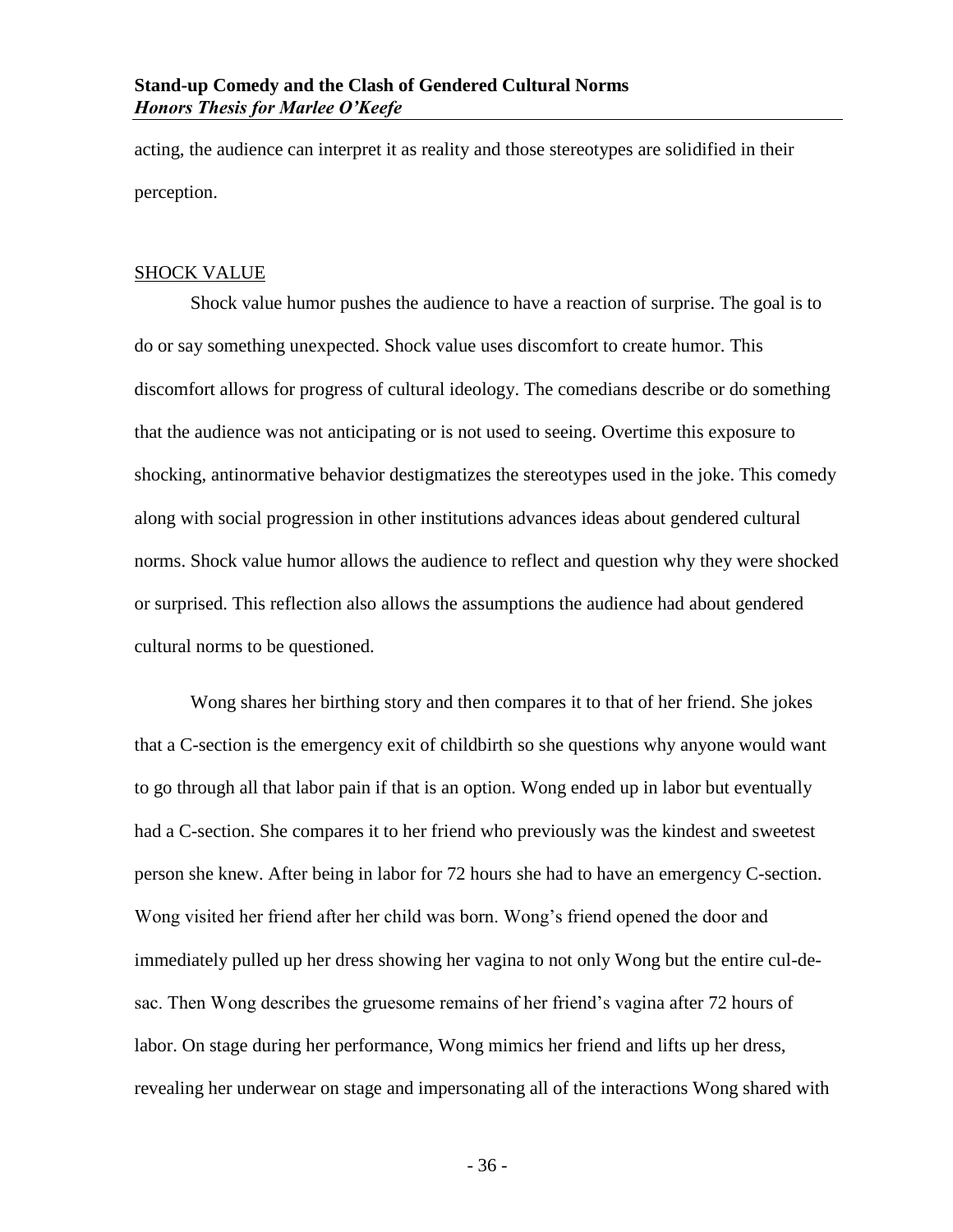her friend. This holds shock value in two ways. The first is Wong friend's reactions and actions after child birth. The second shock value comes from Wong's impersonations of it on stage. The audience wouldn't have expected the outcomes of her friend's birthing story or Wong's actions of lifting up her dress on stage. The audience is picturing the stereotypical mother who is caring, reserved, compassionate, and dainty. Wong is portraying a loud, vulgar, bitter woman. The audience's shock in Wong's story challenges the cultural image of what a mother looks and acts like. A mother showing her vagina to others and describing the grotesque remains of her vagina after 72 hours of labor challenges the assumptions that mothers are reserved and polite. The audience is exposed to an image of a mother that is ideologically antinormative from the audience's expectations. This progresses the cultural image of a mother in Western society by challenging the idea that all mothers fit into one image.

Shlesinger out of nowhere disses penises. She says that they are the ugliest thing on earth. She then describes in detail the visual image of male genitalia along with some humorous comparisons. She started the joke off talking about women's insecurities. She states in response to addressing women's insecurities "whatever you do have as a woman, whatever your body looks like, girls however bad you think it is pales in comparison to the look of 100% of scrotums." She then with a shocked look on her face is screaming "wtf is that" acting as if she is looking at a scrotum. She compares the look of a scrotum to two dead baby bids hanging. She continues her description by stating that they hang so low they hit the toilet water. With her detailed descriptions the audience is all able to picture what she is describing and the joke lands well. Similar to Wong's joke, it has shock value in two ways. The first is the descriptive depiction of male genitalia. In the media or pop culture, penises are rarely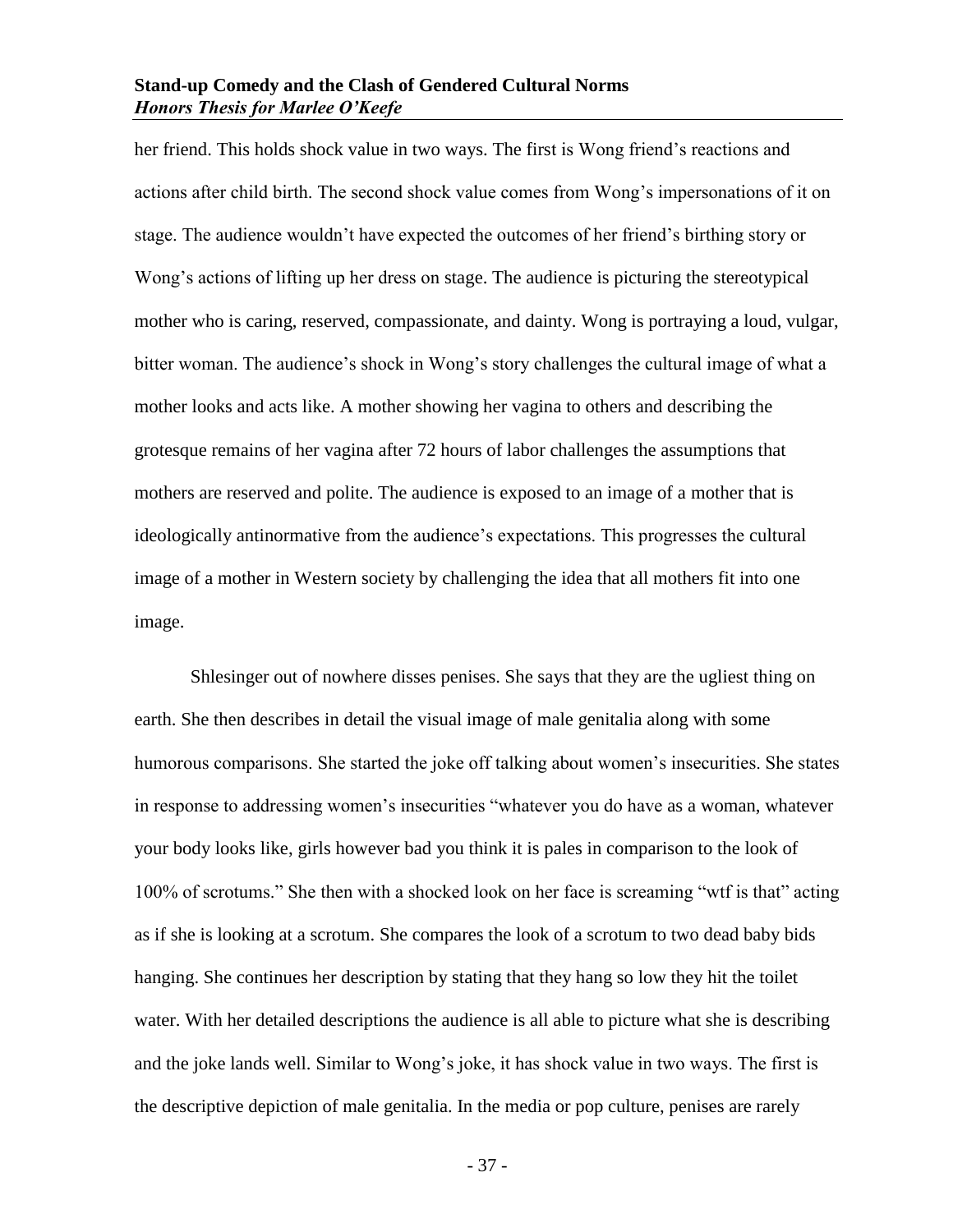described but when they are discussed they are depicted in a simplistic manner, with two circles for the balls and a cylinder for the shaft. Therefore, the detailed manner of her joke was surprising to the audience. The second was the fact that it was a woman describing it. It is not socially acceptable for women to be vulgar. Shlesinger uses her identity as a woman on stage and challenges the assumption that women are not vulgar. Identity and cultural meaning are inseparable in comedy. The identity of the comic plays a role in their ability to challenge or reinforce cultural norms.

# <span id="page-39-0"></span>FEMININE MASCULINE METAPHOR

Ideologically "feminine" and "masculine" are separated into binaries that are assumed to be opposite. In reality, masculinity and femininity have a more complicated relationship. Comedians can use these characteristics to create an ironic metaphor. For example, a joke can include an assumed masculine action or idea in a feminine way or vice versa. This creates humor because it is challenges the audience's initial subconscious reactions about the particular action or idea the comedian is describing. This brings to the surface the unconscious ideas of masculinity and femininity and forces the audience to think of their interpretations of the actions and ideas.

Wong describes her ideal future as a housewife. Wong's ideas and perceptions change and progress overtime. Before Wong has a child her perceptions about motherhood and marriage were slightly different. The perspective shift is evident in her second special when she reflects on her actual experiences of motherhood and marriage based on her perceptions before. The cultural assumption of a housewife is a dependent, delicate, female who stays at home to care for her husband and children. Wong's dream description of being a housewife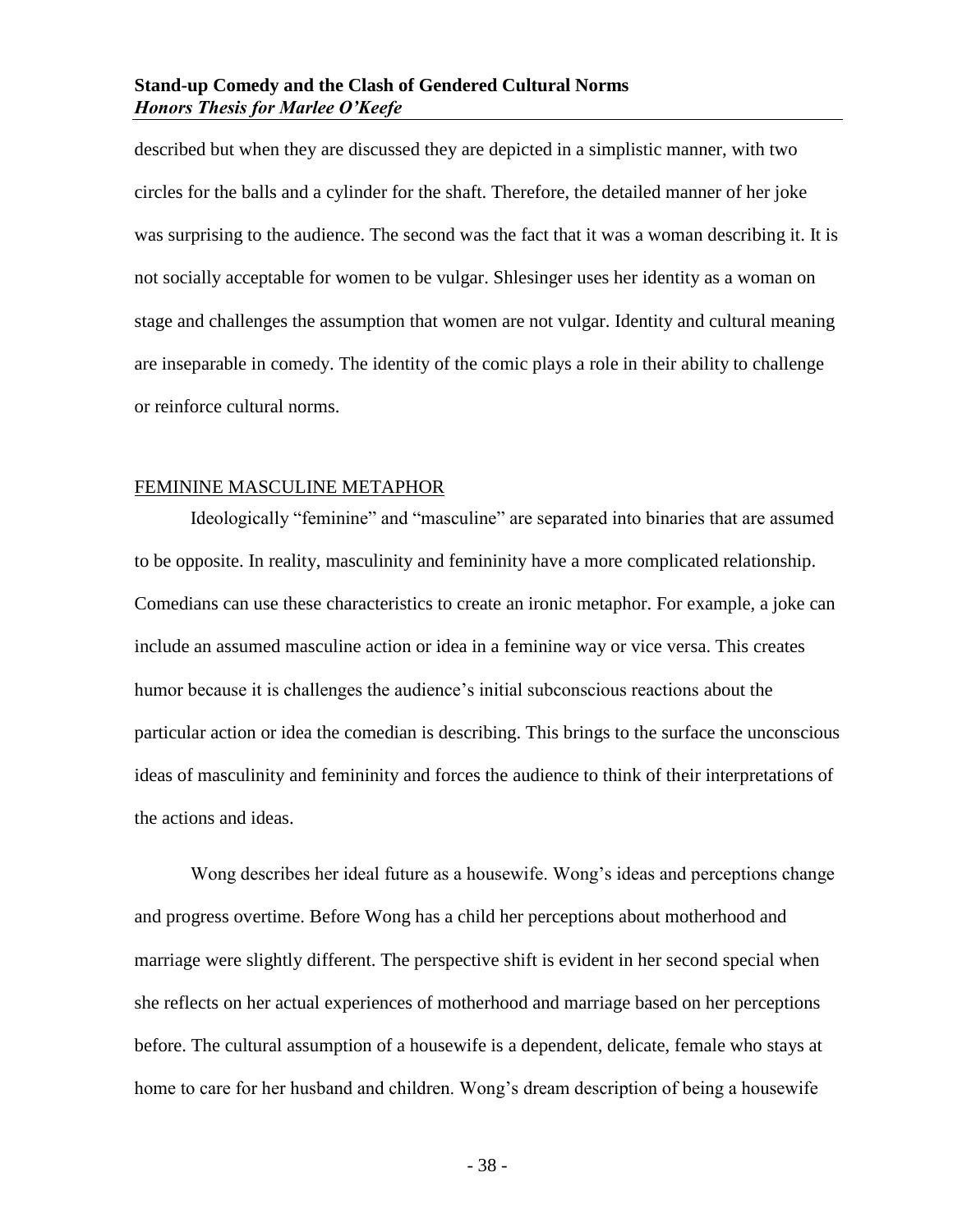did not include any of those characteristics. She complains that at work she has to use a public restroom when she needs to shit. She wants to be a housewife because she can shit in the comfort of her own bathroom. She is describing the perks of staying home due to the gross masculine type aspects rather than the expected feminine characters of being a housewife. This pushed back the perfect image of a housewife as a dainty, pure caregiver. Wong is looking at the other appeals of being a housewife people would assume are masculine.

The she-dragon is a character that Shlesinger has used in the past and continually elaborates the character through her stand-up. The she-dragon embodies the grosser side of females that is hidden from public eyes. She challenges the men in the room to look out for it the next time his significant other's she-dragon comes out. She uses the example of a boyfriend coming over to her apartment for the first time to express her she-dragon. The boyfriend lingers the next morning when the she dragon is trying to come out because Shlesinger is exhausted, hungry and tired. The boyfriend assumes that she stays put together after he leaves but that is when the she-dragon comes out. The she-dragon is waiting to take a "Jurassic shit" once he leaves. Shlesinger is acting out the persona of an actual dragon and flies into the kitchen to get a sleeve of Oreos and toast them with fire breath and eat them in one bite. Although the actual dragon is a persona, the character embodies the hidden side of females that hold in farts and shits while around their partners. The she-dragon also exemplifies the hangry side of females that goes unnoticed. Shlesinger uses the dragon to symbolize the not so "feminine" parts of a female.

In D'Elia's special *Incorrigible* he describes men in sports in an emasculating way. D'Elia paints scenes of grown males who are sports fanatics painting their faces and

- 39 -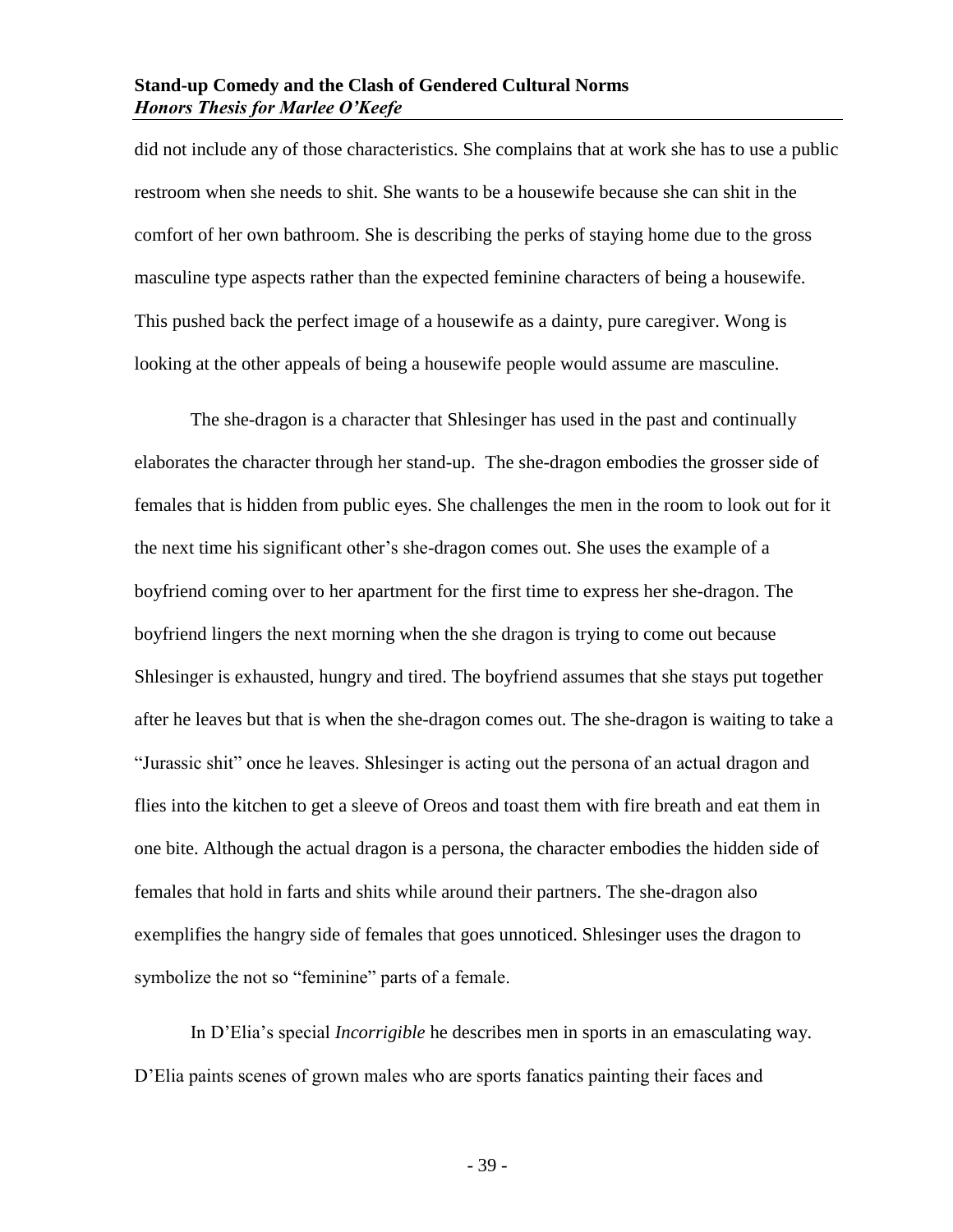screaming at other grown males. D'Elia states "take yourself outside of society and realize what a bitch move that is." He is describing sports that is culturally seen as a masculine activity and describing it as "bitch," which is a word that has feminine assumptions. By calling it "bitch" it is emasculating the idea by associating it with femininity. He acknowledges that males' behaviors in sports is socially masculine but without the context of culture the actions are emasculating. D'Elia hates that men wear sports jerseys. D'Elia then proposes a "new rule" in sports. If a grown man is wearing a sports jersey with another man's name on the back, that athlete has the right to fuck the man wearing it. He jokes about Wayne Gretzky running into someone with a jersey of his. This joke questions masculinity in sports. Males' behaviors in sports is culturally normative. D'Elia is using the assumed masculinity of sports and describes it as feminine and subordinate. This comparison allows the audience to question the actions of either themselves or others and the seeming arbitrariness of what is deemed manly or girly. However, this joke also reinforces rape culture. The dominant power in the scenario is an athlete; they get "rights" to fuck the subordinate which is the man who is cheering the athlete on by wearing a jersey. This associates masculine as the dominant power which has rights to fuck and feminine as the subordinate power which get fucked.

#### <span id="page-41-0"></span>EXAGGERATION OF THE EXTREMELY TRUE OR EXTREMELY FALSE

Exaggeration of the extremely true and extremely false describe scenarios that either are very relatable to the audience or so off the audience could not have expected it. When the joke is extremely true the audience feels as if the comedian is reading their mind. This reinforces norms because it requires the comedian to act on the audience's cultural expectations of normative behavior. When the joke is extremely false it takes the audience by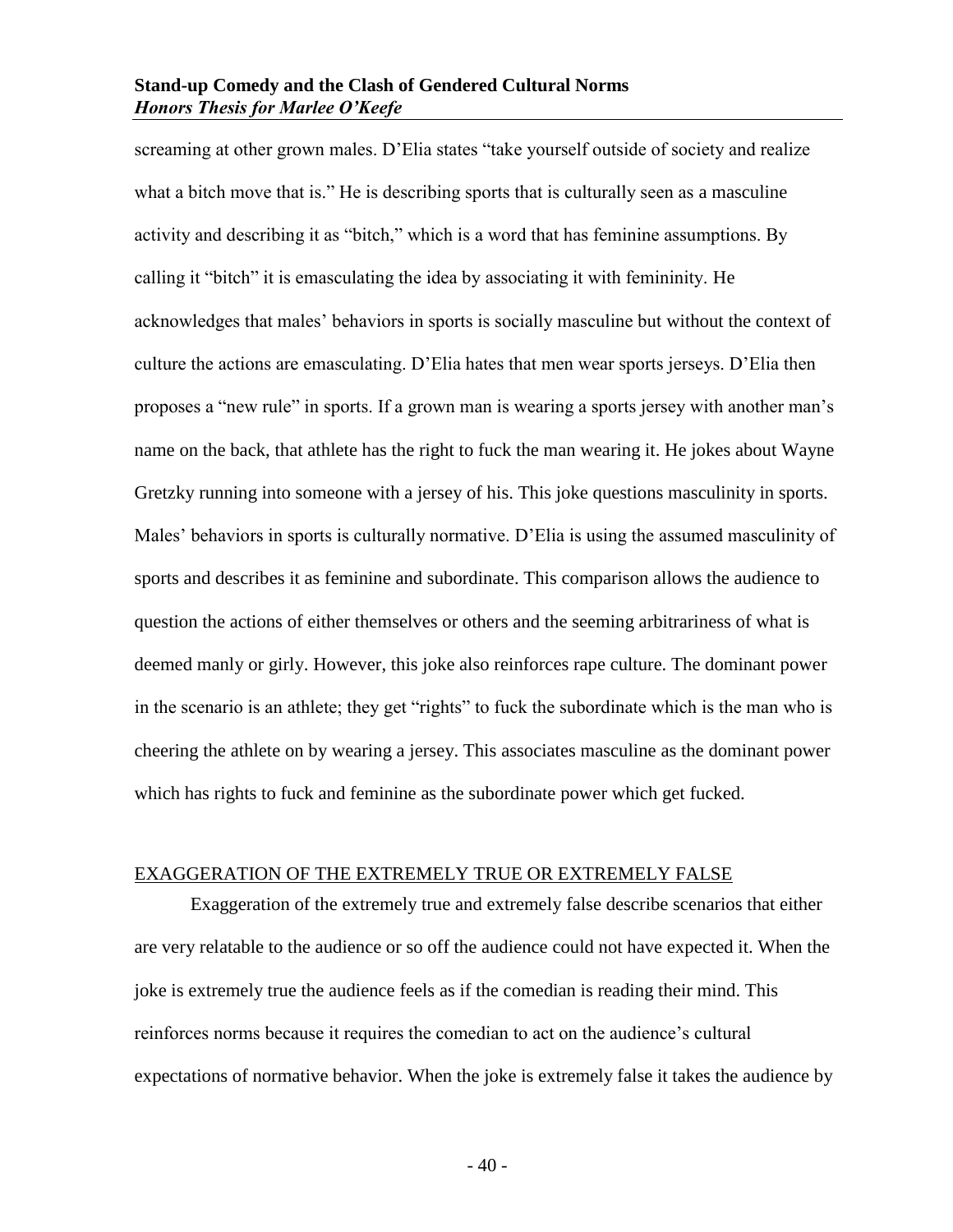surprise. When the joke is extremely false is forces the audience to question their assumptions, but because the ideas are so bogus it reinforces their original assumptions or normative behavior by making them seem realistic and logical. The comedian strings the audience along so that they are starting to anticipate the punch line. Once the comedian has the audience's expectations right where he/she wants them, the comedian gives a punch line that is so distorted from the audience's expectation it is humorous. The joke lands well when the comedian can direct the audience's assumption so that they can later manipulate them.

Wong talks about how her and her husband got engaged. She knew she wanted to get married so she passively alluded to a proposal at times in her relationship. Her boyfriend at the time was not getting the subtle hints, so she started to act aggressively towards him. She jokes that she would threaten to leave if he didn't propose. She explained that was an empty threat because she is too old to start the "manipulation cycle" with someone else. The manipulation cycle reinforces the idea that a woman needs to trap a man into marriage. Then when her husband proposes she acts overly surprised. This is the stereotypical proposal scene that is broadcasted in society. Females always want to be surprised by the romantic proposal but most couples talk about marriage before the male proposes. This elicits laugher because the audience has had some sort of exposure to this scenario in their life. And the more descriptive and accurate Wong gets the funnier it is because it seems as if she is reading the audience's mind. This reinforces the idea of a fairy tale relationship and all the aspects, one being the proposal, that society pressures us to have. These ideas and norms are fed into the minds of society through images, movies, stories, and pop culture. When the exact fairy tale story doesn't happen, couples have to embellish the story to make it look like it happened. Wong had to threaten her husband to propose but when he did she had to act shocked because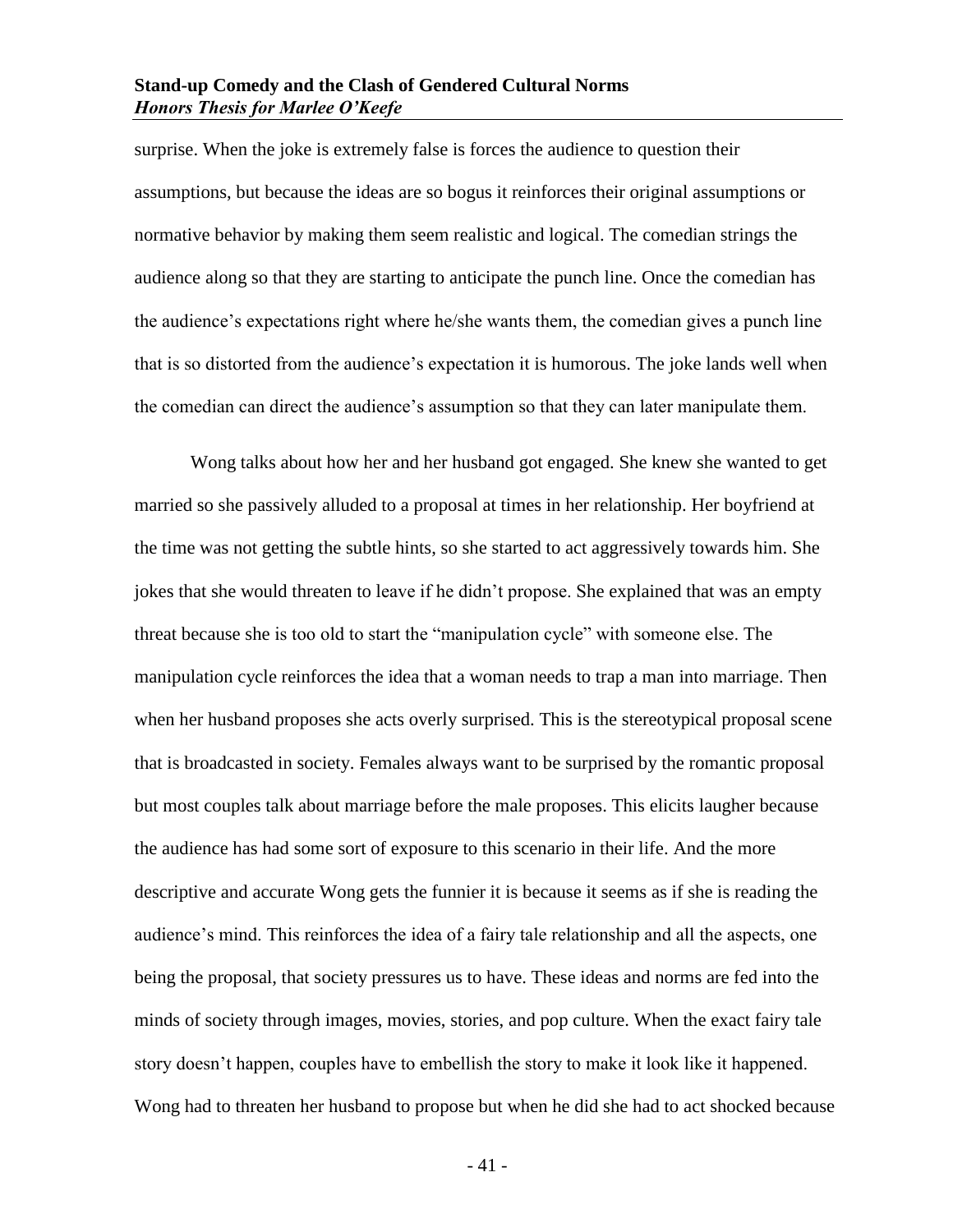people expect proposals to be like that. This challenges the cultural assumption that the ideal fairytale wedding is the norm. Females send their boyfriends pictures of engagement rings they want and then are "surprised" when they know the exact one to get for them. It's irony is used to create humor. The stereotypes of the male and female in the fairytale wedding are getting reconsidered in this scenario that audiences can relate to. The female is not typically depicted as assertive, while the male is not depicted as passive, but in Wong's relatable, recognizable story, we see that the stereotypical characteristics are in fact reversed.

Shlesinger discusses how males and females handle rejection differently. She jokes that males are better at sexual rejection than females. She sarcastically rattles off a list of ways in which females are better at dealing with rejection when it comes to "governing our own bodies, having our own thoughts, getting paid less for the same job a man does." She then mentions that all men know that hitting on women is about the "at bats;" if he swings for 20 and hits one, it does not matter because he hit one. By the reaction of the men in the crowd they affirmed her joke. Then she explains that males are better at rejection because males are not allowed to show feelings, so they are forced to brush it off. Females hold onto the pain of rejection and use that for baggage in their next relationship. From the reaction of the women in the audience, they also affirmed this behavior. She finishes the joke with a more transparent answer into the psychology of a female's brain for why rejection is more hurtful as a female. She states that deep down women hold onto the feelings of rejection because they know deep down that he is not rejecting them for their shoes or their top, he is rejecting them because of their eggs. This confirms both male and female stereotypes. Shlesinger's description that men are interested in the quantity of women they hit on confirms the stereotype that men are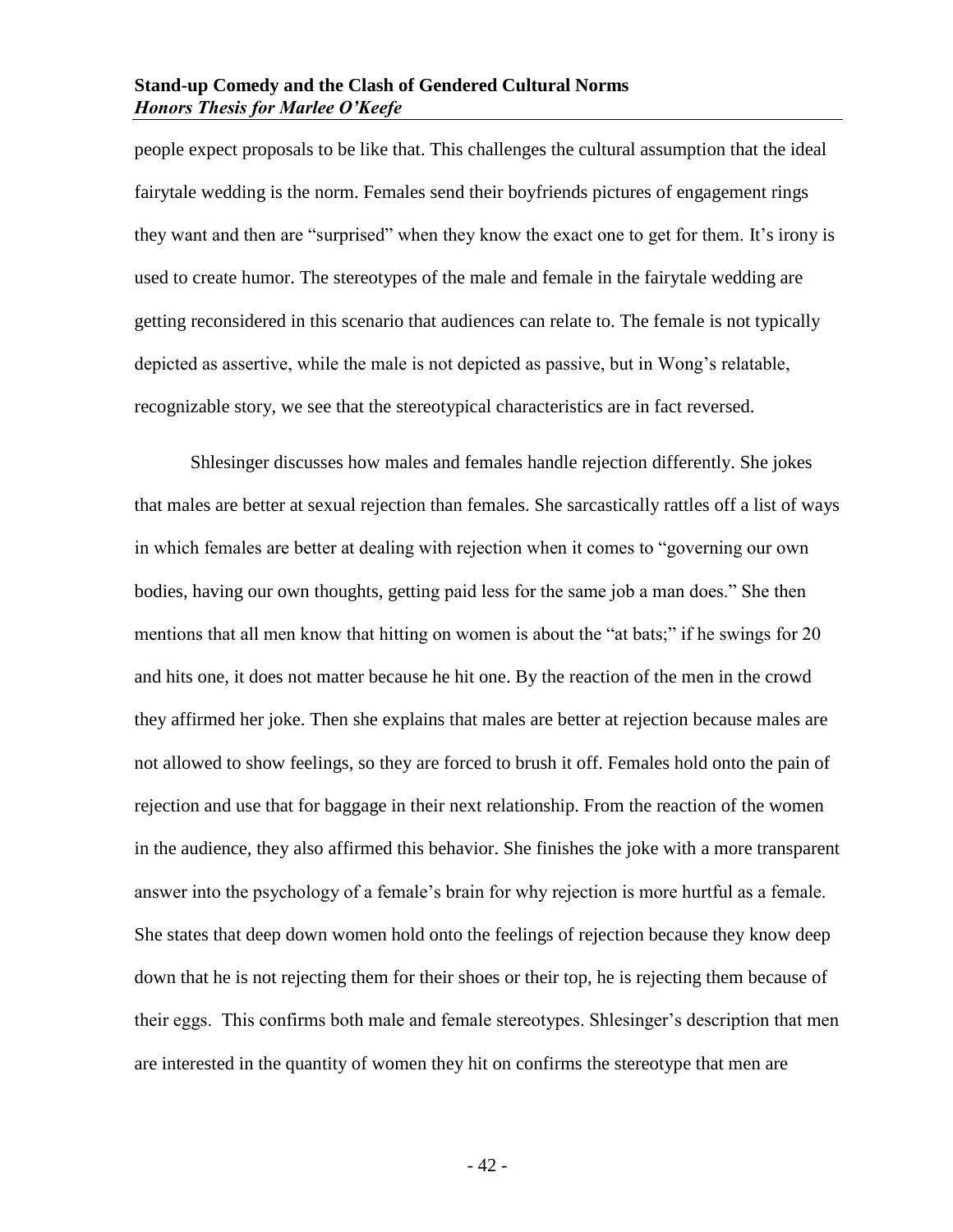sexual beings. Females are expected to be emotional and vulnerable so the inability to handle rejection also confirms this stereotype.

D'Elia elaborates on a previous joke and claims how it is easy to be gay. In Western culture it is known that being gay is not an "easy" lifestyle. Homosexuals are denied social acceptance, and sometimes even rights. They are prone to prejudice and social oppression form the dominant social power which is white heterosexual males. Patriarchal society does not favor homosexuality. This statement alone is extremely false. He states that "you do not need a special skill set to be gay." He goes further and states that's you can have sex with a guy without being gay. He finished it with it is so easy to be gay you can have sex with another male by mistake. The scenario that he describes is so obscure and is very improbable of happening. His joke pretends that it can happen which is an example of something that is so extremely false that it becomes funny. D'Elia paints the scene starting off with one male who happens to be bent over with no pants on in a room. The next male walks in the room who is also not wearing pants and happens to be aroused. The male who just walked into the room slipped and accidentally entered the other male. This scene has too many rare factors that it seems extreme to say that is easy for this to happen by mistake. This reinforces Jane Ward's research. In Jane Ward's book *Not Gay: Sex Between Straight White Men* she explains the scenarios when homosexual behavior is looked over and passed off as heterosexual in society. D'Elia reinforces that having sex with the same sex does not make one a homosexual; rather it is other characteristics or actions that do. This scenario shows how sexuality can be determined without any sexual actions. The improbability of the abstract story D'Elia describes amuses the crowd.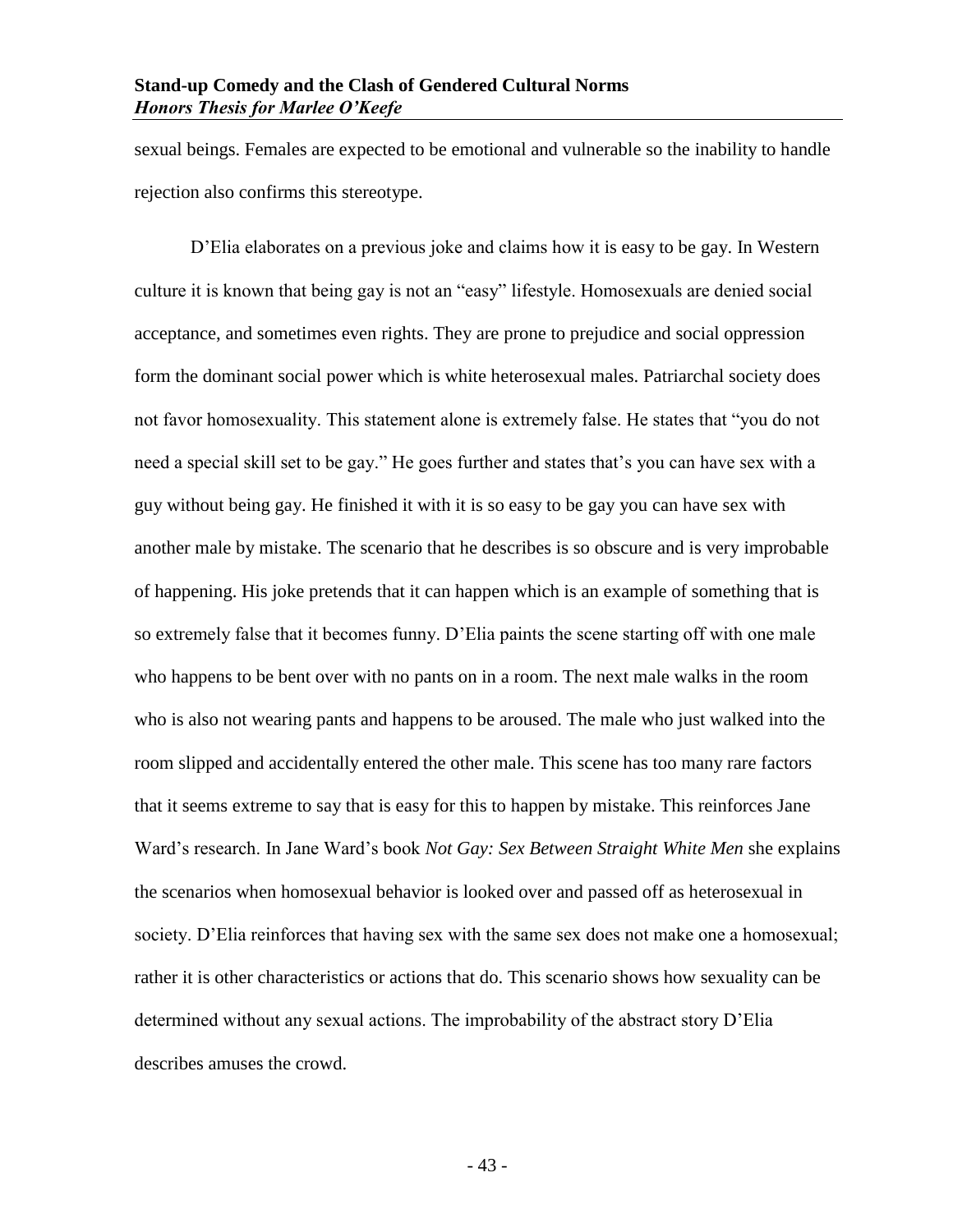# <span id="page-45-0"></span>TRAPPING THE SIGNIFICANT OTHER

A common theme throughout the routines of all three comedians is the idea that one has to trap their significant other. This is not a joke style because of its comedic structure but the material of the jokes is seen throughout all of the stand-up specials. Our culture encourages the institution of marriage. People in society have a fear of being alone which is fueled by the societal pressures to marry. Both sexes compensate for this by trying to trap someone into that long-term relationship of marriage. Shlesinger relates how females attract men to the behavior of wild animals. She starts off the joke by explaining that men do not like strong opinionated women. She explains that a lion is going to go after the gazelle with the broken hoof rather than the gazelle that is not torn down by self-esteem issues and has a home and a PhD. She finishes off the joke saying that it is called "a damsel in distress, not an overly opinionated dyke who needs a hand man." This is pushing against the cultural idea that females need to be saved. This idea stems from the princess stories and teaches girls at a young age that they need to wait for a male to come save them. She is being sarcastic when she says these comments because she wants to question the mentality behind it. She wants to challenge the idea that females have to act vulnerable or change themselves to attract a male just so they can get married. She discusses her own marriage and how her husband asked her not to wear basketball shorts to bed, because he wasn't sexually attracted to her in them. She responds to him - yeah that's the point "thanks for the ring." Wong discusses a similar point of her marriage once she was engaged.

Wong discusses trapping her husband throughout most of the jokes she makes. Her husband went to Harvard and when she first met him she immediately thought he was out of her league. She discusses in *Baby Cobra* how she acted when they were dating in order to trap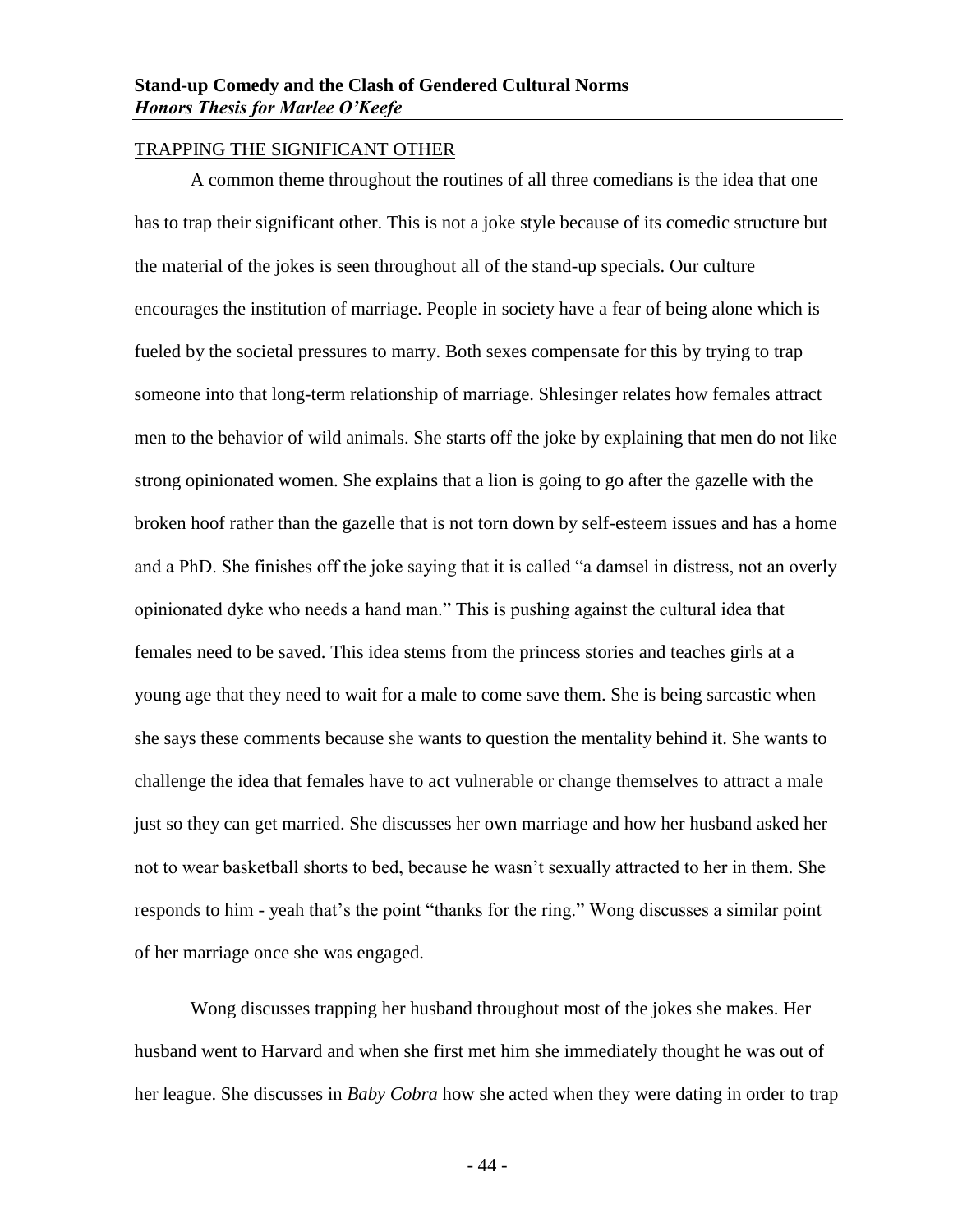his earning potential. She furthers this idea in *Hard Knock Wife*. She discusses how her husband is fully trapped now because they have a child and a mortgage so it is not easy to get out of that. Because the husband is trapped with a mortgage and a child Wong does not have to sexually please him anymore. The child was the sexual out for her because she is no longer afraid he will leave. Wong ironically has to sign a prenuptial agreement when she got married to her husband because her husband's family was skeptical of her. In *Hard Knock Wife*, she discusses how in the end he trapped her because she paid off all his Harvard loans with her comedy money and she is the breadwinner.

D'Elia discusses the idea of trapping a female form a male's perspective. He discusses how all males want to have sex all of the time. He mentions his friends who become friends with girls who want to only remain friends. D'Elia questions their mentality to stay because he compares it to going to the store to get contact solution. If the store doesn't have contact solution, why would you wait around until maybe one day they have contact solution. But he then goes onto explain that men want to have sex with all of the women out there all of the time, while women want to have sex with maybe one or two guys some of the time. D'Elia's friends wait out a friendship with girls until maybe one day they will want to sleep with them. They are holding out this friendship so that one day men can trap the women into a relationship so the men can have sex frequently. This reinforces the male stereotype that they are sexual beings, as well as reinforcing that women are pure and hold onto their sexual purity. In "Compulsory Heterosexuality and The Lesbian Experience" Adrienne Rich explains that one of the ways men control women is by forcing male sexuality on them. She states "the socialization of women to feel that male sexual drive amounts to a right" (Rich 638).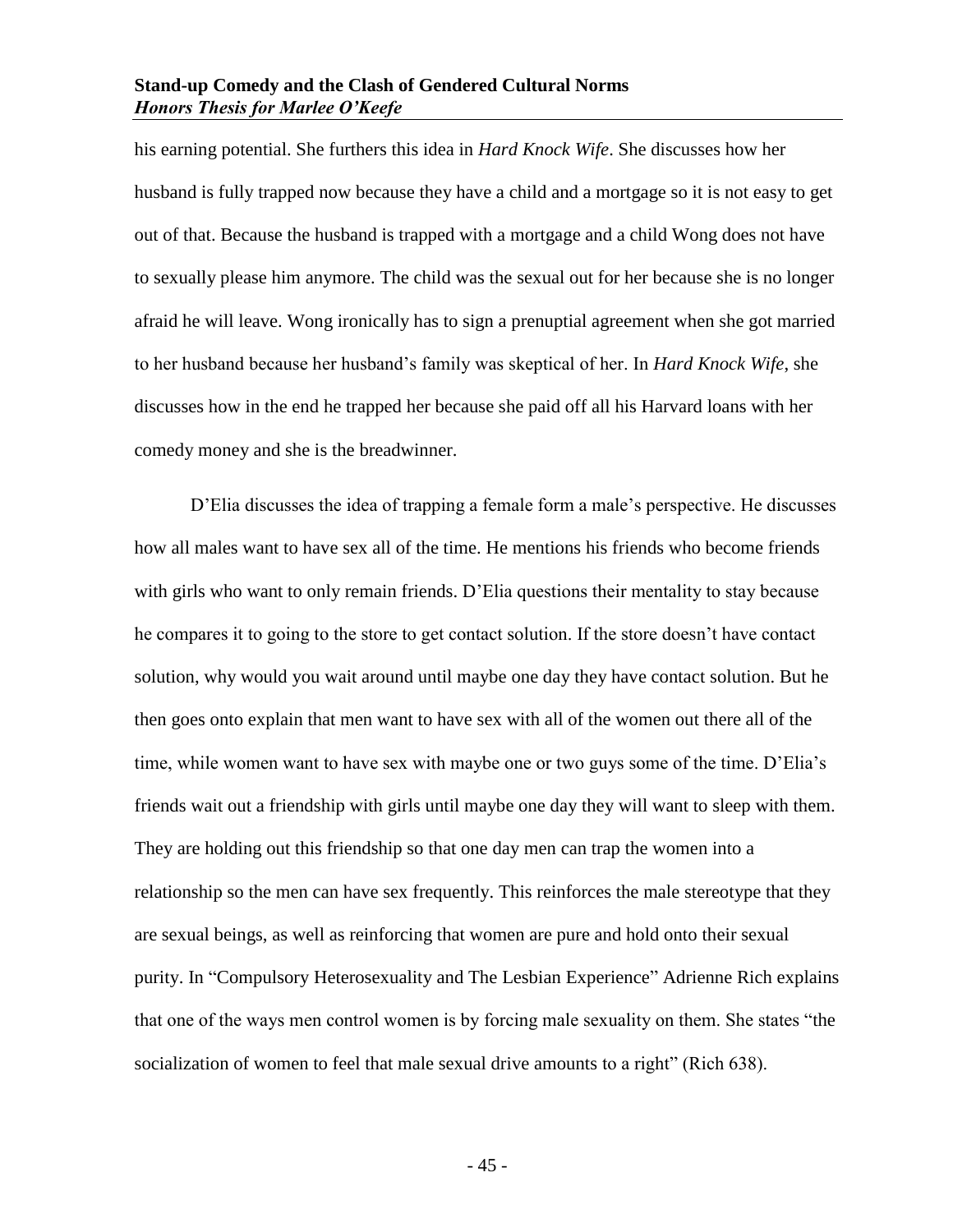#### <span id="page-47-0"></span>**FINDINGS**

Stand-up comedy is a platform that hosts a discussion about cultural norms and ideas. Stand-up provides the opportunity to either challenge or reinforce stereotypes and cultural norms. In this study I examined three comedians who challenge and reinforce gendered cultural norms. Since gender is a complicated topic there are many aspects to gendered cultural norms that can be challenged or reinforced. Western culture puts ideas, actions, and people into two binaries: male and female. Each binary has cultural expectations and characteristics. These cultural norms evolve incrementally overtime.

The overlap of Benign-Violation theory requires a violation to create humor. Antinormative behavior happens on a daily basis. This behavior allows for material for comedians to use as a violation. The comedians use gendered antinormative violations and make them benign to craft their jokes. This overlap of theories exemplifies why stereotypes are reinforced or challenged, whether or not the comedian's intention is to challenge or reinforce them. Comedians who are conscious of their comedic decisions and use charged humor challenge norms and stereotypes. Ali Wong and Iliza Shlesinger use their comedy to intentionally challenge gendered cultural norms. Their stand-up specials have a consistent theme with almost every joke involving gendered stereotypes and gendered cultural norms. Chris D'Elia, on the other hand, challenges cultural norms about gender, but not as much as Wong and Shlesinger do. D'Elia's specials include a plethora of other topics and he admits he has no intention of including a theme. His only goal is to make the audience laugh. He uses different styles discussed in the paper. His comedy, as exemplified earlier, both challenges and reinforces gendered cultural norms. Since he does not use charged humor, the reinforcement or challenge of gendered cultural norms is a byproduct of certain joke styles.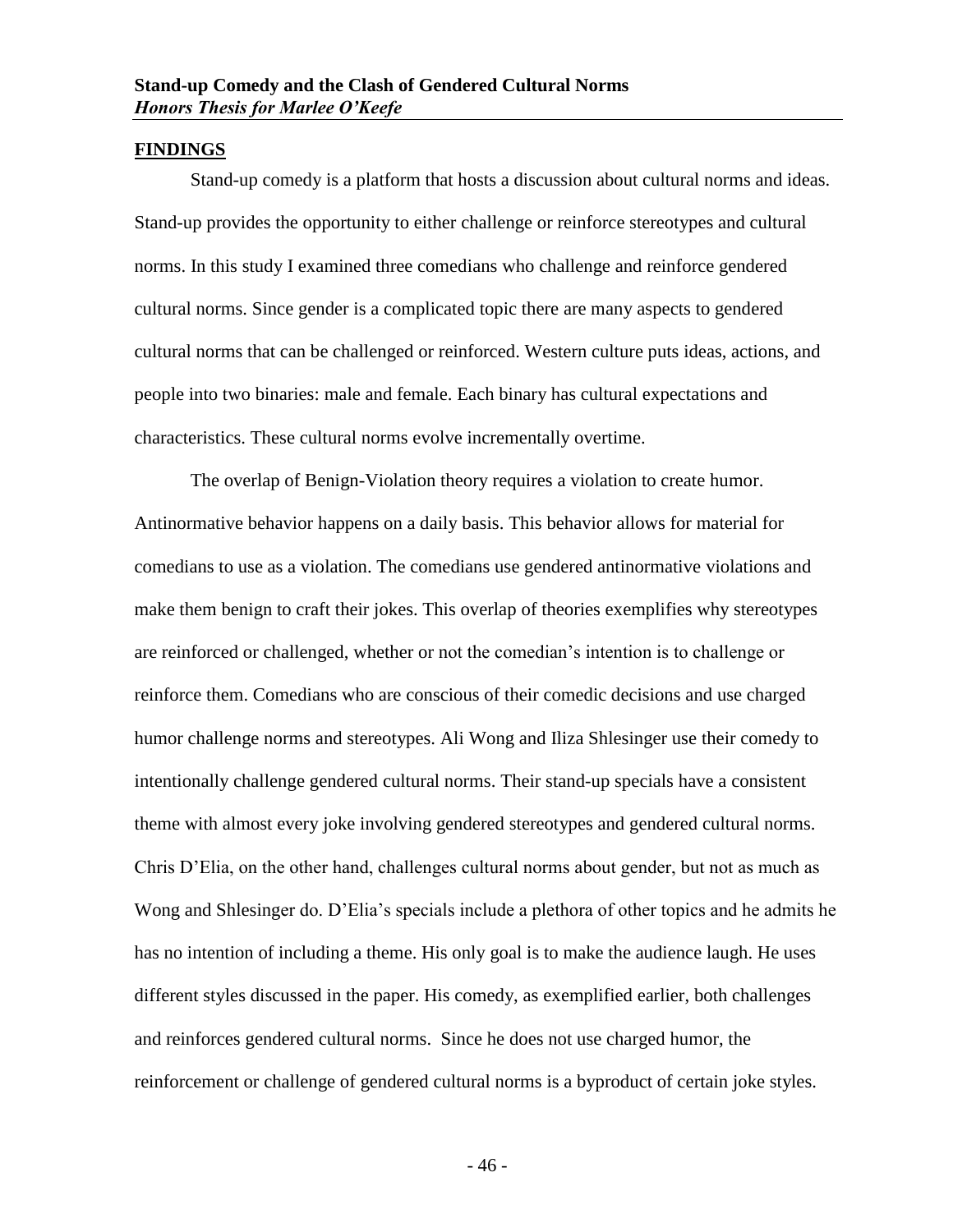Wong and Shlesinger's primary goal is to make the audience laugh but their secondary goal is to challenge gendered cultural norms.

All comedians reinforce and challenge cultural norms through charged humor or subconscious humor. Gender is a complicated, intricate, and messy topic in its nature. It is next to impossible to use only charged humor in a stand-up special. There will always be subconscious reinforcement of the gendered cultural norms mixed into a set. When there is no explicit message that challenge norms are stereotypes, traditional gender ideology is reinforced. In stand-up comedy, then, using no message is still reinforcing the gendered cultural norms. Since gender is complicated there is a push and pull of ideas. In stand-up there is challenging and reinforcing both happening within the set, but the proportions of each are different based on the comedian's identity, style, and intention. Comedians who use charged humor have more content that challenges the gendered stereotypes. This study shows the different comedic style of jokes that consistently lead to challenging gender stereotypes. These types include sarcasm, shock value, and feminine and masculine metaphor. Comedians who use charged humor lean towards these styles because they can clearly dispute the stereotype to the audience. Comedians who are not using charged humor but incorporate these styles are challenging norms and stereotypes in a subconscious way.

Comedians also reinforce gender norms in a subconscious way. The comedians themselves are products of society and they are susceptible to the same thought processes that Western society ingrains in its members. In other words, like all of us, comedians think about gender in ways that the media and other cultural "educators" teach. Charged humor has a message that is clearer than subconscious humor because the comedians make sure the message is clear to the audience. Subconscious humor that does not have an obvious message

- 47 -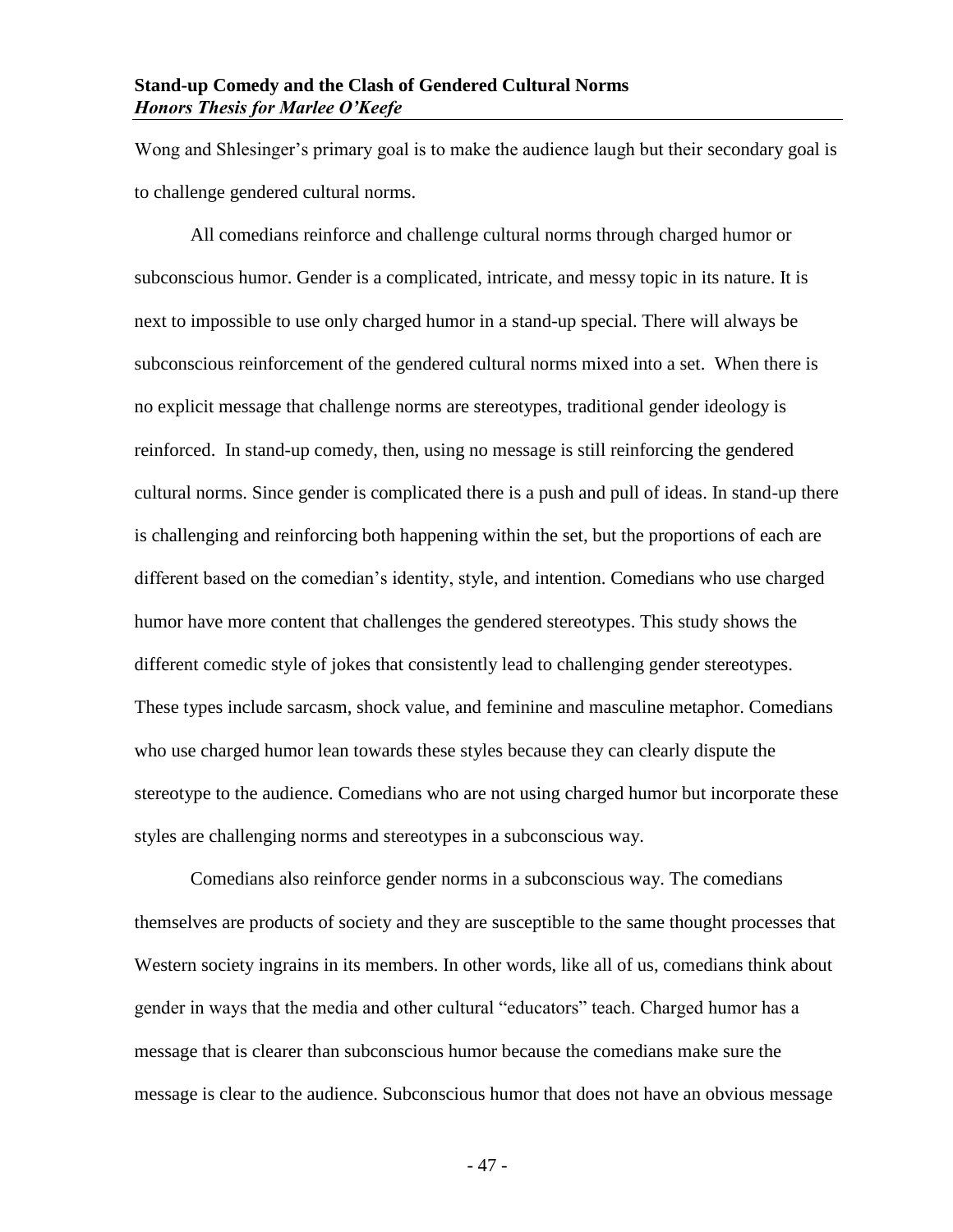is passed off as a neutral exchange, but this reinforces the norms presented. The joke styles such as, role reversal, expectation vs reality, storytelling, extremely true or extremely false tend to reinforce gender norms. The reinforcement of the stereotypes presented are a byproduct of the style of joke. These jokes have more layers and require larger set up times so they involve aspects that challenge and reinforce in one joke. Not every joke can be charged because it would start to lose its humor and become preachy. It is important to always remember that humor is the primary goal and other goals come secondary. Subconscious humor fills in the gaps of charged humor in comedians' specials if they use charged humor. Comedians who subconsciously challenge or reinforce norms, like Chris D'Elia, have one primary goal to make the audience laugh and consume their comedy. When comedians who do not use charged humor use jokes styles that include sarcasm, shock value, and feminine masculine metaphor, they subconsciously challenge gender norms.

#### <span id="page-49-0"></span>**CONCLUSION**

Comedy is surely more than entertainment. Stand-up comedy hosts a discussion about cultural norms and ideals. Although the audience is expecting to be entertained, it is not the only thing happening onstage. As I mentioned before, the comedian's primary goals are to make money by making people laugh and consume their comedy, but some comedians have secondary goals. Comedians also partake in cultural debates, sometimes subconsciously. Society needs a place to have a discussion about cultural norms and the status quo. Just as the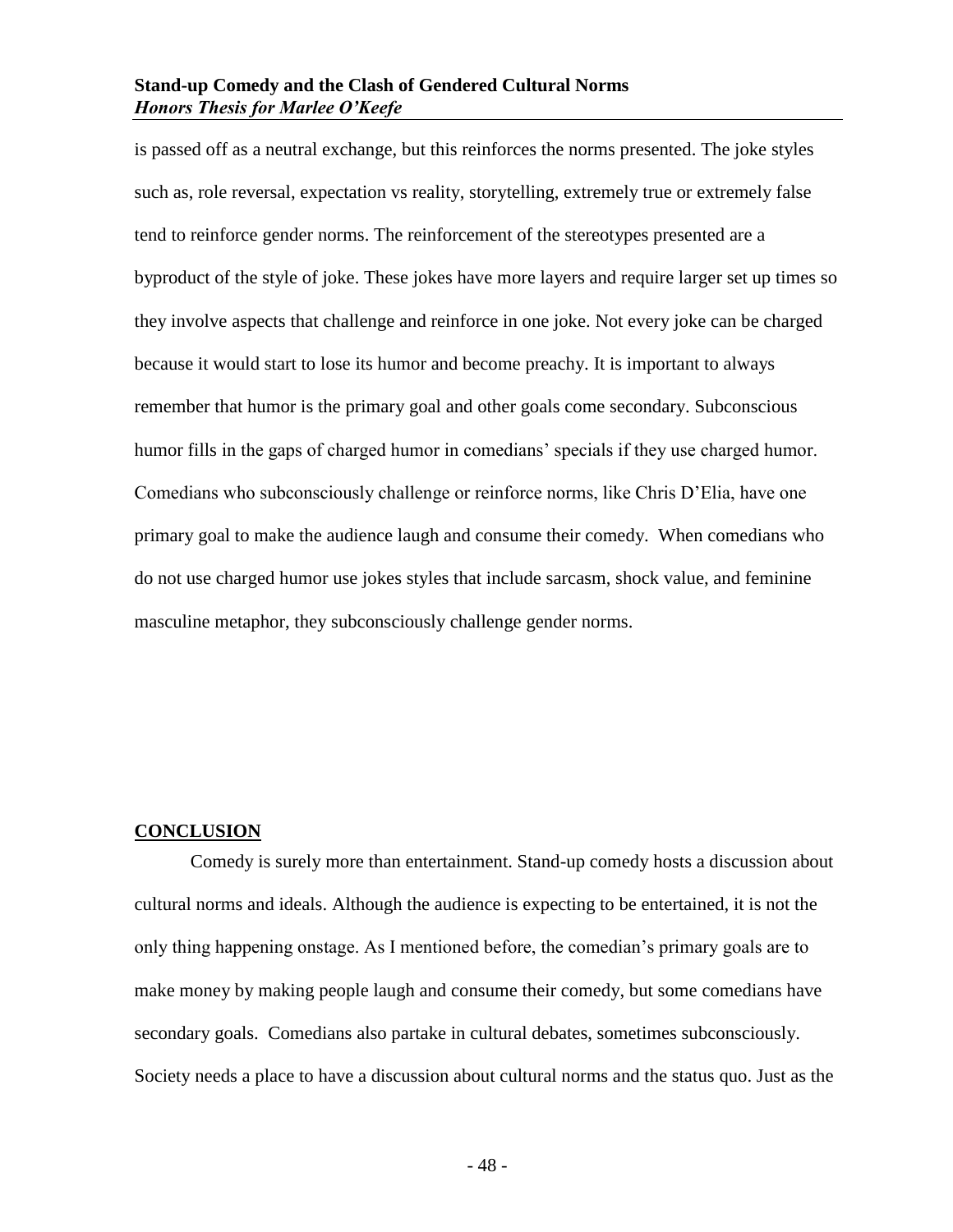carnival provided a necessary cultural outlet during a society of serfdom, stand-up comedy allows for the questioning of cultural norms in modern day Western society. Comedy makes discussing cultural norms more palatable. Audiences are less hesitant to discuss a topic if it is presented as a joke. This allows for comedy to raise topics that people are afraid of engaging in discussion. Audience can enjoyably handle conversations about topics that may be controversial or uncomfortable in stand-up comedy because humor allows for the topics to "go down easy." Controversial topics need to be discussed and hashed out so that they can evolve into new norms. Talking about these topics is like taking medicine; it is unpleasant but necessary. Comedy acts as a spoon full of sugar that helps those conversations take place. Stand-up comedy is a real-time debate. Spectators can watch comedy and understand the viewpoints of members in society about cultural norms at any given time. This study focused on recent stand-up specials in order to get a glimpse into the cultural debate today. Looking back at stand-up comedy from the past shows reveals gender norms of a different era. It can be used to analyze history and the cultural norms and stereotypes of that time. It allows for time travel into the minds of the audience. Comedians have to use their social understanding of the audience's expectations. Knowing the audience's expectations at a certain point in time assists people's understanding of that time period. When stand-up comedy was first integrated into American pop culture, the norms and stereotypes were completely different. The cultural progression of norms can be seen through the history of comedy. Going forward, stand-up comedy, especially charged humor, continues to allow for the audience's mind to progress and norms to change. Stand-up comedy, alongside the greater popular media, can work together and progress the ideas the society has as a whole.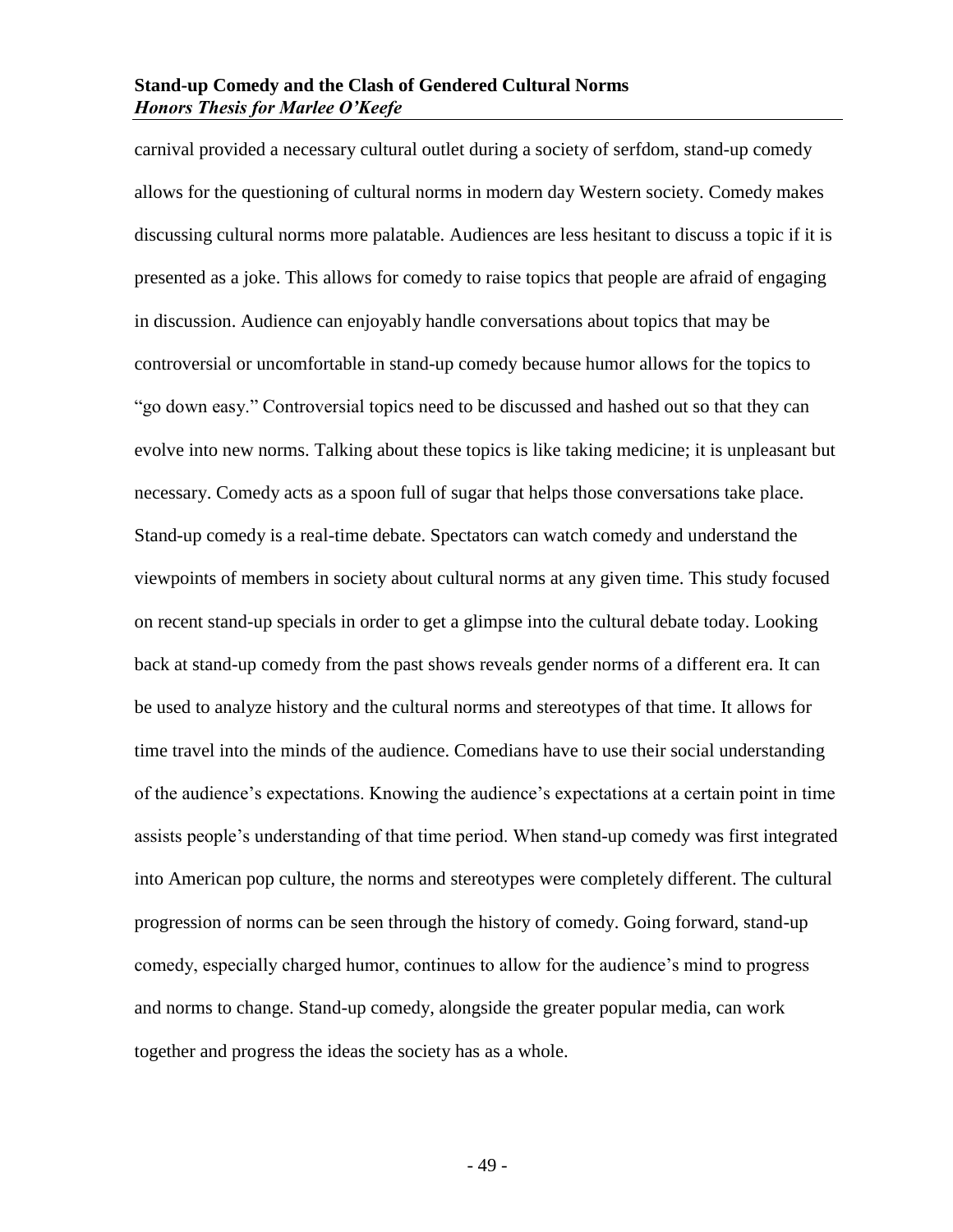# <span id="page-51-0"></span>**GOING FORWARD**

This study focused on gendered cultural norms. This methodology can be applied to other topics in a future study such as race, class, and political views. The connection between joke styles and intention could yield similar results about these other topics. This study can open stand-up audience's eyes to the cultural debate going on. The hegemonic nature of people minds can be awakened after understanding this study's results. In addition, comedians could use this information to further hone their use of charged humor, ensuring that their jokes carry the meaning that they intend.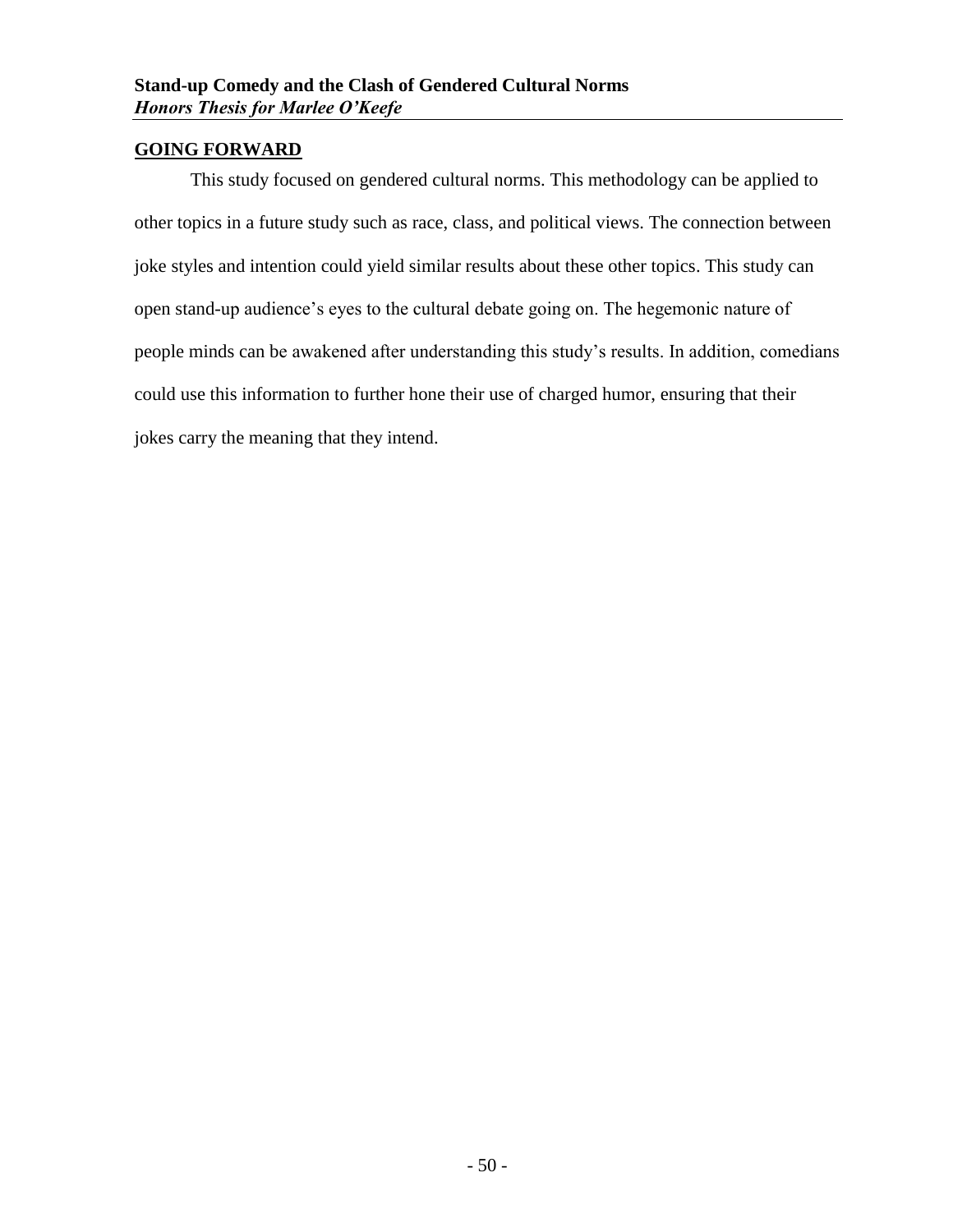#### <span id="page-52-0"></span>**REFERENCES**

- Allgeier, Elizabeth. Masculinity/Femininity: Basic Perspectives. Vol. 25, ser. 4, The Journal of Sex Research, 1988
- Banet-Weiser, Sarah & Miltner, Kate M. (2016) #MasculinitySoFragile: culture, structure, and networked misogyny, Feminist Media Studies, 16:1, 171-174, DOI:10.1080/14680777.2016.1120490
- Bakhtin, Mikhail Mikhaĭlovich, "Rabelais and His World". Vol. 341. Indiana University Press, 1984.
- Bergson, Henri. *Laughter: an Essay on the Meaning of the Comic*. The MacMillan Company, 1911.
- Bingham, Shawn Chandler, and Alexander A. Hernandez. "Laughing Matters": The Comedian as Social Observer, Teacher, and Conduit of the Sociological Perspective." Teaching Sociology 37.4 (2009): 335-352.
- David, Murray. 1993. *What's So Funny? The Comic Conception of Culture and Society*. Chicago, IL: University of Chicago Press.
- Dean, Carolyn J. *Sexuality and Modern Western Culture*. Twayne, 1996.
- D'elia, Chris. Bill D'elia, director. Chris D'elia: *Incorrigible*. Netflix, 17 Apr 2015, www.netflix.com/title/80029368.
- D'elia, Chris. Bill D'elia, Director. Chris D'elia: *Man on Fire*. Netflix, 27 June 2017, https://www.netflix.com/title/80133553.
- D'elia, Chris. "Congratulations." Congratulations with Chris D'elia, 2 Feb 2017, www.congratulationspod.com/.
- Fischer, Nancy L. "Purity and Pollution : Sex as a Moral Discourse." Introducing the New Sexuality Studies, 3rd ed., Routledge, 2016.
- Freud, Sigmund. *The Joke and its Relation to the Unconscious*. Penguin, 2003.
- Hooks, Bell. *Feminist Theory: from Margin to Center*. Routledge, 2015.
- Husband, Andrew. "'Ali Wong: Hard Knock Wife' Presents A New Gold Standard For Comedy." Forbes, Forbes Magazine, 14 May 2018, www.forbes.com/sites/andrewhusband/2018/05/14/ali-wong-hard-knock-wifereview/#2994223521a9.
- Kelly, Gary F. *Sexuality Today: The Human Perspective*. 8th ed. ed., McGraw-Hill, 2006.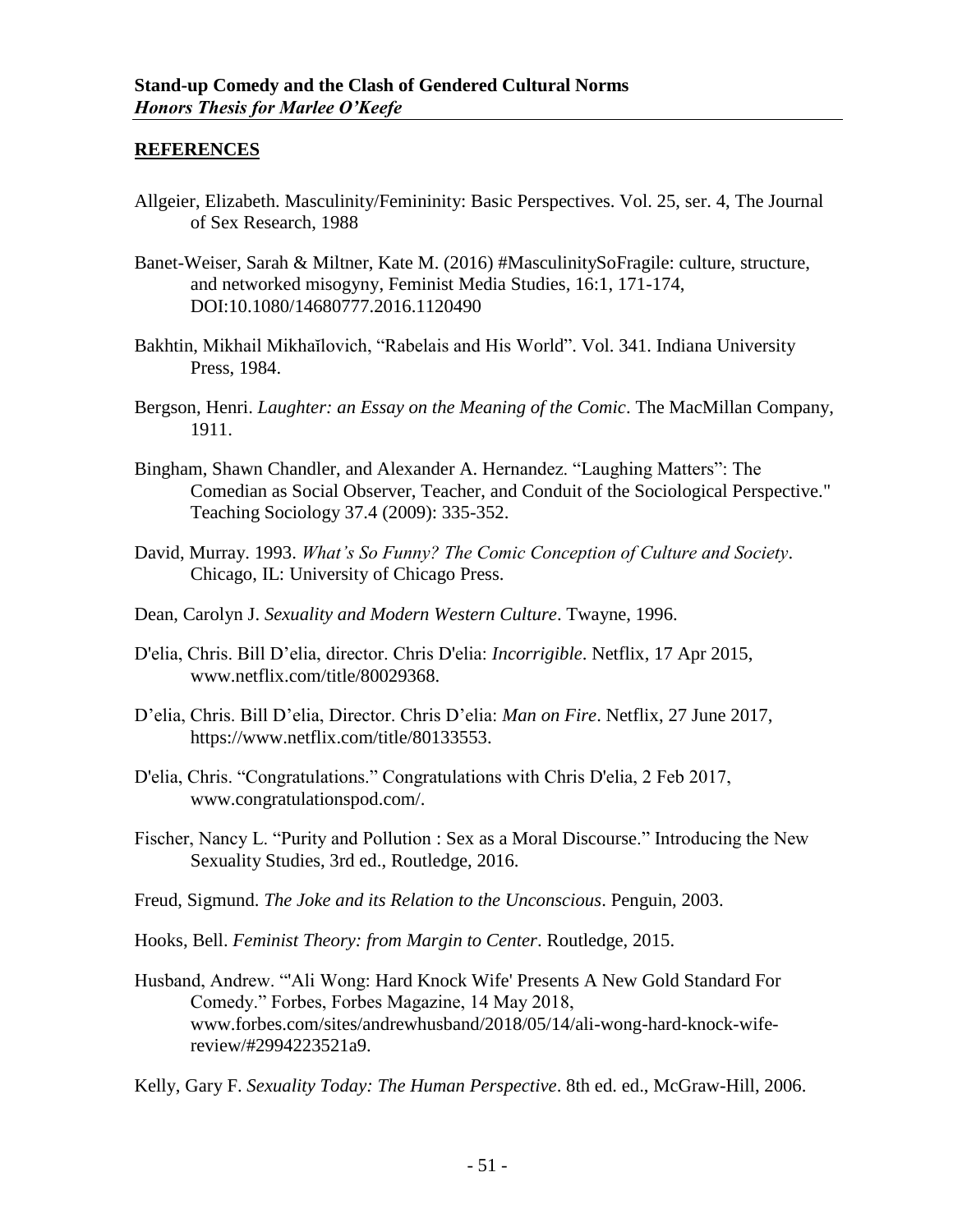Kohen, Yael. *We Killed: The Rise of Women in American Comedy*. Picador, 2013.

- Krefting, Rebecca. *All Joking Aside: American Humor and Its Discontents*. Johns Hopkins University Press, 2014.
- Levy, Ariel. "Ali Wong's Radical Raunch." The New Yorker, The New Yorker, 22 July 2017, www.newyorker.com/magazine/2016/10/03/ali-wongs-radical-raunch.
- Lorber, Judith & Moore, Lisa Jea. "Barbie and G.I. Joe: Making Bodies Masculine and Feminine" (CH. 3 Excerpt.) Los Angeles, CA: Roxbury: 200. Print.
- Mantilla, Karla. *Gendertrolling : How Misogyny Went Viral*. Praeger, 2015.
- McEvers, Kelly. "In 'Confirmed Kills,' Iliza Shlesinger Cloaks Social Commentary In Comic Rants." NPR, NPR, 20 Mar. 2017, www.npr.org/2017/03/20/520846327/inconfirmed-kills-iliza-shlesinger-cloaks-social-commentary-in-comic-rants.
- McGraw, A. Peter, and Caleb Warren. "Benign Violations: Making Immoral Behavior Funny." *Psychological Science*, vol. 21, no. 8, Aug. 2010, pp. 1141–1149, doi:10.1177/0956797610376073.
- McGraw, A Peter. "What Makes Things Funny." *Youtube,* TED x Boulder, Oct. 2010, https://www.youtube.com/watch?v=ysSgG5V-R3U.
- Mead, Rebecca. "Ali Wong's Comedy, Ivanka Trump's Instagram, and the Rights of Mothers." The New Yorker, The New Yorker, 5 June 2018, www.newyorker.com/culture/cultural-comment/ali-wongs-comedy-ivanka-trumpsinstagram-and-the-rights-of-mothers.
- Mizejewski, Linda & Sturtevant, Victoria, *Hysterical!: Women in American Comedy.* University of Texas Press, 2017.
- Mizejewski, Linda. *Pretty/Funny: Women Comedians and Body Politics*. U. Of Texas P., 2015.
- Nesteroff, Kliph. *The History of Comedy*, Cable News Network, CNN, 9 Feb 2017.
- Nicholson, Linda J and Nicholson, Linda J. *The Second Wave: a Reader in Feminist Theory*. Routledge, New York, 1997.
- Parker, Richard G, and Aggleton, peter, editors. *Culture, Society and Sexuality: A Reader*. UCL Press, 1999.
- Pérez, Raúl, and Viveca S. Greene. "Debating Rape Jokes vs. Rape Culture: Framing and Counter-Framing Misogynistic Comedy." Social Semiotics 26.3 (2016): 265-282.

Radicalesbians. "The Woman Identified Woman". Pittsburgh: Know, Inc., 1970.